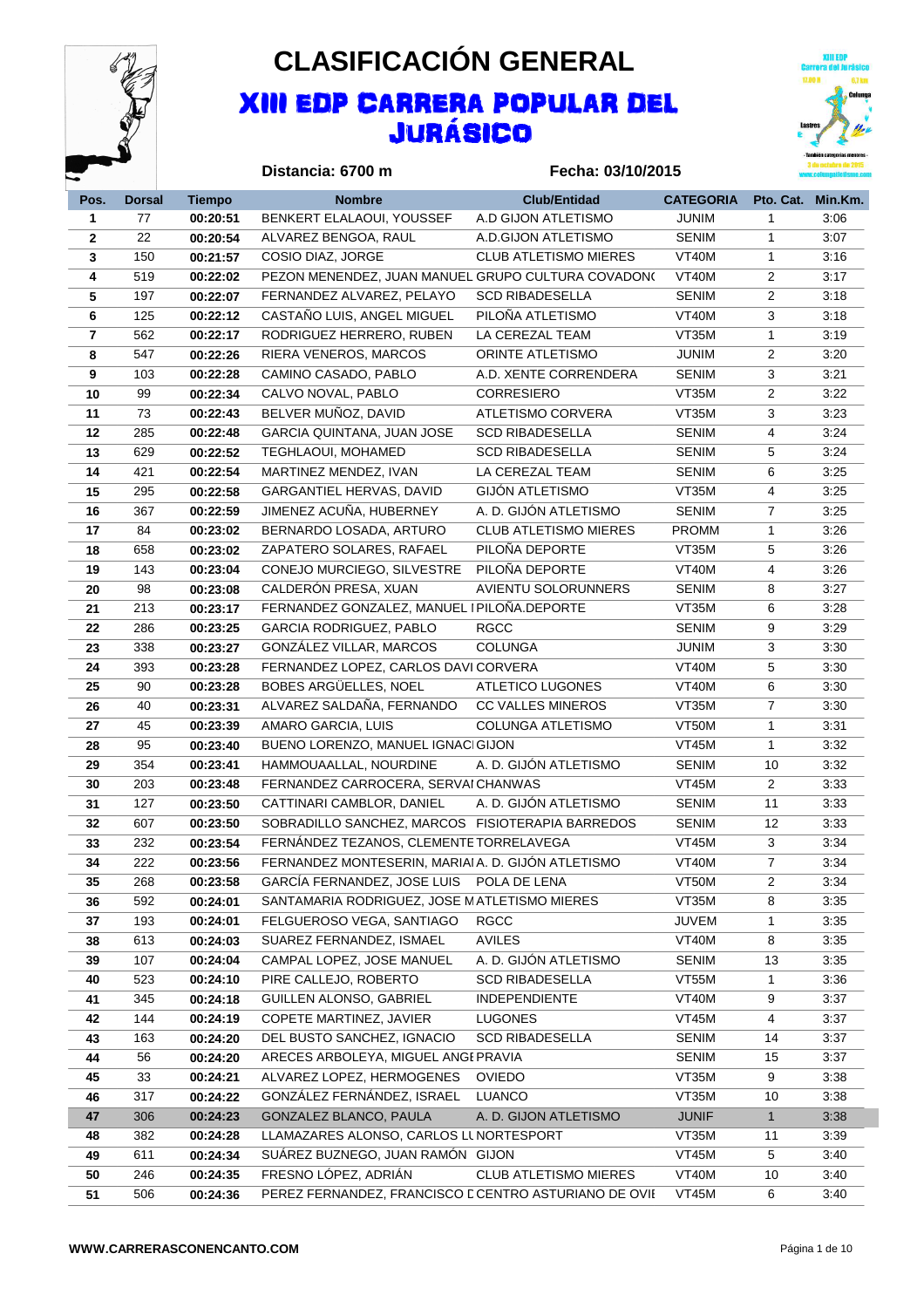| Pos. | <b>Dorsal</b>  | <b>Tiempo</b> | <b>Nombre</b>                                                  | <b>Club/Entidad</b>         | <b>CATEGORIA</b> |                    | Pto. Cat. Min.Km. |
|------|----------------|---------------|----------------------------------------------------------------|-----------------------------|------------------|--------------------|-------------------|
| 52   | 96             | 00:24:39      | BUSTILLO PALACIOS, RICARDO                                     | ORIENTE ATLETISMO           | <b>SENIM</b>     | 16                 | 3:40              |
| 53   | 79             | 00:24:39      | BENOMAR, KAMAL                                                 | A. D. GIJÓN ATLETISMO       | <b>SENIM</b>     | 17                 | 3:40              |
| 54   | 619            | 00:24:41      | SUAREZ GONZALEZ, VITALIANO                                     | <b>SCD RIBADESELLA</b>      | VT45M            | $\overline{7}$     | 3:41              |
| 55   | 47             | 00:24:44      | AMORES AYALA, DAVID                                            | EL ENTREGO                  | VT35M            | 12                 | 3:41              |
| 56   | 105            | 00:24:45      | CAMIÑA GARCÍA, JAVIER                                          | ATENEO RUNNING VILLAVICK    | VT35M            | 13                 | 3:41              |
| 57   | 434            | 00:24:54      | MÉNDEZ SUÁREZ, SEVERINO J.                                     | <b>OVIEDO</b>               | VT35M            | 14                 | 3:43              |
| 58   | 373            | 00:24:56      | JUNQUERA SAN MILLAN, MARIO                                     | <b>GIJON</b>                | <b>JUNIM</b>     | 4                  | 3:43              |
| 59   | 316            | 00:24:57      | GONZÁLEZ FERNÁNDEZ, FÉLIX                                      | A.D. XENTE CORRENDERA       | VT35M            | 15                 | 3:43              |
| 60   | 159            | 00:24:58      | DE LA GARZA HEVIA, EDUARDO                                     | A.D. GIJÓN ATLETISMO        | <b>SENIM</b>     | 18                 | 3:43              |
| 61   | 288            | 00:24:59      | GARCIA SUAREZ, CESAR                                           | <b>AZDEPORTE</b>            | VT40M            | 11                 | 3:43              |
| 62   | 160            | 00:25:01      | DE LA VEGA GARCIA, LUIS FRANCI LUANCO                          |                             | VT50M            | 3                  | 3:44              |
| 63   | 645            | 00:25:02      | VÁZQUEZ RODRIGUEZ, RUBEN                                       | <b>GIJON ATLETISMO</b>      | VT35M            | 16                 | 3:44              |
| 64   | 186            | 00:25:03      | DOS SANTOS GONZALEZ, JOSE AN ESPORTATE BIKILA                  |                             | VT50M            | 4                  | 3:44              |
| 65   | 171            | 00:25:04      | DELGADO DE FELIPE, JOSE                                        | COLUNGA ATLETISMO JURAS     | VT55M            | $\overline{2}$     | 3:44              |
| 66   | 255            | 00:25:08      | GARCIA ARGÜELLES, JOSE LUIS                                    | 884NALON                    | VT40M            | 12                 | 3:45              |
| 67   | 593            | 00:25:11      | SANTANA GARCIA, JOSE                                           | S.M.R.A                     | VT45M            | 8                  | 3:45              |
| 68   | 183            | 00:25:12      | DIAZ RODRIGUEZ, LUIS ELADIO                                    | <b>GIJON</b>                | VT50M            | 5                  | 3:45              |
| 69   | 386            | 00:25:12      | LLANEZA FERNÁNDEZ, M. ENRIQUI CLUB CORRER ASTURIAS             |                             | <b>VT45M</b>     | 9                  | 3:45              |
| 70   | 546            | 00:25:14      | REYERO HERMOSILLA, RICARDO AVILES                              |                             | <b>VT45M</b>     | 10                 | 3:46              |
| 71   | 564            | 00:25:16      | RODRÍGUEZ PÉREZ, DAVID                                         | <b>CD RELIEVE</b>           | <b>SENIM</b>     | 19                 | 3:46              |
|      | 307            |               | GONZALEZ BLASCO, VICTOR JOSE GOFIT RUNNERS                     |                             | <b>SENIM</b>     | 20                 | 3:46              |
| 72   |                | 00:25:16      |                                                                | <b>SCD RIBADESELLA</b>      |                  |                    |                   |
| 73   | 585<br>553     | 00:25:16      | SANCHEZ PEON, ANGEL<br>RODRIGUEZ ÁLVAREZ, FRANCISCO CRONOASTUR |                             | VT60M<br>VT40M   | $\mathbf{1}$<br>13 | 3:46              |
| 74   |                | 00:25:17      |                                                                |                             |                  |                    | 3:46              |
| 75   | 254            | 00:25:19      | GARCÍA ÁLVAREZ, ADRIÁN                                         | EL BERRON                   | SENIM            | 21                 | 3:46              |
| 76   | 74             | 00:25:20      | BELVER MUÑOZ, JUSTO J                                          | <b>AVILES</b>               | VT40M            | 14                 | 3:46              |
| 77   | 108            | 00:25:22      | CAMPORRO DEL CORRO, JUAN CA CAREVA TEAM                        |                             | VT45M            | 11                 | 3:47              |
| 78   | 470            | 00:25:29      | MUÑIZ SANCHEZ, DANIEL                                          | <b>ESTADIO GIJON</b>        | VT35M            | 17                 | 3:48              |
| 79   | 60             | 00:25:33      | AVANZAS RODRIGUEZ, MANUEL AI LUANCO                            |                             | VT50M            | 6                  | 3:48              |
| 80   | 372            | 00:25:35      | JUNQUERA MENDEZ, CLAUDIA                                       | A. D. GIJON ATLETISMO       | <b>PROMF</b>     | $\mathbf{1}$       | 3:49              |
| 81   | 121            | 00:25:35      | CARUS IGLESIAS, RICARDO                                        | <b>GIJON</b>                | VT40M            | 15                 | 3:49              |
| 82   | 601            | 00:25:36      | SANTURIO CUBRIA, GERARDO                                       | <b>CLUB GIJON ATLETISMO</b> | VT35M            | 18                 | 3:49              |
| 83   | 637            | 00:25:38      | VALDES ALVAREZ, PABLO                                          | <b>SCD RIBADESELLA</b>      | VT45M            | 12                 | 3:49              |
| 84   | 379            | 00:25:40      | LASTRA TOMAS, DARÍO                                            | <b>GAITERO ATLETISMO</b>    | <b>JUVEM</b>     | $\overline{2}$     | 3:49              |
| 85   | 459            | 00:25:41      | MORALA RODRÍGUEZ, ALVARO                                       | <b>CLUB CORRER ASTURIAS</b> | VT40M            | 16                 | 3:50              |
| 86   | 359            | 00:25:43      | HIDALGO MURCIANO, GEMMA                                        | <b>MADRID</b>               | VT35F            | $\mathbf{1}$       | 3:50              |
| 87   | 666            | 00:25:43      | CASTRO VICTORERO, ALEJANDRO INDEP. LASTRES                     |                             | <b>JUNIM</b>     | 5                  | 3:50              |
| 88   | 681            | 00:25:45      | ALVAREZ VILLAR, JOSE MIGUEL                                    | C. ATLETISMO JURASICO       | <b>SENIM</b>     | 22                 | 3:50              |
| 89   | 201            | 00:25:47      | FERNANDEZ BLANCO, JUAN CARL(SCD RIBADESELLA                    |                             | VT45M            | 13                 | 3:50              |
| 90   | 117            | 00:25:52      | CARRASCO CUVA, JUANITO                                         | <b>SCD RIBADESELLA</b>      | VT35M            | 19                 | 3:51              |
| 91   | 549            | 00:25:59      | RIVAS LLERA, DANIEL                                            | UNIVERSIDAD DE OVIEDO.      | <b>JUNIM</b>     | 6                  | 3:52              |
| 92   | 608            | 00:26:03      | SOLARES ALVAREZ, ADRIAN                                        | <b>OVIEDO</b>               | SENIM            | 23                 | 3:53              |
| 93   | 37             | 00:26:10      | ALVAREZ OROZCO, SERGIO JOSE M.A.S.RUN                          |                             | VT35M            | 20                 | 3:54              |
| 94   | 670            | 00:26:14      | ALVAREZ TANAVANGSRI, JONATAN ATLETICA AVILESINA                |                             | <b>SENIM</b>     | 24                 | 3:55              |
| 95   | 34             | 00:26:15      | ALVAREZ LOPEZ, MONCHY                                          | <b>COLUNGA</b>              | VT40M            | 17                 | 3:55              |
| 96   | 479            | 00:26:22      | NOVELLA CUESTA, AGUSTIN                                        | <b>OVIEDO</b>               | VT45M            | 14                 | 3:56              |
| 97   | 664            | 00:26:23      | ALVAREZ FERNANDEZ, FRANCISC(INDEPENDIENTE                      |                             | <b>CESPM</b>     | $\mathbf{1}$       | 3:56              |
| 98   | 14             | 00:26:24      | ALONSO GARCÍA, PEDRO LUIS                                      | <b>RUNMARC</b>              | VT45M            | 15                 | 3:56              |
| 99   | 309            | 00:26:27      | GONZÁLEZ BOBES, AGUSTÍN                                        | <b>LUGONES</b>              | <b>SENIM</b>     | 25                 | 3:56              |
| 100  | 488            | 00:26:29      | OTERO IGLESIAS, LILIANA                                        | <b>ESPORTATE BIKILA</b>     | VT35F            | $\overline{2}$     | 3:57              |
| 101  | 594            | 00:26:34      | SANTIAGO FERNÁNDEZ, JOSÉ MANCLUB ATLETISMO LLANESCO            |                             | <b>VT45M</b>     | 16                 | 3:58              |
| 102  | 578            | 00:26:34      | SÁNCHEZ ANTUÑA, JOSÉ ROBERTI CORRESIERO ATLETISMO              |                             | VT50M            | $\overline{7}$     | 3:58              |
| 103  | 94             | 00:26:38      | BRAÑA FERNANDEZ, EVA MARIA                                     | CENTRO ASTURIANO DE OVII    | VT40F            | 1                  | 3:58              |
| 104  | 17             | 00:26:39      | ALONSO SUCO, JUAN MANUEL                                       | <b>SCD RIBADESELLA</b>      | VT45M            | 17                 | 3:58              |
| 105  | $\overline{7}$ | 00:26:39      | ALONSO, SERGIO                                                 | <b>GRASIAS</b>              | VT45M            | 18                 | 3:58              |
| 106  | 392            | 00:26:40      | LOMBARDIA MEANA, CHEMA                                         | <b>CHANWAS</b>              | VT55M            | 3                  | 3:58              |
| 107  | 185            | 00:26:41      | DIAZ VAZQUEZ, MARIAN                                           | POLA DE SIERO               | <b>SENIF</b>     | $\mathbf{1}$       | 3:58              |
| 108  | 180            | 00:26:43      | DIAZ GONZALEZ, GREGORIO                                        | <b>OVIEDO</b>               | VT50M            | 8                  | 3:59              |
| 109  | 646            | 00:26:44      | VÁZQUEZ VELÁZQUEZ, ANTÓN                                       | <b>CLUB HENDERSON</b>       | <b>SENIM</b>     | 26                 | 3:59              |
| 110  | 609            | 00:26:44      | SOLÉ DEL VALLE, JUAN                                           | ATLETISMOVILLAVICIOSA EL    | VT45M            | 19                 | 3:59              |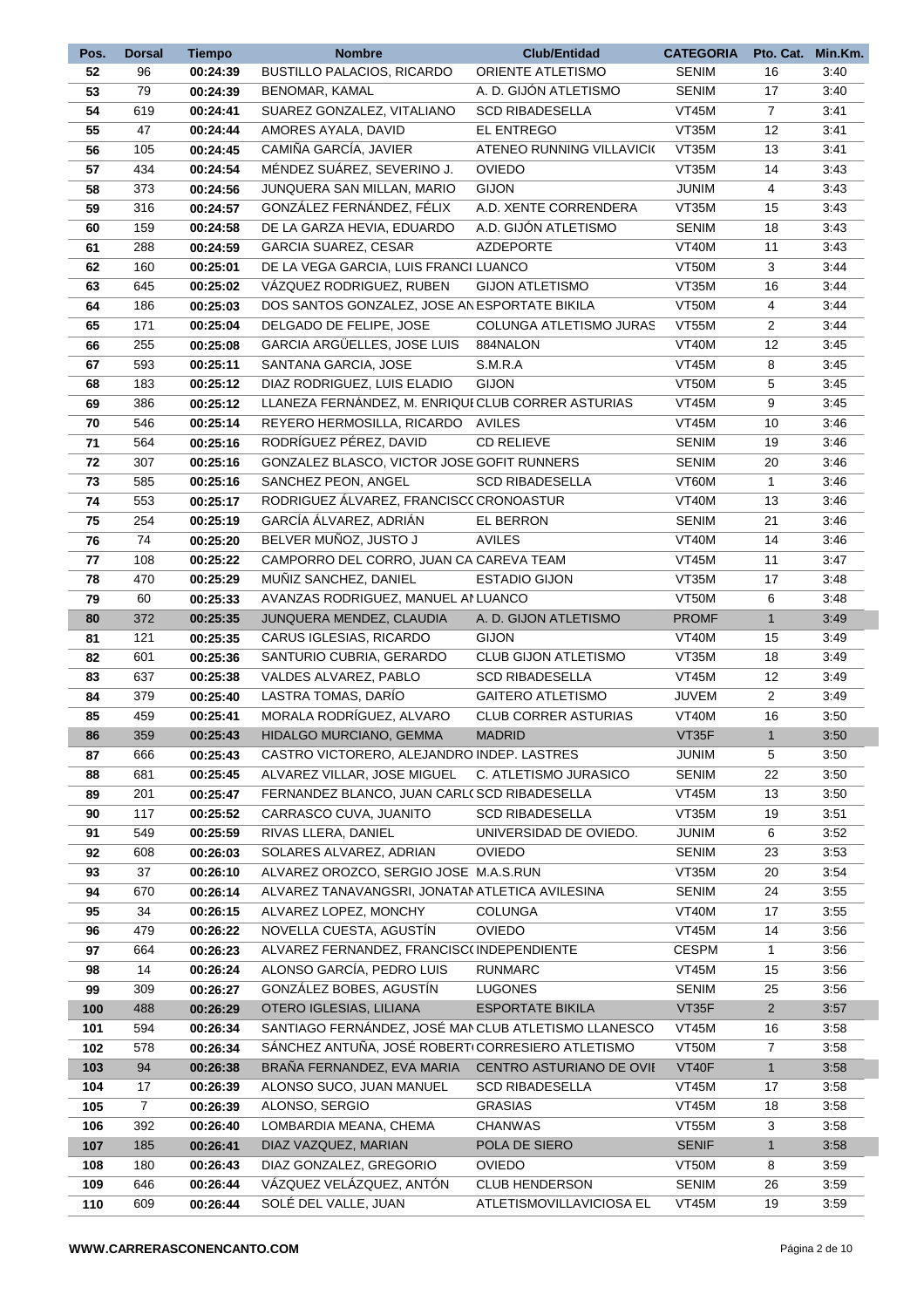| Pos.       | <b>Dorsal</b> | <b>Tiempo</b>        | <b>Nombre</b>                                                   | <b>Club/Entidad</b>             | <b>CATEGORIA</b> |                | Pto. Cat. Min.Km. |
|------------|---------------|----------------------|-----------------------------------------------------------------|---------------------------------|------------------|----------------|-------------------|
| 111        | 491           | 00:26:45             | PASCUAL DIEZ, JOSÉ MANUEL                                       | <b>GIJÓN</b>                    | VT45M            | 20             | 3:59              |
| 112        | 152           | 00:26:47             | COSTALES BLANCO, DANIEL                                         | <b>TAYMORY</b>                  | SENIM            | 27             | 3:59              |
| 113        | 422           | 00:26:48             | MARTÍNEZ PICÓN, PEDRO                                           | <b>GIJON</b>                    | VT35M            | 21             | 4:00              |
| 114        | 437           | 00:26:48             | MENENDEZ, FAUSTINO GINES                                        | E.M.C.                          | VT55M            | 4              | 4:00              |
| 115        | 217           | 00:26:50             | FERNÁNDEZ LEÓN, ALEJANDRO                                       | <b>GIJÓN</b>                    | <b>SENIM</b>     | 28             | 4:00              |
| 116        | 65            | 00:26:50             | BALLESTEROS TOLOSANA, ALBER OVIEDO                              |                                 | <b>SENIM</b>     | 29             | 4:00              |
| 117        | 334           | 00:26:51             | GONZÁLEZ RODRÍGUEZ, CÉSAR                                       | GIJÓN                           | VT35M            | 22             | 4:00              |
| 118        | 432           | 00:26:54             | MELCON DIEZ, CESAR                                              | <b>GIJÓN</b>                    | VT45M            | 21             | 4:00              |
| 119        | 606           | 00:26:54             | SOBERÓN BÁRZANA, GONZALO                                        | DC LUANCO                       | VT45M            | 22             | 4:00              |
| 120        | 485           | 00:26:55             | ORTEGO LUNA, MARTA                                              | <b>CD TORDESILLAS</b>           | VT35F            | 3              | 4:01              |
| 121        | 388           | 00:27:01             | LLANIO PUENTE, MIGUEL ANGEL                                     | ESPORTATE-BIKILA                | VT40M            | 18             | 4:01              |
| 122        | 657           | 00:27:04             | VILLAVERDE PÉREZ, MANUEL                                        | CLUB DEPORTIVO GIMNASIO         | <b>SENIM</b>     | 30             | 4:02              |
| 123        | 419           | 00:27:04             | MARTINEZ HERNANDEZ, ALFREDO A. D. GIJÓN ATLETISMO               |                                 | JUVEM            | 3              | 4:02              |
| 124        | 148           | 00:27:06             | CORRAL SANTILLAN, ADRIÁN                                        | <b>PYNOSPERDIUS</b>             | <b>SENIM</b>     | 31             | 4:02              |
| 125        | 624           | 00:27:06             | SUAREZ PEÑQ, OMAR                                               | <b>CONSMECAR</b>                | <b>SENIM</b>     | 32             | 4:02              |
| 126        | 620           | 00:27:07             | SUAREZ HEVIA, GREGORIO                                          | <b>GIJON</b>                    | VT60M            | $\overline{2}$ | 4:02              |
| 127        | 521           | 00:27:08             | PIQUERO, JAVIER                                                 | RUN04 GIJON                     | VT40M            | 19             | 4:03              |
| 128        | 27            | 00:27:09             | ALVAREZ FREILE, OMAR                                            | COLUNGA ATLESTISMO JURA         | VT40M            | 20             | 4:03              |
| 129        | 330           | 00:27:10             | GONZALEZ MUIÑA, PABLO                                           | CELERIN ATLETISMO               | <b>SENIM</b>     | 33             | 4:03              |
| 130        | 348           | 00:27:11             | GUTIERREZ GONZALEZ, PAULINO AL TROTRE RUNNIG SOTRON             |                                 | VT45M            | 23             | 4:03              |
| 131        | 142           | 00:27:17             | CONEJO FERNANDEZ, FRANCISCO CANGAS DE ONIS ATLETISMO            |                                 | VT45M            | 24             | 4:04              |
| 132        | 675           | 00:27:18             | VALLE DIAZ, ANTONIO                                             | <b>INDEP. LLANES</b>            | VT35M            | 23             | 4:04              |
| 133        | 275           | 00:27:19             | GARCÍA GONZÁLEZ, JOSÉ MIGUEL GIJON                              |                                 | VT45M            | 25             | 4:04              |
| 134        | 85            | 00:27:20             | BERNARDO LOSADA, SABINO                                         | VILLALLANA - LENA               | <b>SENIM</b>     | 34             | 4:04              |
| 135        | 548           | 00:27:22             | RIVAS ALVAREZ, FRANCISCO                                        | <b>CLUB DEPORTIVO ESTADIO (</b> | VT45M            | 26             | 4:05              |
| 136        | 678           | 00:27:25             | LOPES ALFONSO, PABLO                                            | C. ATLETISMO MIERES             | VT40M            | 21             | 4:05              |
| 137        | 13            | 00:27:31             | ALONSO FIGAREDO, PEDRO                                          | LLAMAELLO                       | SENIM            | 35             | 4:06              |
| 138        | 638           | 00:27:33             | VALEIRO ORVIZ, DAVID                                            | <b>GIJON</b>                    | <b>SENIM</b>     | 36             | 4:06              |
| 139        | 124           | 00:27:35             | CASTANEDO MIER, GUILLERMO                                       | <b>OVIEDO</b>                   | <b>SENIM</b>     | 37             | 4:07              |
| 140        | 133           | 00:27:35             | COE, CLELLAN                                                    | <b>GIJON</b>                    | VT50F            | 1              | 4:07              |
| 141        | 70            | 00:27:35             | BAYON MENENDEZ, MIGUEL                                          | <b>OVIEDO</b>                   | VT45M            | 27             | 4:07              |
| 142        | 279           | 00:27:37             | GARCIA MENDOZA, JOSÉ MANUEL LUGONES                             |                                 | VT35M            | 24             | 4:07              |
| 143        | 199           | 00:27:45             | FERNÁNDEZ ARTACHO, JONATHAN GRASIAS                             |                                 | <b>SENIM</b>     | 38             | 4:08              |
|            | 557           |                      | RODRIGUEZ CANTORA, ALBERTO RUN04GIJON                           |                                 | VT45M            | 28             | 4:08              |
| 144<br>145 | 9             | 00:27:46<br>00:27:47 | ALONSO ÁLVAREZ, FRANCISCO                                       | <b>OVIEDO</b>                   | VT40M            | 22             | 4:08              |
|            | 269           |                      | GARCÍA FERNÁNDEZ, SILVIA Mª                                     | <b>OVIEDO</b>                   | VT35F            | $\overline{4}$ | 4:09              |
| 146        |               | 00:27:49             | VALLINA SÁNCHEZ, MANUEL JESÚ GIJON                              |                                 |                  |                |                   |
| 147        | 644           | 00:27:52             |                                                                 |                                 | VT55M            | 5              | 4:09              |
| 148        | 164           | 00:27:53             | DEL CUADRO, JUACO                                               | <b>LOS MORGALINOS</b>           | VT40M            | 23             | 4:09              |
| 149        | 632           | 00:27:55             | TOYOS CAYADO, JOSE ANGEL<br>ÁLVAREZ GARCÍA, SIGIFREDO RAN GIJÓN | COLUNGA ATLETISMO JURAS         | VT35M            | 25             | 4:10              |
| 150        | 29            | 00:27:56             |                                                                 |                                 | VT50M            | 9              | 4:10              |
| 151        | 46            | 00:27:58             | AMO BARRERO, JACOB                                              | CANGAS DE ONÍS                  | VT35M            | 26             | 4:10              |
| 152        | 140           | 00:27:59             | CONDE FERNÁNDEZ, JOSÉ MARÍA TRIATLON LUGONES                    |                                 | VT45M            | 29             | 4:10              |
| 153        | 518           | 00:28:00             | PERÓ GÓMEZ, DANIEL                                              | <b>OVIEDO</b>                   | VT35M            | 27             | 4:10              |
| 154        | 452           | 00:28:00             | MENTXAKA FERNANDEZ, JAGOBA CLUB ORIENTE ATLETISMO               |                                 | VT35M            | 28             | 4:10              |
| 155        | 176           | 00:28:00             | DÍAZ CIFUENTES, SERGIO                                          | <b>OVIEDO</b>                   | VT40M            | 24             | 4:10              |
| 156        | 81            | 00:28:02             | BERMUDEZ, RUBEN                                                 | <b>BORN TO RUN ATLETAS</b>      | <b>SENIM</b>     | 39             | 4:11              |
| 157        | 628           | 00:28:02             | SUÁREZ VEGA, LUCÍA                                              | <b>CLUB ORIENTE ATLETISMO</b>   | <b>JUVEF</b>     | $\mathbf{1}$   | 4:11              |
| 158        | 293           | 00:28:03             | <b>GARCIA VEGA, MARIO</b>                                       | <b>OVIEDO</b>                   | <b>SENIM</b>     | 40             | 4:11              |
| 159        | 145           | 00:28:03             | CORDON SANTAMARIA, JOSE LUIS CD ESBARDU GIJON                   |                                 | VT60M            | 3              | 4:11              |
| 160        | 466           | 00:28:04             | MORIYÓN ZAPETE, AURELIO                                         | <b>PRIESCA</b>                  | <b>SENIM</b>     | 41             | 4:11              |
| 161        | 315           | 00:28:05             | GONZALEZ ESPINOSA, JESUS JAVI EMC TRIATLON                      |                                 | VT45M            | 30             | 4:11              |
| 162        | 67            | 00:28:06             | BAÑOS, FCO. JAVIER                                              | <b>EMC TRIATLÓN</b>             | VT45M            | 31             | 4:11              |
| 163        | 192           | 00:28:07             | FELGUERES GONZALEZ, RAFAEL                                      | RIBADESELLA                     | VT45M            | 32             | 4:11              |
| 164        | 552           | 00:28:08             | RODRIGUEZ ALVAREZ, ANTONIO                                      | <b>OVIEDO</b>                   | VT40M            | 25             | 4:11              |
| 165        | 63            | 00:28:09             | BALBIN SAN MIGUEL, CATALINA                                     | A. D. GIJÓN ATLETISMO           | <b>SENIF</b>     | $\overline{2}$ | 4:12              |
| 166        | 441           | 00:28:09             | MENÉNDEZ DE LUARCA, PABLO                                       | <b>OCLE</b>                     | VT65M            | 1              | 4:12              |
| 167        | 78            | 00:28:10             | BENKERT ELALOUI, ABDELAAZIZ                                     | <b>GIJON ATLETISMO</b>          | <b>JUVEM</b>     | 4              | 4:12              |
| 168        | 221           | 00:28:11             | FERNANDEZ MEANA, JUAN                                           | <b>GIJON</b>                    | VT50M            | 10             | 4:12              |
| 169        | 474           | 00:28:13             | NAVARRO BRAGA, JOSE ANTONIO CHANWAS                             |                                 | VT40M            | 26             | 4:12              |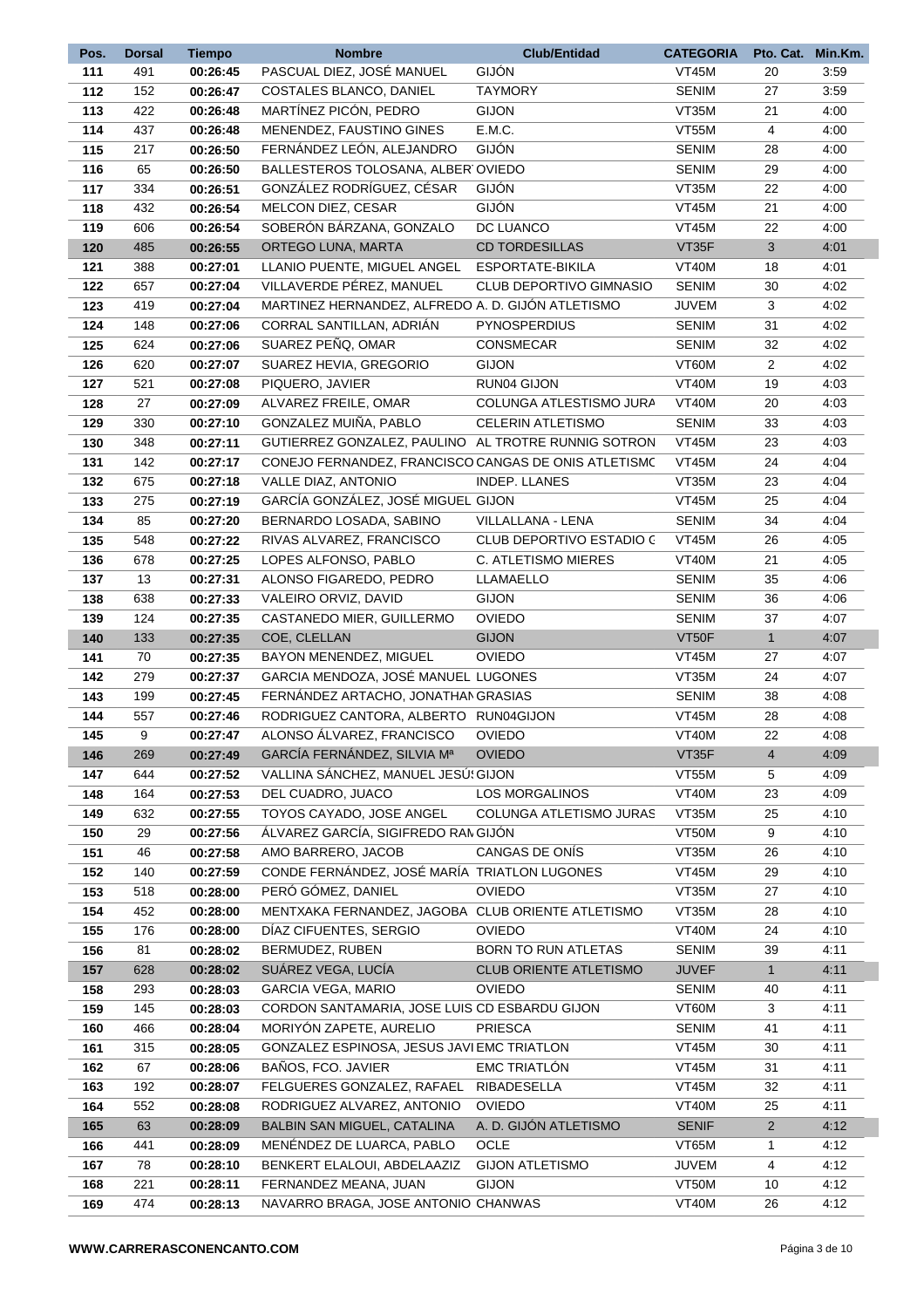| Pos. | <b>Dorsal</b> | <b>Tiempo</b> | <b>Nombre</b>                                         | <b>Club/Entidad</b>      | <b>CATEGORIA</b> |                | Pto. Cat. Min.Km. |
|------|---------------|---------------|-------------------------------------------------------|--------------------------|------------------|----------------|-------------------|
| 170  | 433           | 00:28:14      | MELCON DIEZ, JULIO ALBERTO                            | GIJÓN                    | VT45M            | 33             | 4:12              |
| 171  | 112           | 00:28:15      | CAPIN RODRIGUEZ, MARTA                                | A.D. GIJON ATLETISMO     | VT45F            | 1              | 4:13              |
| 172  | 100           | 00:28:15      | CALVO TEMPRANO, MIGUEL ANGEI AD GIJON ATLETISMO       |                          | <b>VT40M</b>     | 27             | 4:13              |
| 173  | 101           | 00:28:16      | CAMBA GONZÁLEZ, LUIS ALBERTO MOTOPOLLOS               |                          | VT35M            | 29             | 4:13              |
| 174  | 586           | 00:28:20      | SÁNCHEZ RODRÍGUEZ, JOSÉ ANTO GIJÓN                    |                          | <b>VT45M</b>     | 34             | 4:13              |
| 175  | 20            | 00:28:20      | ALVARE GONZALEZ, IVAN                                 | <b>GIJON</b>             | VT35M            | 30             | 4:13              |
| 176  | 597           | 00:28:23      | SANTIDRIAN NAVARRO, JOSÉ RICA CARCOBA-RIBAMONTAN AL N |                          | VT55M            | 6              | 4:14              |
| 177  | 289           | 00:28:24      | GARCIA SUAREZ, FRANCISCO ANG GIJON                    |                          | VT55M            | $\overline{7}$ | 4:14              |
| 178  | 102           | 00:28:25      | CAMBLOR POZUECO, JOSÉ LUIS                            | <b>GIJON</b>             | <b>VT40M</b>     | 28             | 4:14              |
| 179  | 458           | 00:28:25      | MONTES HERNÁNDEZ, IGNACIO                             | <b>RUNNERCERONTES</b>    | <b>SENIM</b>     | 42             | 4:14              |
| 180  | 314           | 00:28:26      | GONZALEZ DE OTTO, JORGE                               | GOZÓN                    | <b>SENIM</b>     | 43             | 4:14              |
| 181  | 147           | 00:28:29      | CORRAL OTERO, JOSE                                    | <b>RIBADESELLA</b>       | VT50M            | 11             | 4:15              |
| 182  | 71            | 00:28:30      | BEDIA GARCÍA, CONSUELO                                | <b>GIJON</b>             | VT40F            | $\overline{2}$ | 4:15              |
| 183  | 281           | 00:28:31      | GARCÍA MERINO, PABLO                                  | GIJÓN                    | VT45M            | 35             | 4:15              |
| 184  | 536           | 00:28:37      | QUINTANA TAMÉS, CARLOS                                |                          | <b>SENIM</b>     | 44             | 4:16              |
| 185  | 204           | 00:28:39      | FERNANDEZ CASCO, RAUL                                 | ESPORTATE-BIKILA ASTURIA | VT35M            | 31             | 4:16              |
| 186  | 576           | 00:28:41      | SAEZ RODRIGUEZ, JOSE FAUSTIN(SIERO                    |                          | <b>JUNIM</b>     | $\overline{7}$ | 4:16              |
| 187  | 6             | 00:28:43      | ALMEIDA MULLO, CARLOS VLADIMI PYNUSPERDIUS            |                          | VT35M            | 32             | 4:17              |
| 188  | 610           | 00:28:45      | SOTO BRAÑA, MANUEL                                    | CANGAS DEL NARCEA        | <b>SENIM</b>     | 45             | 4:17              |
| 189  | 58            | 00:28:46      | ARGÜELLES SUÁREZ, DAVID                               | <b>OVIEDO</b>            | <b>SENIM</b>     | 46             | 4:17              |
| 190  | 299           | 00:28:46      | GONZÁLEZ ALFARO, ALVARO                               | <b>OVIEDO</b>            | <b>SENIM</b>     | 47             | 4:17              |
| 191  | 659           | 00:28:47      | ZAZO MIYAR, JESÚS MANUEL                              | INDEPENDIENTE - ARRIONDA | VT35M            | 33             | 4:17              |
| 192  | 515           | 00:28:49      | PÉREZ MARTÍNEZ, ALBERTO                               | <b>VILLAVICIOSA</b>      | <b>SENIM</b>     | 48             | 4:18              |
| 193  | 194           | 00:28:50      | FERNANDEZ, ROBERTO TOMAS                              | <b>GO FIT OVIEDO</b>     | <b>VT45M</b>     | 36             | 4:18              |
| 194  | 554           | 00:28:50      | RODRIGUEZ BERMUDEZ, DANIEL                            | <b>OVIEDO</b>            | VT40M            | 29             | 4:18              |
| 195  | 3             | 00:28:51      | ALENUS, LUDO                                          | RUN04GIJON               | VT60M            | $\overline{4}$ | 4:18              |
| 196  | 654           | 00:28:57      | VILLAR GUTIERREZ, EDUARDO                             | <b>NOREÑA</b>            | <b>SENIM</b>     | 49             | 4:19              |
| 197  | 600           | 00:28:59      | SANTOS FOLCH, ADOLFO                                  | AVILÉS                   | <b>SENIM</b>     | 50             | 4:19              |
| 198  | 492           | 00:29:05      | PASTOR LOBO, BENITO                                   | RUN04 GIJON              | VT50M            | 12             | 4:20              |
| 199  | 356           | 00:29:09      | HERRERO GARCÍA, ALEJANDRO                             | <b>EMC</b>               | <b>PROMM</b>     | $\overline{2}$ | 4:21              |
| 200  | 304           | 00:29:09      | GONZÁLEZ AZCÁRATE, GONZALO GIJON                      |                          | VT45M            | 37             | 4:21              |
| 201  | 396           | 00:29:12      | LOPEZ DE DIOD, FRANCISCO                              | LA CEREZAL TEAM          | VT35M            | 34             | 4:21              |
| 202  | 487           | 00:29:12      | OTERO ALVAREZ, LETICIA                                | LA CEREZAL TEAM          | VT35F            | 5              | 4:21              |
| 203  | 61            | 00:29:15      | AVEDILLO FERNANDEZ, SOFIA                             | <b>AVILES</b>            | <b>JUNIF</b>     | $\overline{2}$ | 4:22              |
| 204  | 456           | 00:29:15      | MOJARDÍN VÁZQUEZ, CARLOS                              | ESPORTATE-BIKILA         | VT50M            | 13             | 4:22              |
| 205  | 643           | 00:29:19      | VALLINA ALVAREZ, MARIO                                | <b>VILLAVICIOSA</b>      | <b>SENIM</b>     | 51             | 4:22              |
| 206  | 649           | 00:29:19      | VEGA PEREZ, FRANCISCO JAVIER OVIEDO                   |                          | <b>VT55M</b>     | 8              | 4:22              |
| 207  | 384           | 00:29:22      | LLANA SUAREZ, GREGORIO                                | <b>GIJON</b>             | VT55M            | 9              | 4:23              |
| 208  | 374           | 00:29:22      | LAFUENTE SUAREZ, MIGUEL                               | <b>OVIEDO</b>            | VT35M            | 35             | 4:23              |
| 209  | 475           | 00:29:24      | NIETO MARRÓN, ALBERTO                                 | <b>OVIEDO</b>            | <b>SENIM</b>     | 52             | 4:23              |
| 210  | 66            | 00:29:25      | <b>BANGO BUSTO, RAFAEL</b>                            | <b>AVILES</b>            | VT55M            | 10             | 4:23              |
| 211  | 468           | 00:29:25      | MOSQUERA RODRIGUEZ, JOSE AN EMC TRIATLON              |                          | VT40M            | 30             | 4:23              |
| 212  | 575           | 00:29:26      | RUS CARRETERO, EDUARDO                                | ESPORTATE-BIKILA         | <b>VT40M</b>     | 31             | 4:23              |
| 213  | 209           | 00:29:28      | FERNANDEZ FUEGO, MANUEL ALFILLANGREU                  |                          | <b>SENIM</b>     | 53             | 4:23              |
| 214  | 598           | 00:29:28      | SANTOS, CARLOS                                        | <b>BEER RUNNERS</b>      | VT35M            | 36             | 4:23              |
| 215  | 48            | 00:29:29      | ANAYA CASTELLANO, MIGUEL ANC CORREKAMINOS ATLETISMO   |                          | VT35M            | 37             | 4:24              |
| 216  | 671           | 00:29:29      | <b>VEGA MARTIN, ALBA</b>                              | INDEP. GIJON             | <b>JUNIF</b>     | $\mathbf{3}$   | 4:24              |
| 217  | 581           | 00:29:30      | SANCHEZ HERES, RAMON                                  | <b>GIJÓN</b>             | VT40M            | 32             | 4:24              |
| 218  | 250           | 00:29:32      | GALLO ÁLVARO, CÉSAR MANUEL                            | GIJÓN                    | <b>VT40M</b>     | 33             | 4:24              |
| 219  | 447           | 00:29:35      | MENÉNDEZ MIGUÉLEZ, ALEJANDRI CLUB CONDOR              |                          | <b>SENIM</b>     | 54             | 4:24              |
| 220  | 325           | 00:29:40      | GONZALEZ LOPEZ, IGNACIO                               | <b>VITORIA</b>           | VT40M            | 34             | 4:25              |
| 221  | 543           | 00:29:42      | RENDUELES GARCIA, PABLO                               | <b>GIJON</b>             | VT35M            | 38             | 4:26              |
| 222  | 465           | 00:29:45      | MORILLA GONZÁLEZ, ANDRÉS                              | REAL GRUPO CULTURA COV/  | <b>PROMM</b>     | 3              | 4:26              |
| 223  | 339           | 00:29:50      | GORRIA KORRES, PEDRO                                  | LLANERA                  | <b>VT45M</b>     | 38             | 4:27              |
| 224  | 335           | 00:29:53      | GONZÁLEZ RODRÍGUEZ, VÍCTOR                            | <b>OVIEDO</b>            | VT65M            | $\overline{a}$ | 4:27              |
| 225  | 132           | 00:29:54      | COBIELLA RODRIGUEZ, JOSE MAN GIJON                    |                          | VT40M            | 35             | 4:27              |
| 226  | 177           | 00:29:57      | DÍAZ DONOSO, JOSÉ ANGEL                               | <b>GIJON</b>             | VT45M            | 39             | 4:28              |
| 227  | 444           | 00:30:00      | MENENDEZ GONZALEZ-GRANDA, IK RCTO ONTIER RUNNERS CLU  |                          | <b>PROMM</b>     | 4              | 4:28              |
| 228  | 451           | 00:30:00      | MENENDEZ VALLINA, JORGE                               | A. D. GIJÓN ATLETISMO    | VT45M            | 40             | 4:28              |
|      |               |               |                                                       |                          |                  |                |                   |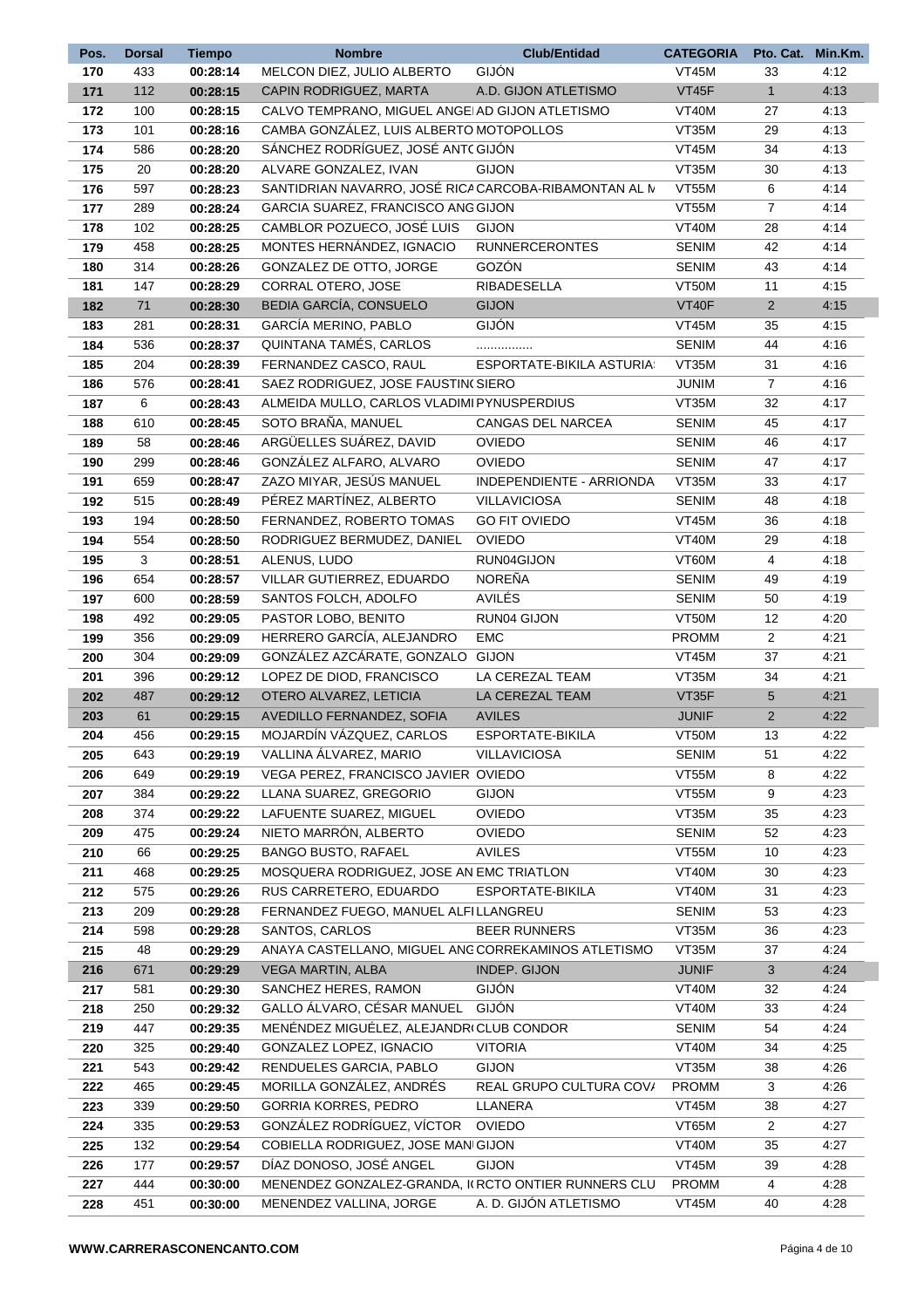| Pos. | <b>Dorsal</b> | <b>Tiempo</b> | <b>Nombre</b>                                        | <b>Club/Entidad</b>         | <b>CATEGORIA</b> |                      | Pto. Cat. Min.Km. |
|------|---------------|---------------|------------------------------------------------------|-----------------------------|------------------|----------------------|-------------------|
| 229  | 278           | 00:30:01      | GARCIA MENDEZ, VÍCTOR MANUEL ESPORTATE - BIKILA      |                             | <b>SENIM</b>     | 55                   | 4:28              |
| 230  | 618           | 00:30:07      | SUAREZ GONZALEZ, DAVID                               | AL TROTE RUNNING SOTRON     | VT50M            | 14                   | 4:29              |
| 231  | 633           | 00:30:08      | TOYOS SUÁREZ, JOSÉ MIGUEL                            | <b>OVIEDO</b>               | <b>SENIM</b>     | 56                   | 4:29              |
| 232  | 277           | 00:30:08      | GARCIA JUANES, OSCAR                                 | BAÑUGUES (GOZON)            | VT35M            | 39                   | 4:29              |
| 233  | 362           | 00:30:12      | <b>IGLESIAS CUEVA, VICTORIANO</b>                    | <b>CLANDESTINOS</b>         | VT50M            | 15                   | 4:30              |
| 234  | 464           | 00:30:13      | MORI TRIVÍN, DANIEL                                  | <b>COLUNGA</b>              | <b>SENIM</b>     | 57                   | 4:30              |
| 235  | 274           | 00:30:13      | GARCIA GARCIA, JESUS MANUEL                          | <b>COSA NUESA</b>           | VT50M            | 16                   | 4:30              |
| 236  | 319           | 00:30:15      | GONZALEZ GALIANO, NATALIA                            | RUN04GIJON                  | <b>SENIF</b>     | 3                    | 4:30              |
| 237  | 572           | 00:30:16      | ROZA SERRANO, JUAN                                   | C.N.GIJÓN                   | VT45M            | 41                   | 4:31              |
| 238  | 377           | 00:30:16      | LANZOS BARRIL, IVAN                                  | <b>GIJÓN</b>                | VT35M            | 40                   | 4:31              |
| 239  | 656           | 00:30:16      | VILLAR RODRÍGUEZ, MARCOS                             | CIUDAD DE GIJÓN             | VT45M            | 42                   | 4:31              |
| 240  | 591           | 00:30:17      | SANTA BARBARA, NATALIA                               | SAN CLAUDIO OVIEDO          | VT45F            | $\overline{2}$       | 4:31              |
| 241  | 128           | 00:30:17      | CEA ANTOLIN, FELIX                                   | <b>PALENCIA</b>             | VT40M            | 36                   | 4:31              |
| 242  | 679           | 00:30:18      | CABALLERO GONZALEZ, SUSANA                           | C. A. OCLE                  | VT40F            | 3                    | 4:31              |
| 243  | 86            | 00:30:19      | BERREDO UBEDA, CELSO                                 | C.D.2007 LLANERA            | VT35M            | 41                   | 4:31              |
| 244  | 15            | 00:30:20      | ALONSO NAREDO, IVAN                                  | <b>GIJÓN</b>                | <b>PROMM</b>     | 5                    | 4:31              |
| 245  | 115           | 00:30:20      | CARRASCAL FERNANDEZ, JESÚS OVIEDO                    |                             | VT35M            | 42                   | 4:31              |
|      |               |               | FERRERA CHAO, ANTONIO                                |                             |                  |                      |                   |
| 246  | 236           | 00:30:20      | ÁLVAREZ ALONSO, ELSA                                 | <b>GIJON</b>                | VT35M            | 43<br>$\overline{2}$ | 4:31              |
| 247  | 21            | 00:30:21      |                                                      | A.D. GIJON ATLETISMO        | <b>JUVEF</b>     |                      | 4:31              |
| 248  | 89            | 00:30:21      | BLANCO VIEJO, EDUARDO                                | GIJÓN                       | VT40M            | 37                   | 4:31              |
| 249  | 428           | 00:30:21      | MATA PEREZ, MIGUEL ANGEL                             | <b>SANTO MEDERO</b>         | VT50M            | 17                   | 4:31              |
| 250  | 138           | 00:30:22      | COLLAZO MARIÑAS, MARÍA DEL CATURÓN (MIERES)          |                             | VT45F            | $\mathbf{3}$         | 4:31              |
| 251  | 251           | 00:30:24      | GARCÍA MARTÍN, FLORENTINO                            | ATLETISMO CORVERA           | VT60M            | 5                    | 4:32              |
| 252  | 187           | 00:30:24      | EGÜEN FELGUERES, FERNANDO                            | COLUNGA ATLETISMO JURAS     | VT60M            | 6                    | 4:32              |
| 253  | 113           | 00:30:25      | CARAVES SOBERADO, JULIO                              | <b>GIJON</b>                | VT50M            | 18                   | 4:32              |
| 254  | 365           | 00:30:25      | <b>IGLESIAS SUAREZ, CRISTINA</b>                     | A. D. GIJÓN ATLETISMO       | <b>JUVEF</b>     | 3                    | 4:32              |
| 255  | 303           | 00:30:27      | GONZÁLEZ ARGÜELLES, JONÁS                            | ATLETISMO 884 NALÓN         | <b>SENIM</b>     | 58                   | 4:32              |
| 256  | 156           | 00:30:29      | DE CASTRO NAVA, OCTAVIO                              | <b>OVIEDO</b>               | VT55M            | 11                   | 4:33              |
| 257  | 669           | 00:30:34      | RIESTRA CAÑAL, EFREN                                 | C. PORAGUAS VILLAVICIOSA    | <b>SENIM</b>     | 59                   | 4:33              |
| 258  | 146           | 00:30:37      | CORONAS DURÁN, MANUEL ADOLF GIJÓN                    |                             | VT40M            | 38                   | 4:34              |
| 259  | 80            | 00:30:38      | BERMEJO MORATE, ENRIQUE                              | .                           | VT45M            | 43                   | 4:34              |
| 260  | 273           | 00:30:40      | <b>GARCIA GARCIA, CARLOS</b>                         | <b>INDEPENDIENTE</b>        | VT60M            | $\overline{7}$       | 4:34              |
| 261  | 668           | 00:30:43      | CASTRO VICTORERO, FERNANDO INDEP. LASTRES            |                             | <b>SENIM</b>     | 60                   | 4:35              |
| 262  | 44            | 00:30:43      | ALVES TORRE, RICARDO                                 | <b>OVIEDO</b>               | <b>SENIM</b>     | 61                   | 4:35              |
| 263  | 262           | 00:30:43      | GARCÍA CONDE, CARLOS                                 | <b>GIJÓN</b>                | VT40M            | 39                   | 4:35              |
| 264  | 130           | 00:30:44      | CID RODRIGUEZ, ALEJANDRO                             | <b>GIJON</b>                | VT35M            | 44                   | 4:35              |
| 265  | 655           | 00:30:45      | VILLAR MORODO, JOSÉ MIGUEL                           | CLUB ATLETISMO LLANESCO     | VT45M            | 44                   | 4:35              |
| 266  | 212           | 00:30:46      | FERNANDEZ GONZALEZ, ANTONIO GIJON                    |                             | VT40M            | 40                   | 4:35              |
| 267  | 391           | 00:30:47      | LOMBARDERO BADA, PABLO                               | <b>GIJÓN</b>                | VT35M            | 45                   | 4:35              |
| 268  | 682           | 00:30:48      | GONZALEZ NORIEGA, ALVARO                             | INDEP RIBADESELLA           | VT35M            | 46                   | 4:35              |
| 269  | 92            | 00:30:49      | BOTO, EMILIO                                         | <b>GIJON</b>                | <b>CESPM</b>     | $\overline{2}$       | 4:36              |
| 270  | 8             | 00:30:52      | ALONSO ALONSO, ALEJANDRO                             | <b>OVIEDO</b>               | <b>SENIM</b>     | 62                   | 4:36              |
| 271  | 302           | 00:30:54      | GONZÁLEZ ÁLVAREZ, MARCO A.                           | <b>LASTRES</b>              | VT35M            | 47                   | 4:36              |
| 272  | 589           | 00:30:55      | SANMARTIN CALDEVILLA, FERNAN COLUNGA ATLETISMO JURAS |                             | VT45M            | 45                   | 4:36              |
| 273  | 595           | 00:30:56      | SANTIAGO GARCIA, JAVIER                              | <b>GIJON</b>                | VT45M            | 46                   | 4:37              |
| 274  | 498           | 00:30:57      | PEÑA BLANCO, RICARDO                                 | NOREÑA                      | VT40M            | 41                   | 4:37              |
| 275  | 357           | 00:30:58      | HEVIA CADAVIECO, IVAN                                | <b>GIJON</b>                | <b>PROMM</b>     | 6                    | 4:37              |
| 276  | 210           | 00:31:06      | FERNANDEZ GARCIA, AMELIA                             | <b>MIERES</b>               | VT45F            | $\overline{4}$       | 4:38              |
| 277  | 1             | 00:31:07      | ABRIL CORTINA, ALFONSO                               | GIJÓN                       | <b>SENIM</b>     | 63                   | 4:38              |
| 278  | 648           | 00:31:09      | VEGA BLANCO, JOSE ANDRES                             | CENTRO DON ORIONE           | <b>CESPM</b>     | 3                    | 4:39              |
| 279  | 478           | 00:31:15      | NOVEL ALVAREZ, HUGO                                  | PIEDRAS BLANCAS             | <b>SENIM</b>     | 64                   | 4:39              |
| 280  | 674           | 00:31:16      | ESPINOZA MARTINEZ, JOEL                              | INDEP. SAN VICENTE LA BAR   | VT40M            | 42                   | 4:40              |
| 281  | 166           | 00:31:18      | DEL VALLE GONZALEZ, INGRID                           | A. D. GIJÓN ATLETISMO       | VT35F            | 6                    | 4:40              |
| 282  | 158           | 00:31:20      | DE HEREDIA DÍAZ DEL RIGUERO, NOVIEDO                 |                             | VT50F            | $\overline{2}$       | 4:40              |
|      | 376           |               | LAGO LAMAS, FERNANDO                                 | <b>INDEPENDIENTE</b>        | VT40M            | 43                   | 4:40              |
| 283  |               | 00:31:21      |                                                      |                             |                  |                      |                   |
| 284  | 230           | 00:31:29      | FERNANDEZ SUAREZ, DANIEL                             | <b>INDEPENDIENTE</b>        | VT35M            | 48                   | 4:41              |
| 285  | 320           | 00:31:30      | GONZÁLEZ GIÓN, LAURA                                 | <b>GRUPO COVADONGA</b>      | <b>SENIF</b>     | $\overline{4}$       | 4:42              |
| 286  | 436           | 00:31:32      | MENDO GORDILLO, AVELINO                              | <b>C.D.ESPORTATE BIKILA</b> | VT45M            | 47                   | 4:42              |
| 287  | 220           | 00:31:33      | FERNANDEZ MARTINEZ, JULIO                            | PERLORA                     | VT65M            | 3                    | 4:42              |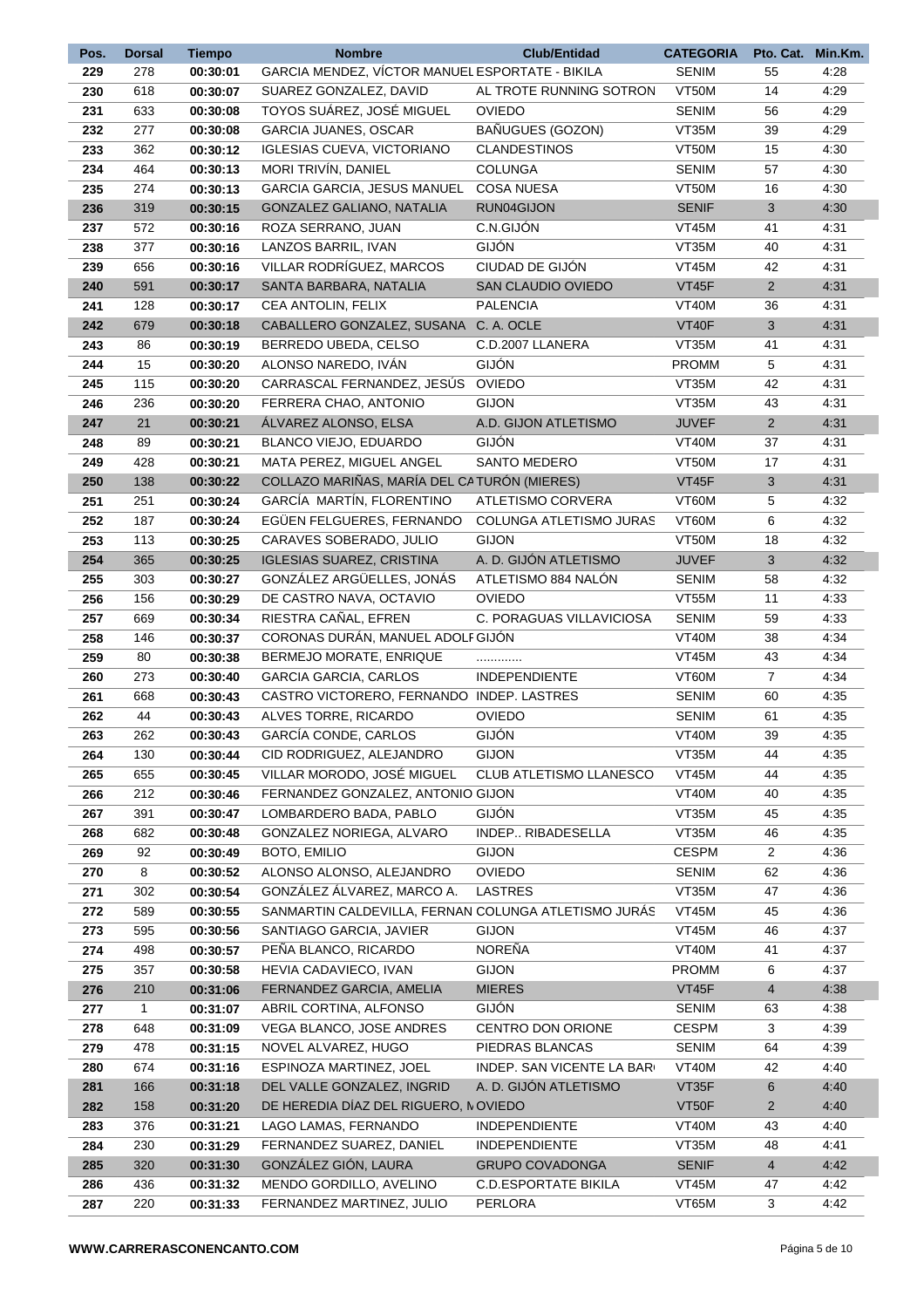| Pos. | <b>Dorsal</b> | <b>Tiempo</b>        | <b>Nombre</b><br><b>Club/Entidad</b>                  |                             | <b>CATEGORIA</b> |                 | Pto. Cat. Min.Km. |
|------|---------------|----------------------|-------------------------------------------------------|-----------------------------|------------------|-----------------|-------------------|
| 288  | 381           | 00:31:33             | LERA FERNÁNDEZ, TINITA                                | <b>VALLE DE FORNELA</b>     | VT40F            | $\overline{4}$  | 4:42              |
| 289  | 380           | 00:31:33             | LERA FERNÁNDEZ, HIGINIO-LODAF TRIMINEITORS            |                             | VT45M            | 48              | 4:42              |
| 290  | 455           | 00:31:34             | MIYAR FERNÁNDEZ, IRENE                                | <b>VILLAVICIOSA</b>         | <b>SENIF</b>     | $5\phantom{.0}$ | 4:42              |
| 291  | 528           | 00:31:35             | PRADO NICIEZA, IVAN                                   | <b>INDEPENDIENTE</b>        | VT40M            | 44              | 4:42              |
| 292  | 484           | 00:31:35             | ORTA CERAIN, FERNANDO                                 | COLUNGA ATLETISMO JURAS     | VT60M            | 8               | 4:42              |
| 293  | 258           | 00:31:37             | GARCIA CARO, GUILLERMO                                | <b>GIJON</b><br>VT35M       |                  | 49              | 4:43              |
| 294  | 596           | 00:31:39             | SANTIAGO GONZALEZ, ALFONSO                            | <b>OVIEDO</b>               | VT35M            | 50              | 4:43              |
| 295  | 196           | 00:31:40             | FERNANDEZ ALVAREZ, LUIS                               | <b>GIJON</b><br>VT40M       |                  | 45              | 4:43              |
| 296  | 264           | 00:31:40             | GARCÍA CONDE, PAULA                                   | <b>GIJON</b>                | VT35F            | $\overline{7}$  | 4:43              |
| 297  | 364           | 00:31:42             | <b>IGLESIAS LÓPEZ, MAR</b>                            | <b>PRAVIA</b><br>VT45F      |                  | 5               | 4:43              |
| 298  | 87            | 00:31:42             | BERROS CUESTA, SANDRA                                 | <b>VILLAVICIOSA</b>         | <b>JUNIF</b>     | $\overline{4}$  | 4:44              |
| 299  | 266           | 00:31:43             | GARCIA FERNANDEZ, FERNANDO SAMA DE LANGREO            |                             | VT45M            | 49              | 4:44              |
| 300  | 621           | 00:31:49             | SUÁREZ MARTÍNEZ, ALVARO                               | <b>OVIEDO</b>               | <b>SENIM</b>     | 65              | 4:44              |
| 301  | 587           | 00:31:51             | SÁNCHEZ SIMON, ERASMO SIMON GIJON                     |                             | VT40M            | 46              | 4:45              |
| 302  | 413           | 00:31:52             | MARTIN INTRIAGO, AURELIO                              | <b>INDEPENDIENTE</b>        | VT40M            | 47              | 4:45              |
| 303  | 300           | 00:31:55             | GONZALEZ ALVAREZ, PABLO                               | <b>GIJÓN</b>                | VT35M            | 51              | 4:45              |
| 304  | 287           | 00:31:57             | GARCIA SUAREZ, AVELINO                                | <b>AVILES</b>               | VT55M            | 12              | 4:46              |
| 305  | 312           | 00:31:57             | GONZALEZ CORUGEDO, FATIMA                             | <b>AVILES</b>               | VT55F            | $\mathbf{1}$    | 4:46              |
| 306  | 399           | 00:31:59             | LOPEZ GONZALEZ, JUAN ANTONIO GIJON                    |                             | VT55M            | 13              | 4:46              |
| 307  | 467           | 00:31:59             | MORRONDO RODRIGUEZ, PABLO                             | <b>GIJON</b>                | VT40M            | 48              | 4:46              |
| 308  | 321           | 00:32:02             | GONZALEZ GONZALEZ, ABDIAS                             | <b>GIJON</b>                | <b>SENIM</b>     | 66              | 4:46              |
| 309  | 634           | 00:32:04             | TUÑON ALVAREZ, MIGUEL                                 | RUN04GIJON                  | <b>SENIM</b>     | 67              | 4:47              |
| 310  | 298           | 00:32:04             | GÓMEZ RODRÍGUEZ, ZACARÍAS                             | LLANESCORRE                 | VT40M            | 49              | 4:47              |
| 311  | 59            | 00:32:05             | ASPIROZ ARGÜELLES, IGNACIO                            | <b>OVIEDO</b>               | <b>SENIM</b>     | 68              | 4:47              |
| 312  | 443           | 00:32:05             | MENENDEZ GARCIA, EUGENIO                              | RUN04 GIJON                 | VT45M            | 50              | 4:47              |
| 313  | 672           | 00:32:05             | PEREZ FERNANDEZ, OMAR                                 | INDEP. OVIEDO               | <b>SENIM</b>     | 69              | 4:47              |
| 314  | 680           | 00:32:07             | SUAREZ COLLADO, ALVARO                                | PLAYA LA GRIEGA F.S.        | <b>SENIM</b>     | 70              | 4:47              |
| 315  | 234           | 00:32:09             | FERNANDEZ-PEÑA RODRIGUEZ, JE RCTO ONTIER RUNNING CLUI |                             | VT50M            | 19              | 4:47              |
| 316  | 538           | 00:32:13             | RAMON RIVAS, TOMAS                                    | <b>OVIEDO</b>               | <b>SENIM</b>     | 71              | 4:48              |
| 317  | 253           | 00:32:16             | <b>GARCIA ALVAREZ, OMAR</b>                           | CENTRO DON ORIONE           | <b>CESPM</b>     | $\overline{4}$  | 4:49              |
| 318  | 524           | 00:32:17             | PLAZA GONZÁLEZ, EDUARDO                               | <b>RIBADESELLA</b>          | <b>SENIM</b>     | 72              | 4:49              |
| 319  | 97            | 00:32:24             | CABAL MEGIDO, MANUEL ANTONIC OVIEDO                   |                             | <b>SENIM</b>     | 73              | 4:50              |
| 320  | 229           | 00:32:26             | FERNÁNDEZ SERRANO, LUCÍA                              | <b>OVIEDO</b>               | VT40F            | $5\phantom{.0}$ | 4:50              |
| 321  | 190           | 00:32:29             | EXPÓSITO ÁLVAREZ, MARÍA JESÚS C.D. ESPORTATE BIKILA   |                             | VT45F            | 6               | 4:50              |
| 322  | 661           | 00:32:30             | SANTIAGO MARTIN, ALBERTO                              | <b>CORRESIERO</b>           | <b>SENIM</b>     | 74              | 4:51              |
| 323  | 495           | 00:32:31             | PELAEZ LLERA, ARISTIDES                               | CARAVIA                     | <b>SENIM</b>     | 75              | 4:51              |
| 324  | 570           | 00:32:31             | ROQUE CASO, PILAR                                     | <b>GIJON</b>                | VT45F            | $\overline{7}$  | 4:51              |
| 325  | 460           | 00:32:31             | MORÁN ROZA, CRISTINA                                  | <b>COLUNGA</b>              | <b>SENIF</b>     | 6               | 4:51              |
| 326  | 583           | 00:32:32             | SANCHEZ MIYAR, MARIA                                  | ATENEO RUNNING FIT/VILLAV   | VT35F            | 8               | 4:51              |
| 327  | 542           | 00:32:34             | RELLO DIAZ, SERGIO                                    | A. D. GIJÓN ATLETISMO       | VT40M            | 50              | 4:51              |
| 328  | 525           | 00:32:34             | PLAZA VALDES, JOSÉ MANUEL                             | <b>MORCIN</b>               | VT55M            | 14              | 4:51              |
| 329  | 331           | 00:32:37             | GONZALEZ OVIES, JUAN RAMON                            | <b>AVILES</b>               | VT45M            | 51              | 4:52              |
| 330  | 651           | 00:32:43             | VIGON FERNANDEZ, JAVIER                               | <b>CLUB CORRER ASTURIAS</b> | VT35M            | 52              | 4:53              |
| 331  | 448           | 00:32:46             | MENENDEZ MONTESERIN, JOSE M. ATLETISMO MIERES         |                             | VT55M            | 15              | 4:53              |
| 332  | 355           | 00:32:50             | HERNANDEZ GONZALEZ, JOSE                              | <b>SCD RIBADESELLA</b>      | VT60M            | 9               | 4:54              |
| 333  | 141           | 00:32:50             | CONDE ONECA, CLAUDIA                                  | <b>TRIATLON LUGONES</b>     | <b>JUVEF</b>     | $\overline{4}$  | 4:54              |
| 334  | 263           | 00:32:50             | GARCÍA CONDE, CARMEN                                  | <b>GIJON</b>                | VT50F            | 3               | 4:54              |
| 335  | 378           | 00:32:50             | LARUELO HORTAL, MAGDALENA                             | <b>CORRESIERO</b>           | VT35F            | 9               | 4:54              |
| 336  | 205           | 00:32:52             | FERNANDEZ CORRALES, MOISES COA                        |                             | VT40M            | 51              | 4:54              |
| 337  | 4             | 00:32:54             | ALFONSO ARISTAYETA, MIGUEL IV CENTRO DON ORIONE       |                             | <b>CESPM</b>     | 5               | 4:54              |
| 338  | 605           | 00:32:54             | SILVA FREIJE, JOSE RAMON                              | <b>GRASIAS</b>              | VT55M            | 16              | 4:54              |
| 339  | 400           | 00:32:57             | LOPEZ HERNANDEZ, JOSE                                 | <b>BORN TI RUN</b>          | VT45M            | 52              | 4:55              |
| 340  | 57            | 00:32:58             | ARECHAGA BRAÑA, ARANTXA                               | <b>INDEPENDIENTE</b>        | VT40F            | $6\phantom{1}$  | 4:55              |
| 341  | 43            | 00:32:58             | ALVAREZ-SUAREZ, JESUS                                 | <b>OVIEDO</b>               | VT60M            | 10              | 4:55              |
| 342  | 260           | 00:33:00             | GARCIA COLUNGA, SERGIO                                | <b>OVIEDO</b>               | <b>SENIM</b>     | 76              | 4:55              |
| 343  | 673           | 00:33:01             | ALZOLA LLAMERO, MIGUEL                                | ATLETISMO NAVIA             | VT65M            | $\overline{4}$  | 4:55              |
| 344  | 155           | 00:33:02             | CUBILLAS GONZALEZ, JESUS MARIGIJON                    |                             | <b>SENIM</b>     | 77              | 4:55              |
| 345  | 568           |                      | RODRÍGUEZ VÉLEZ, MIGUEL                               | VALLADOLID                  | <b>SENIM</b>     | 78              | 4:56              |
| 346  | 567           | 00:33:03<br>00:33:03 | RODRIGUEZ VELEZ, LUIS FERNANI CLUB CORRER ASTURIAS    |                             | VT40M            | 52              | 4:56              |
|      |               |                      |                                                       |                             |                  |                 |                   |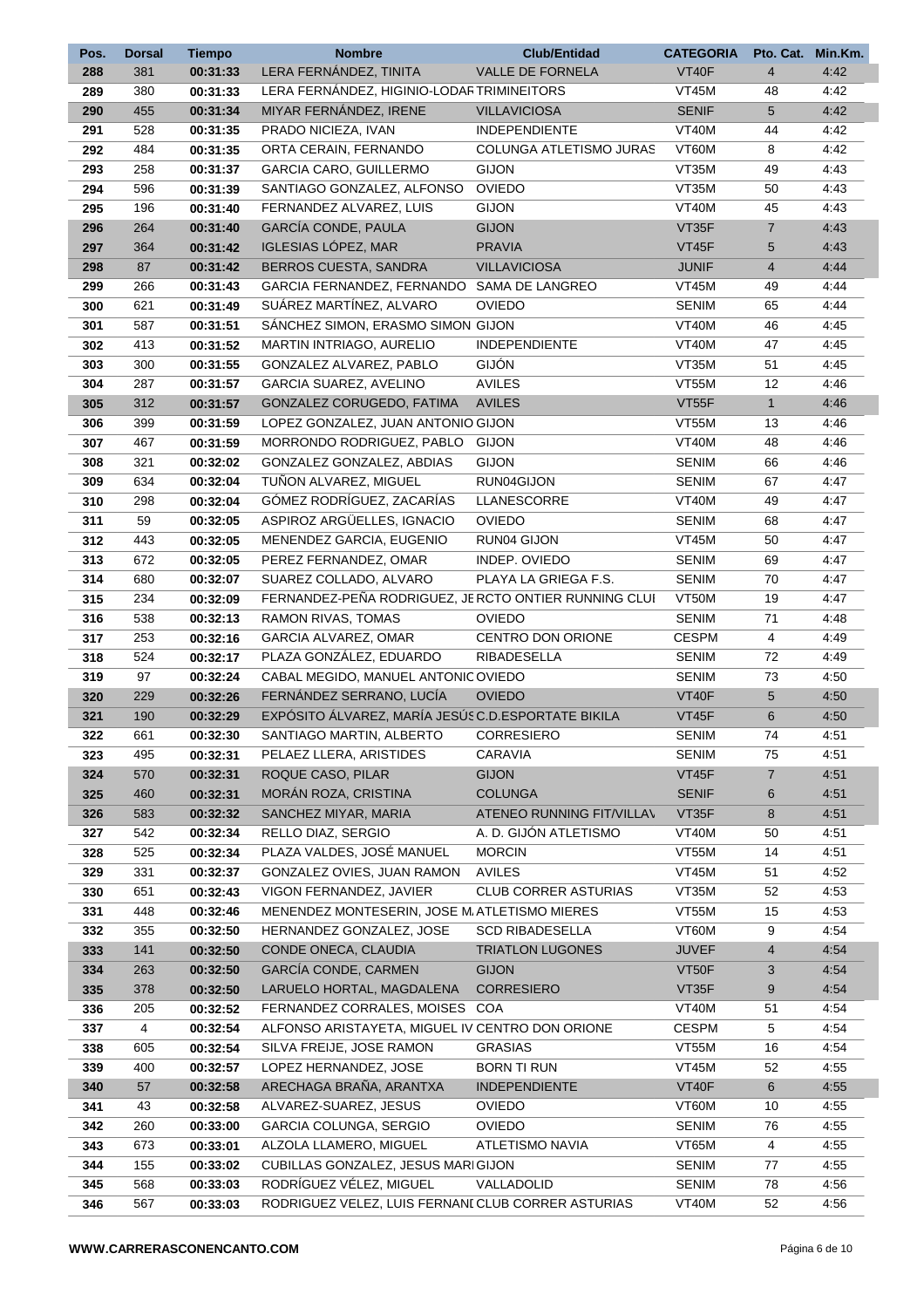| Pos. | <b>Dorsal</b>  | <b>Tiempo</b> | <b>Nombre</b><br><b>Club/Entidad</b>                |                             | <b>CATEGORIA</b> | Pto. Cat.       | Min.Km. |
|------|----------------|---------------|-----------------------------------------------------|-----------------------------|------------------|-----------------|---------|
| 347  | 385            | 00:33:04      | LLANEZA ALVAREZ, JESUS LUIS                         | LA FELGUERA                 | VT55M            | 17              | 4:56    |
| 348  | 387            | 00:33:04      | LLANEZA MUÑIZ, JESUS LUIS                           | LA FELGUERA                 | JUVEM            | $5\phantom{.0}$ | 4:56    |
| 349  | 11             | 00:33:07      | ALONSO CUÑADO, EDUARDO                              | .                           | VT40M            | 53              | 4:56    |
| 350  | 615            | 00:33:08      | SUÁREZ GARCÍA, MARTA                                | <b>SANTINA</b>              | <b>JUVEF</b>     | 5               | 4:56    |
| 351  | 627            | 00:33:09      | SUAREZ SUAREZ, SONIA                                | RUN04GIJON                  | VT45F            | $\bf 8$         | 4:56    |
| 352  | 310            | 00:33:09      | GONZALEZ CANELLADA, TOMAS                           | <b>GIJON</b>                | VT35M            | 53              | 4:56    |
| 353  | 235            | 00:33:11      | FERNENDEZ IGLESIAS, JUAN RAM(INDEPENDIENTE          |                             | <b>SENIM</b>     | 79              | 4:57    |
| 354  | 454            | 00:33:12      | MEZQUITA FREIJO, ALFREDO                            | <b>INDEPENDIENTE</b>        | VT50M            | 20              | 4:57    |
| 355  | 332            | 00:33:14      | GONZALEZ PEREZ, JAVIER                              | <b>OVIEDO</b>               | VT40M            | 54              | 4:57    |
| 356  | 540            | 00:33:16      | REGADA ARTIME, PEDRO JESUS                          | CADAS                       | VT40M            | 55              | 4:58    |
| 357  | $\overline{c}$ | 00:33:18      | ALCARAZ CLEMENTE, ANGEL                             | <b>GIJON</b>                | <b>CESPM</b>     | 6               | 4:58    |
| 358  | 261            | 00:33:22      | <b>GARCIA CONDE, ADOLFO</b>                         | AVILÉS                      | VT50M            | 21              | 4:58    |
| 359  | 511            | 00:33:24      | PEREZ GONZALEZ, JAVIER                              | <b>OVIEDO</b>               | VT40M            | 56              | 4:59    |
| 360  | 191            | 00:33:25      | EXPÓSITO ÁLVAREZ, ROBERTO                           | <b>C.D.ESPORTATE BIKILA</b> | VT50M            | 22              | 4:59    |
| 361  | 473            | 00:33:28      | MUÑOZ SUAREZ, EDUARDO                               | RUN04GIJON                  | <b>JUVEM</b>     | 6               | 4:59    |
| 362  | 181            | 00:33:31      | DIAZ LOPEZ, JOSE HERMINIO                           | <b>GIJON</b>                | <b>CESPM</b>     | $\overline{7}$  | 5:00    |
| 363  | 415            | 00:33:32      | MARTIN RODRIGUEZ, DAVID                             | <b>RUNNERCERONTES</b>       | <b>SENIM</b>     | 80              | 5:00    |
| 364  | 599            | 00:33:33      | SANTOS FERNANDEZ, JUAN CARL(RUN04GIJON              |                             | <b>VT45M</b>     | 53              | 5:00    |
| 365  | 265            | 00:33:38      | GARCÍA DIEZ, JORGE ENRIQUE                          | LA FRESNEDA, SIERO          | <b>VT40M</b>     | 57              | 5:01    |
| 366  | 240            | 00:33:40      | FIGAREDO DÍAZ, IGNACIO                              | LLAMAELLO - VILLAVICIOSA    | VT45M            | 54              | 5:01    |
| 367  | 573            | 00:33:45      | RUBIN ALONSO, EUGENIO                               | SANTANDER                   | VT55M            | 18              | 5:02    |
| 368  | 162            | 00:33:45      | DEL BARRIO BEATO, JAVIER                            | ATLETAS POPULARES VALLA     | VT50M            | 23              | 5:02    |
| 369  | 111            | 00:33:45      | CAÑAS LOPEZ, EDUARDO                                | ATLETAS POPULARES VALLA     | VT45M            | 55              | 5:02    |
| 370  | 411            | 00:33:46      | MARTIN GONZALEZ, ALFREDO                            | ATLETAS POPULARES VALLA     | VT40M            | 58              | 5:02    |
| 371  | 343            | 00:33:46      | <b>GRANDA RODRIGUEZ, EVA</b>                        | <b>LASTRES</b>              | VT50F            | $\overline{4}$  | 5:02    |
| 372  | 527            | 00:33:48      | PRADO MARTIN, SARA                                  | <b>INDEPENDIENTE</b>        | <b>SENIF</b>     | $\overline{7}$  | 5:02    |
| 373  | 424            | 00:33:48      | MARTINEZ RUBIO, MARIA BELEN                         | <b>INDEPENDIENTE</b>        | <b>VT40F</b>     | $\overline{7}$  | 5:02    |
| 374  | 417            | 00:33:49      | MARTINEZ GARCIA, AURORA                             | <b>GIJON</b>                | VT45F            | 9               | 5:02    |
| 375  | 520            | 00:33:50      | PILOÑETA ZAPICO, RUBÉN                              | <b>OVIEDO</b>               | <b>VT40M</b>     | 59              | 5:03    |
| 376  | 252            | 00:33:53      | GARCIA ALVAREZ, ENRIQUE JULIO GO FIT RUNNERS        |                             | <b>VT40M</b>     | 60              | 5:03    |
| 377  | 550            | 00:33:53      | RIVERO PEREZ, ANGELES                               | <b>OCLE CANDAS</b>          | VT50F            | $5\phantom{.0}$ | 5:03    |
| 378  | 626            | 00:33:54      | SUÁREZ SÁNCHEZ, LUIS                                | ASTURES SPARTAN TEAM        | VT40M            | 61              | 5:03    |
| 379  | 154            | 00:33:58      | CUADRA GARCÍA, JOSÉ JAVIER                          | PIEDRAS BLANCAS             | SENIM            | 81              | 5:04    |
| 380  | 490            | 00:33:59      | PASCUAL AMADO, ENOL                                 | GIJÓN                       | <b>JUNIM</b>     | 8               | 5:04    |
| 381  | 88             | 00:34:00      | BLANCO MARTINEZ, CLAUDIA                            | <b>CANGAS DE ONIS</b>       | <b>SENIF</b>     | 8               | 5:04    |
| 382  | 496            | 00:34:02      | PELAYO CASTAÑO, GUSTAVO                             | VILLAMAYOR - PILOÑA         | VT35M            | 54              | 5:04    |
| 383  | 216            | 00:34:02      | FERNANDEZ LARIA, CRISTOPHER CANGAS DE ONIS          |                             | SENIM            | 82              | 5:04    |
| 384  | 588            | 00:34:05      | SANCHIDRIAN CONDE, JAVIER                           | NAVA ATLETISMO              | VT40M            | 62              | 5:05    |
| 385  | 407            | 00:34:09      | MANUEL PUMARES, OSCAR                               | CENTRO DON ORIONE           | VT45M            | 56              | 5:05    |
| 386  | 188            | 00:34:11      | ESCOSURA GARCIA, CARLOS                             | <b>NAVIA</b>                | VT50M            | 24              | 5:06    |
| 387  | 667            | 00:34:15      | FERNANDEZ CRISTOBAL, DIEGO                          | INDEP. LUCES                | <b>PROMM</b>     | 7               | 5:06    |
| 388  | 342            | 00:34:18      | <b>GRANDA PALACIOS, IVAN</b>                        | LUE - COLUNGA               | <b>SENIM</b>     | 83              | 5:07    |
| 389  | 322            | 00:34:19      | GONZALEZ GONZALEZ, SAUL                             | <b>OVIEDO</b>               | <b>SENIM</b>     | 84              | 5:07    |
| 390  | 532            | 00:34:19      | PRIETO VALLE, EVA                                   | <b>NOREÑA</b>               | <b>SENIF</b>     | 9               | 5:07    |
| 391  | 337            | 00:34:19      | GONZÁLEZ VEGA, JAVIER                               | <b>LUGONES</b>              | VT35M            | 55              | 5:07    |
| 392  | 665            | 00:34:20      | HEVIA SANCHEZ, JORGE                                | <b>INDEPENDIENTE</b>        | <b>CESPM</b>     | 8               | 5:07    |
| 393  | 463            | 00:34:20      | MORENO RODRIGUEZ, NOEMI                             | CN, GIJÓN                   | VT45F            | 10              | 5:07    |
| 394  | 512            | 00:34:21      | PEREZ GONZALEZ, JOSÉ                                | C.N. GIJON                  | VT35M            | 56              | 5:07    |
| 395  | 493            | 00:34:27      | PEDRAYES BALBIN, ALMUDENA                           | <b>VILLAVICIOSA</b>         | VT35F            | 10              | 5:08    |
| 396  | 290            | 00:34:28      | <b>GARCIA SUCO, NOELIA</b>                          | GRUPO DE MONTAÑA PICU P     | <b>VT40F</b>     | 8               | 5:08    |
| 397  | 584            | 00:34:28      | SANCHEZ PALACIO, CARMEN ANA GRUPO DE MONTAÑA PICU P |                             | VT45F            | 11              | 5:08    |
| 398  | 390            | 00:34:29      | LLERA ROZA, MARÍA                                   | <b>LASTRES</b>              | VT35F            | 11              | 5:08    |
| 399  | 614            | 00:34:29      | SUAREZ FERNANDEZ, PABLO ALFF LANGREO                |                             | VT45M            | 57              | 5:08    |
| 400  | 227            | 00:34:31      | FERNANDEZ SANTAMARINA, ESPEI LA FRESNEDA            |                             | VT50F            | 6               | 5:09    |
| 401  | 653            | 00:34:37      | VILLA GARCÍA, SANDRA                                | <b>GIJÓN</b>                | <b>SENIF</b>     | 10              | 5:10    |
| 402  | 612            | 00:34:42      | SUÁREZ DE PUGA CANOSA, PAULA GIJON                  |                             | VT35F            | 12              | 5:10    |
| 403  | 563            | 00:34:43      | RODRIGUEZ MARTINEZ, VALENTIN RUN04GIJON             |                             | VT50M            | 25              | 5:10    |
| 404  | 32             | 00:34:47      | ALVAREZ LOPEZ, AYNARA                               | ATLETISMO JURASICO COLUI    | VT35F            | 13              | 5:11    |
| 405  | 477            | 00:34:47      | NORIEGA VIGIL, JAVIER                               | <b>COLUNGA</b>              | VT35M            | 57              | 5:11    |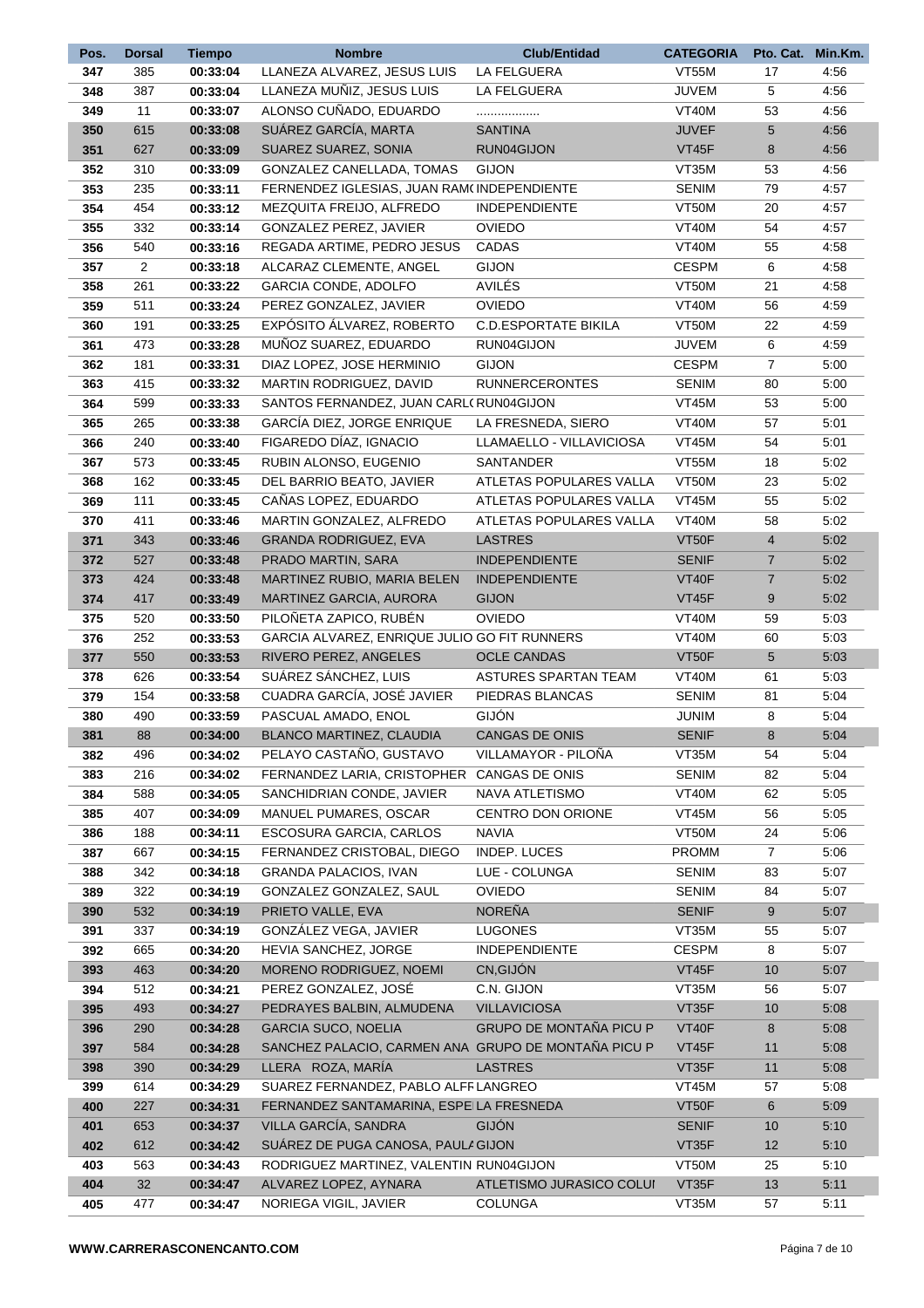| <b>GIJÓN</b><br>406<br>GARCIA FERNANDEZ, SUSANA<br><b>VT40F</b><br>9<br>267<br>00:34:51<br>GIJÓN<br>LOPEZ CACHAFEIRO, IGNACIO<br>VT35M<br>58<br>395<br>407<br>00:34:51<br>5<br>CLUB ATLETISMO CÓNDOR<br>ALLENDE LOZANO, RAÚL<br>VT35M<br>59<br>408<br>00:34:51<br>123<br>CASADO ARIAS, NORMA<br>CLUB ATLETISMO CÓNDOR<br>10<br>VT40F<br>409<br>00:34:52<br>410<br>109<br>00:35:00<br>CANCIO FERVIENZA, ALBERTO<br><b>OVIEDO</b><br><b>SENIM</b><br>85<br>VT40F<br>11<br>411<br>340<br>00:35:02<br><b>GOTA BREY, PATRICIA</b><br><b>OVIEDO</b><br><b>GIJON</b><br>82<br>BERMUDEZ DIAZ, JOSE<br>VT35M<br>60<br>412<br>00:35:03<br>301<br>GONZÁLEZ ÁLVAREZ, CECILIA<br><b>OVIEDO</b><br><b>SENIF</b><br>413<br>00:35:05<br>11<br>414<br>118<br>VT40F<br>00:35:05<br>CARREIRA BUJ, TINA<br><b>LLANESCORRE</b><br>12<br>603<br>SAUCEDO VERDASCO, TANIA<br><b>OVIEDO</b><br><b>SENIF</b><br>12<br>415<br>00:35:07<br>AREA DIEGO, RAFAEL<br>ATLETICO OCLE<br>5<br>55<br>00:35:12<br>VT65M<br>416<br>SUÁREZ MARTÍNEZ, JOSÉ<br>622<br><b>OVIEDO</b><br><b>VT45M</b><br>58<br>417<br>00:35:16<br>76<br>BENITO SANCHEZ, LUIS<br><b>OVIEDO</b><br>59<br>VT45M<br>418<br>00:35:20<br>623<br>SUAREZ MERE, ENRIQUE<br>61<br>419<br>00:35:24<br><b>VILLAVICIOSA</b><br>VT35M<br>561<br>RODRIGUEZ FERNANDEZ, JOSE AN RUNNERCERONTES<br>VT45M<br>60<br>00:35:29<br>420<br>328<br>GONZALEZ MARTINEZ, JUAN JOSE GIJON<br>VT40M<br>63<br>421<br>00:35:29<br>625<br>SUÁREZ RODRÍGUEZ, TATIANA<br><b>OVIEDO</b><br><b>SENIF</b><br>422<br>00:35:34<br>13<br><b>GIJÓN</b><br>423<br>189<br>VT45F<br>12<br>00:35:36<br>EXPOSITO, ESTEBANEZ<br>647<br><b>VEGA, JUAN RAMON</b><br><b>GIJON</b><br>VT45M<br>61<br>424<br>00:35:36<br>545<br>REVUELTA LOPEZ, BARBARA<br><b>GIJON</b><br>VT40F<br>13<br>425<br>00:35:37<br>FERNANDEZ RUIZ, LUISA<br>$\overline{2}$<br>225<br><b>COLUNGA</b><br>VT55F<br>426<br>00:35:39<br>402<br>LÓPEZ-MONTOTO Y PÉREZ. LUIS<br>CA RUNNING ZARAGOZA<br>19<br>427<br>00:35:40<br><b>VT55M</b><br><b>AVILES</b><br>14<br>462<br>MORENO MENDEZ, EVA<br>VT35F<br>428<br>00:35:44<br>FERNANDEZ GARCIA, NÉSTOR<br>COLUNGA ATLETISMO<br>429<br>663<br>00:35:46<br><b>SENIM</b><br>86<br>12<br>ALONSO FERNÁNDEZ, JOSÉ RAMÓ OVIEDO<br>11<br>VT60M<br>430<br>00:35:48<br>513<br>PÉREZ GONZÁLEZ, ALMUDENA<br>15<br>00:35:49<br><b>OVIEDO</b><br>VT35F<br>431<br>418<br>MARTÍNEZ GUTIÉRREZ, JAVIER<br><b>OVIEDO</b><br>VT35M<br>62<br>432<br>00:35:49<br>433<br>297<br>00:35:53<br><b>GOMEZ GARCIA, MIRIAN</b><br>VT35F<br>16<br><b>INDEPENDIENTE</b><br>167<br>DEL VALLE GRANDA, ENRIQUE<br><b>OVIEDO</b><br><b>JUVEM</b><br>$\overline{7}$<br>434<br>00:35:55<br>237<br>VT45M<br>00:35:57<br>FERRERO, JAVIER<br>RUN04GIJON<br>62<br>435<br>116<br>14<br>CARRASCO CURTO, ELENA<br><b>RUNNERCERONTES</b><br><b>SENIF</b><br>436<br>00:36:02<br>544<br>3<br>437<br>REVILLA BAHILLO, ANGELES<br>LA FRESNEDA<br>VT55F<br>00:36:03<br>FERNÁNDEZ ADAN, ANA<br>195<br><b>CLUB CONDOR</b><br>VT35F<br>17<br>438<br>00:36:03<br>558<br>RODRIGUEZ CARUS, JAVIER<br><b>COLUNGA</b><br><b>SENIM</b><br>87<br>439<br>00:36:03<br><b>IGLESIAS LAZARO, DORI</b><br>363<br><b>ARRIONDAS</b><br>VT45F<br>13<br>440<br>00:36:05<br>FERNANDEZ FERNANDEZ, MANUEL<br>VT45M<br>207<br>00:36:05<br>63<br>441<br>ROZA ORDOÑEZ, JESUS MANUEL<br>442<br>571<br>00:36:06<br>VT40M<br>64<br>517<br>PÉREZ SOLÍS, BEATRIZ<br>VT40F<br>443<br>00:36:07<br><b>YES WE RUN</b><br>14<br>PEÑA COTO, MARÍA<br><b>SENIF</b><br>444<br>501<br>00:36:13<br><b>OVIEDO</b><br>15<br>MENENDEZ CAMPO, JOSE CARLOS RCTO ONTIER RUNNERS CLU<br>439<br>VT50M<br>26<br>445<br>00:36:18<br>446<br>482<br>ORDIERES GARCIA, GEMMA<br>VT50F<br>00:36:18<br><b>GIJON</b><br>$\overline{7}$<br>ARBONES LAGO, JUAN MANUEL<br><b>GIJON</b><br>VT55M<br>20<br>447<br>53<br>00:36:18<br>MENDIETA BERRIO OTXOA, GURUT BILBAO<br>VT35F<br>448<br>435<br>00:36:21<br>18<br>MUÑOZ LOPEZ, RAUL ALBERTO<br><b>BARAKALDO</b><br>471<br>VT35M<br>63<br>449<br>00:36:21<br>389<br>LLAVONA FERNANDEZ, RICARDO<br><b>CLUB ATLETISMO CONDOR</b><br>VT35M<br>64<br>450<br>00:36:36<br>202<br>FERNANDEZ CABAL, ADRIANA<br><b>CLUB ATLETISMO CONDOR</b><br>VT35F<br>19<br>451<br>00:36:36<br>452<br><b>GIJÓN</b><br>271<br>00:36:40<br><b>GARCIA FONSECA, JESSICA</b><br><b>SENIF</b><br>16<br>68<br><b>BARROSO RODILLA, ISABEL</b><br><b>INDEPENDIENTE</b><br>VT50F<br>453<br>00:36:40<br>8<br>454<br>270<br><b>GIJÓN</b><br>VT40F<br>00:36:41<br><b>GARCIA FONSECA, GARY</b><br>15<br>ALVAREZ MUÑOZ, EMILIO<br>VT50M<br>455<br>36<br>00:36:41<br><b>INDEPENDIENTE</b><br>27<br>RODRIGUEZ CREGO, JORGE<br>560<br>00:36:53<br><b>GIJON</b><br>VT40M<br>65<br>456 | Pto. Cat. Min.Km. | <b>CATEGORIA</b> | <b>Club/Entidad</b> | <b>Nombre</b>          | <b>Tiempo</b> | <b>Dorsal</b> | Pos. |
|----------------------------------------------------------------------------------------------------------------------------------------------------------------------------------------------------------------------------------------------------------------------------------------------------------------------------------------------------------------------------------------------------------------------------------------------------------------------------------------------------------------------------------------------------------------------------------------------------------------------------------------------------------------------------------------------------------------------------------------------------------------------------------------------------------------------------------------------------------------------------------------------------------------------------------------------------------------------------------------------------------------------------------------------------------------------------------------------------------------------------------------------------------------------------------------------------------------------------------------------------------------------------------------------------------------------------------------------------------------------------------------------------------------------------------------------------------------------------------------------------------------------------------------------------------------------------------------------------------------------------------------------------------------------------------------------------------------------------------------------------------------------------------------------------------------------------------------------------------------------------------------------------------------------------------------------------------------------------------------------------------------------------------------------------------------------------------------------------------------------------------------------------------------------------------------------------------------------------------------------------------------------------------------------------------------------------------------------------------------------------------------------------------------------------------------------------------------------------------------------------------------------------------------------------------------------------------------------------------------------------------------------------------------------------------------------------------------------------------------------------------------------------------------------------------------------------------------------------------------------------------------------------------------------------------------------------------------------------------------------------------------------------------------------------------------------------------------------------------------------------------------------------------------------------------------------------------------------------------------------------------------------------------------------------------------------------------------------------------------------------------------------------------------------------------------------------------------------------------------------------------------------------------------------------------------------------------------------------------------------------------------------------------------------------------------------------------------------------------------------------------------------------------------------------------------------------------------------------------------------------------------------------------------------------------------------------------------------------------------------------------------------------------------------------------------------------------------------------------------------------------------------------------------------------------------------------------------------------------------------------------------------------------------------------------------------------------------------------------------------------------------------------------------------------------------------------------------------------------------------------------------------------------------------------------------------------------------------------------------------------------------------------------------------------------|-------------------|------------------|---------------------|------------------------|---------------|---------------|------|
|                                                                                                                                                                                                                                                                                                                                                                                                                                                                                                                                                                                                                                                                                                                                                                                                                                                                                                                                                                                                                                                                                                                                                                                                                                                                                                                                                                                                                                                                                                                                                                                                                                                                                                                                                                                                                                                                                                                                                                                                                                                                                                                                                                                                                                                                                                                                                                                                                                                                                                                                                                                                                                                                                                                                                                                                                                                                                                                                                                                                                                                                                                                                                                                                                                                                                                                                                                                                                                                                                                                                                                                                                                                                                                                                                                                                                                                                                                                                                                                                                                                                                                                                                                                                                                                                                                                                                                                                                                                                                                                                                                                                                                                                                  | 5:12              |                  |                     |                        |               |               |      |
|                                                                                                                                                                                                                                                                                                                                                                                                                                                                                                                                                                                                                                                                                                                                                                                                                                                                                                                                                                                                                                                                                                                                                                                                                                                                                                                                                                                                                                                                                                                                                                                                                                                                                                                                                                                                                                                                                                                                                                                                                                                                                                                                                                                                                                                                                                                                                                                                                                                                                                                                                                                                                                                                                                                                                                                                                                                                                                                                                                                                                                                                                                                                                                                                                                                                                                                                                                                                                                                                                                                                                                                                                                                                                                                                                                                                                                                                                                                                                                                                                                                                                                                                                                                                                                                                                                                                                                                                                                                                                                                                                                                                                                                                                  | 5:12              |                  |                     |                        |               |               |      |
|                                                                                                                                                                                                                                                                                                                                                                                                                                                                                                                                                                                                                                                                                                                                                                                                                                                                                                                                                                                                                                                                                                                                                                                                                                                                                                                                                                                                                                                                                                                                                                                                                                                                                                                                                                                                                                                                                                                                                                                                                                                                                                                                                                                                                                                                                                                                                                                                                                                                                                                                                                                                                                                                                                                                                                                                                                                                                                                                                                                                                                                                                                                                                                                                                                                                                                                                                                                                                                                                                                                                                                                                                                                                                                                                                                                                                                                                                                                                                                                                                                                                                                                                                                                                                                                                                                                                                                                                                                                                                                                                                                                                                                                                                  | 5:12              |                  |                     |                        |               |               |      |
|                                                                                                                                                                                                                                                                                                                                                                                                                                                                                                                                                                                                                                                                                                                                                                                                                                                                                                                                                                                                                                                                                                                                                                                                                                                                                                                                                                                                                                                                                                                                                                                                                                                                                                                                                                                                                                                                                                                                                                                                                                                                                                                                                                                                                                                                                                                                                                                                                                                                                                                                                                                                                                                                                                                                                                                                                                                                                                                                                                                                                                                                                                                                                                                                                                                                                                                                                                                                                                                                                                                                                                                                                                                                                                                                                                                                                                                                                                                                                                                                                                                                                                                                                                                                                                                                                                                                                                                                                                                                                                                                                                                                                                                                                  | 5:12              |                  |                     |                        |               |               |      |
|                                                                                                                                                                                                                                                                                                                                                                                                                                                                                                                                                                                                                                                                                                                                                                                                                                                                                                                                                                                                                                                                                                                                                                                                                                                                                                                                                                                                                                                                                                                                                                                                                                                                                                                                                                                                                                                                                                                                                                                                                                                                                                                                                                                                                                                                                                                                                                                                                                                                                                                                                                                                                                                                                                                                                                                                                                                                                                                                                                                                                                                                                                                                                                                                                                                                                                                                                                                                                                                                                                                                                                                                                                                                                                                                                                                                                                                                                                                                                                                                                                                                                                                                                                                                                                                                                                                                                                                                                                                                                                                                                                                                                                                                                  | 5:13              |                  |                     |                        |               |               |      |
|                                                                                                                                                                                                                                                                                                                                                                                                                                                                                                                                                                                                                                                                                                                                                                                                                                                                                                                                                                                                                                                                                                                                                                                                                                                                                                                                                                                                                                                                                                                                                                                                                                                                                                                                                                                                                                                                                                                                                                                                                                                                                                                                                                                                                                                                                                                                                                                                                                                                                                                                                                                                                                                                                                                                                                                                                                                                                                                                                                                                                                                                                                                                                                                                                                                                                                                                                                                                                                                                                                                                                                                                                                                                                                                                                                                                                                                                                                                                                                                                                                                                                                                                                                                                                                                                                                                                                                                                                                                                                                                                                                                                                                                                                  | 5:13              |                  |                     |                        |               |               |      |
|                                                                                                                                                                                                                                                                                                                                                                                                                                                                                                                                                                                                                                                                                                                                                                                                                                                                                                                                                                                                                                                                                                                                                                                                                                                                                                                                                                                                                                                                                                                                                                                                                                                                                                                                                                                                                                                                                                                                                                                                                                                                                                                                                                                                                                                                                                                                                                                                                                                                                                                                                                                                                                                                                                                                                                                                                                                                                                                                                                                                                                                                                                                                                                                                                                                                                                                                                                                                                                                                                                                                                                                                                                                                                                                                                                                                                                                                                                                                                                                                                                                                                                                                                                                                                                                                                                                                                                                                                                                                                                                                                                                                                                                                                  | 5:13              |                  |                     |                        |               |               |      |
|                                                                                                                                                                                                                                                                                                                                                                                                                                                                                                                                                                                                                                                                                                                                                                                                                                                                                                                                                                                                                                                                                                                                                                                                                                                                                                                                                                                                                                                                                                                                                                                                                                                                                                                                                                                                                                                                                                                                                                                                                                                                                                                                                                                                                                                                                                                                                                                                                                                                                                                                                                                                                                                                                                                                                                                                                                                                                                                                                                                                                                                                                                                                                                                                                                                                                                                                                                                                                                                                                                                                                                                                                                                                                                                                                                                                                                                                                                                                                                                                                                                                                                                                                                                                                                                                                                                                                                                                                                                                                                                                                                                                                                                                                  | 5:14              |                  |                     |                        |               |               |      |
|                                                                                                                                                                                                                                                                                                                                                                                                                                                                                                                                                                                                                                                                                                                                                                                                                                                                                                                                                                                                                                                                                                                                                                                                                                                                                                                                                                                                                                                                                                                                                                                                                                                                                                                                                                                                                                                                                                                                                                                                                                                                                                                                                                                                                                                                                                                                                                                                                                                                                                                                                                                                                                                                                                                                                                                                                                                                                                                                                                                                                                                                                                                                                                                                                                                                                                                                                                                                                                                                                                                                                                                                                                                                                                                                                                                                                                                                                                                                                                                                                                                                                                                                                                                                                                                                                                                                                                                                                                                                                                                                                                                                                                                                                  | 5:14              |                  |                     |                        |               |               |      |
|                                                                                                                                                                                                                                                                                                                                                                                                                                                                                                                                                                                                                                                                                                                                                                                                                                                                                                                                                                                                                                                                                                                                                                                                                                                                                                                                                                                                                                                                                                                                                                                                                                                                                                                                                                                                                                                                                                                                                                                                                                                                                                                                                                                                                                                                                                                                                                                                                                                                                                                                                                                                                                                                                                                                                                                                                                                                                                                                                                                                                                                                                                                                                                                                                                                                                                                                                                                                                                                                                                                                                                                                                                                                                                                                                                                                                                                                                                                                                                                                                                                                                                                                                                                                                                                                                                                                                                                                                                                                                                                                                                                                                                                                                  | 5:14              |                  |                     |                        |               |               |      |
|                                                                                                                                                                                                                                                                                                                                                                                                                                                                                                                                                                                                                                                                                                                                                                                                                                                                                                                                                                                                                                                                                                                                                                                                                                                                                                                                                                                                                                                                                                                                                                                                                                                                                                                                                                                                                                                                                                                                                                                                                                                                                                                                                                                                                                                                                                                                                                                                                                                                                                                                                                                                                                                                                                                                                                                                                                                                                                                                                                                                                                                                                                                                                                                                                                                                                                                                                                                                                                                                                                                                                                                                                                                                                                                                                                                                                                                                                                                                                                                                                                                                                                                                                                                                                                                                                                                                                                                                                                                                                                                                                                                                                                                                                  | 5:15              |                  |                     |                        |               |               |      |
|                                                                                                                                                                                                                                                                                                                                                                                                                                                                                                                                                                                                                                                                                                                                                                                                                                                                                                                                                                                                                                                                                                                                                                                                                                                                                                                                                                                                                                                                                                                                                                                                                                                                                                                                                                                                                                                                                                                                                                                                                                                                                                                                                                                                                                                                                                                                                                                                                                                                                                                                                                                                                                                                                                                                                                                                                                                                                                                                                                                                                                                                                                                                                                                                                                                                                                                                                                                                                                                                                                                                                                                                                                                                                                                                                                                                                                                                                                                                                                                                                                                                                                                                                                                                                                                                                                                                                                                                                                                                                                                                                                                                                                                                                  | 5:15              |                  |                     |                        |               |               |      |
|                                                                                                                                                                                                                                                                                                                                                                                                                                                                                                                                                                                                                                                                                                                                                                                                                                                                                                                                                                                                                                                                                                                                                                                                                                                                                                                                                                                                                                                                                                                                                                                                                                                                                                                                                                                                                                                                                                                                                                                                                                                                                                                                                                                                                                                                                                                                                                                                                                                                                                                                                                                                                                                                                                                                                                                                                                                                                                                                                                                                                                                                                                                                                                                                                                                                                                                                                                                                                                                                                                                                                                                                                                                                                                                                                                                                                                                                                                                                                                                                                                                                                                                                                                                                                                                                                                                                                                                                                                                                                                                                                                                                                                                                                  | 5:16              |                  |                     |                        |               |               |      |
|                                                                                                                                                                                                                                                                                                                                                                                                                                                                                                                                                                                                                                                                                                                                                                                                                                                                                                                                                                                                                                                                                                                                                                                                                                                                                                                                                                                                                                                                                                                                                                                                                                                                                                                                                                                                                                                                                                                                                                                                                                                                                                                                                                                                                                                                                                                                                                                                                                                                                                                                                                                                                                                                                                                                                                                                                                                                                                                                                                                                                                                                                                                                                                                                                                                                                                                                                                                                                                                                                                                                                                                                                                                                                                                                                                                                                                                                                                                                                                                                                                                                                                                                                                                                                                                                                                                                                                                                                                                                                                                                                                                                                                                                                  | 5:17              |                  |                     |                        |               |               |      |
|                                                                                                                                                                                                                                                                                                                                                                                                                                                                                                                                                                                                                                                                                                                                                                                                                                                                                                                                                                                                                                                                                                                                                                                                                                                                                                                                                                                                                                                                                                                                                                                                                                                                                                                                                                                                                                                                                                                                                                                                                                                                                                                                                                                                                                                                                                                                                                                                                                                                                                                                                                                                                                                                                                                                                                                                                                                                                                                                                                                                                                                                                                                                                                                                                                                                                                                                                                                                                                                                                                                                                                                                                                                                                                                                                                                                                                                                                                                                                                                                                                                                                                                                                                                                                                                                                                                                                                                                                                                                                                                                                                                                                                                                                  | 5:17              |                  |                     |                        |               |               |      |
|                                                                                                                                                                                                                                                                                                                                                                                                                                                                                                                                                                                                                                                                                                                                                                                                                                                                                                                                                                                                                                                                                                                                                                                                                                                                                                                                                                                                                                                                                                                                                                                                                                                                                                                                                                                                                                                                                                                                                                                                                                                                                                                                                                                                                                                                                                                                                                                                                                                                                                                                                                                                                                                                                                                                                                                                                                                                                                                                                                                                                                                                                                                                                                                                                                                                                                                                                                                                                                                                                                                                                                                                                                                                                                                                                                                                                                                                                                                                                                                                                                                                                                                                                                                                                                                                                                                                                                                                                                                                                                                                                                                                                                                                                  | 5:17              |                  |                     |                        |               |               |      |
|                                                                                                                                                                                                                                                                                                                                                                                                                                                                                                                                                                                                                                                                                                                                                                                                                                                                                                                                                                                                                                                                                                                                                                                                                                                                                                                                                                                                                                                                                                                                                                                                                                                                                                                                                                                                                                                                                                                                                                                                                                                                                                                                                                                                                                                                                                                                                                                                                                                                                                                                                                                                                                                                                                                                                                                                                                                                                                                                                                                                                                                                                                                                                                                                                                                                                                                                                                                                                                                                                                                                                                                                                                                                                                                                                                                                                                                                                                                                                                                                                                                                                                                                                                                                                                                                                                                                                                                                                                                                                                                                                                                                                                                                                  | 5:18              |                  |                     |                        |               |               |      |
|                                                                                                                                                                                                                                                                                                                                                                                                                                                                                                                                                                                                                                                                                                                                                                                                                                                                                                                                                                                                                                                                                                                                                                                                                                                                                                                                                                                                                                                                                                                                                                                                                                                                                                                                                                                                                                                                                                                                                                                                                                                                                                                                                                                                                                                                                                                                                                                                                                                                                                                                                                                                                                                                                                                                                                                                                                                                                                                                                                                                                                                                                                                                                                                                                                                                                                                                                                                                                                                                                                                                                                                                                                                                                                                                                                                                                                                                                                                                                                                                                                                                                                                                                                                                                                                                                                                                                                                                                                                                                                                                                                                                                                                                                  | 5:18              |                  |                     |                        |               |               |      |
|                                                                                                                                                                                                                                                                                                                                                                                                                                                                                                                                                                                                                                                                                                                                                                                                                                                                                                                                                                                                                                                                                                                                                                                                                                                                                                                                                                                                                                                                                                                                                                                                                                                                                                                                                                                                                                                                                                                                                                                                                                                                                                                                                                                                                                                                                                                                                                                                                                                                                                                                                                                                                                                                                                                                                                                                                                                                                                                                                                                                                                                                                                                                                                                                                                                                                                                                                                                                                                                                                                                                                                                                                                                                                                                                                                                                                                                                                                                                                                                                                                                                                                                                                                                                                                                                                                                                                                                                                                                                                                                                                                                                                                                                                  | 5:18              |                  |                     |                        |               |               |      |
|                                                                                                                                                                                                                                                                                                                                                                                                                                                                                                                                                                                                                                                                                                                                                                                                                                                                                                                                                                                                                                                                                                                                                                                                                                                                                                                                                                                                                                                                                                                                                                                                                                                                                                                                                                                                                                                                                                                                                                                                                                                                                                                                                                                                                                                                                                                                                                                                                                                                                                                                                                                                                                                                                                                                                                                                                                                                                                                                                                                                                                                                                                                                                                                                                                                                                                                                                                                                                                                                                                                                                                                                                                                                                                                                                                                                                                                                                                                                                                                                                                                                                                                                                                                                                                                                                                                                                                                                                                                                                                                                                                                                                                                                                  | 5:18              |                  |                     |                        |               |               |      |
|                                                                                                                                                                                                                                                                                                                                                                                                                                                                                                                                                                                                                                                                                                                                                                                                                                                                                                                                                                                                                                                                                                                                                                                                                                                                                                                                                                                                                                                                                                                                                                                                                                                                                                                                                                                                                                                                                                                                                                                                                                                                                                                                                                                                                                                                                                                                                                                                                                                                                                                                                                                                                                                                                                                                                                                                                                                                                                                                                                                                                                                                                                                                                                                                                                                                                                                                                                                                                                                                                                                                                                                                                                                                                                                                                                                                                                                                                                                                                                                                                                                                                                                                                                                                                                                                                                                                                                                                                                                                                                                                                                                                                                                                                  | 5:19              |                  |                     |                        |               |               |      |
|                                                                                                                                                                                                                                                                                                                                                                                                                                                                                                                                                                                                                                                                                                                                                                                                                                                                                                                                                                                                                                                                                                                                                                                                                                                                                                                                                                                                                                                                                                                                                                                                                                                                                                                                                                                                                                                                                                                                                                                                                                                                                                                                                                                                                                                                                                                                                                                                                                                                                                                                                                                                                                                                                                                                                                                                                                                                                                                                                                                                                                                                                                                                                                                                                                                                                                                                                                                                                                                                                                                                                                                                                                                                                                                                                                                                                                                                                                                                                                                                                                                                                                                                                                                                                                                                                                                                                                                                                                                                                                                                                                                                                                                                                  |                   |                  |                     |                        |               |               |      |
|                                                                                                                                                                                                                                                                                                                                                                                                                                                                                                                                                                                                                                                                                                                                                                                                                                                                                                                                                                                                                                                                                                                                                                                                                                                                                                                                                                                                                                                                                                                                                                                                                                                                                                                                                                                                                                                                                                                                                                                                                                                                                                                                                                                                                                                                                                                                                                                                                                                                                                                                                                                                                                                                                                                                                                                                                                                                                                                                                                                                                                                                                                                                                                                                                                                                                                                                                                                                                                                                                                                                                                                                                                                                                                                                                                                                                                                                                                                                                                                                                                                                                                                                                                                                                                                                                                                                                                                                                                                                                                                                                                                                                                                                                  | 5:19              |                  |                     |                        |               |               |      |
|                                                                                                                                                                                                                                                                                                                                                                                                                                                                                                                                                                                                                                                                                                                                                                                                                                                                                                                                                                                                                                                                                                                                                                                                                                                                                                                                                                                                                                                                                                                                                                                                                                                                                                                                                                                                                                                                                                                                                                                                                                                                                                                                                                                                                                                                                                                                                                                                                                                                                                                                                                                                                                                                                                                                                                                                                                                                                                                                                                                                                                                                                                                                                                                                                                                                                                                                                                                                                                                                                                                                                                                                                                                                                                                                                                                                                                                                                                                                                                                                                                                                                                                                                                                                                                                                                                                                                                                                                                                                                                                                                                                                                                                                                  | 5:20              |                  |                     |                        |               |               |      |
|                                                                                                                                                                                                                                                                                                                                                                                                                                                                                                                                                                                                                                                                                                                                                                                                                                                                                                                                                                                                                                                                                                                                                                                                                                                                                                                                                                                                                                                                                                                                                                                                                                                                                                                                                                                                                                                                                                                                                                                                                                                                                                                                                                                                                                                                                                                                                                                                                                                                                                                                                                                                                                                                                                                                                                                                                                                                                                                                                                                                                                                                                                                                                                                                                                                                                                                                                                                                                                                                                                                                                                                                                                                                                                                                                                                                                                                                                                                                                                                                                                                                                                                                                                                                                                                                                                                                                                                                                                                                                                                                                                                                                                                                                  | 5:20              |                  |                     |                        |               |               |      |
|                                                                                                                                                                                                                                                                                                                                                                                                                                                                                                                                                                                                                                                                                                                                                                                                                                                                                                                                                                                                                                                                                                                                                                                                                                                                                                                                                                                                                                                                                                                                                                                                                                                                                                                                                                                                                                                                                                                                                                                                                                                                                                                                                                                                                                                                                                                                                                                                                                                                                                                                                                                                                                                                                                                                                                                                                                                                                                                                                                                                                                                                                                                                                                                                                                                                                                                                                                                                                                                                                                                                                                                                                                                                                                                                                                                                                                                                                                                                                                                                                                                                                                                                                                                                                                                                                                                                                                                                                                                                                                                                                                                                                                                                                  | 5:20              |                  |                     |                        |               |               |      |
|                                                                                                                                                                                                                                                                                                                                                                                                                                                                                                                                                                                                                                                                                                                                                                                                                                                                                                                                                                                                                                                                                                                                                                                                                                                                                                                                                                                                                                                                                                                                                                                                                                                                                                                                                                                                                                                                                                                                                                                                                                                                                                                                                                                                                                                                                                                                                                                                                                                                                                                                                                                                                                                                                                                                                                                                                                                                                                                                                                                                                                                                                                                                                                                                                                                                                                                                                                                                                                                                                                                                                                                                                                                                                                                                                                                                                                                                                                                                                                                                                                                                                                                                                                                                                                                                                                                                                                                                                                                                                                                                                                                                                                                                                  | 5:20              |                  |                     |                        |               |               |      |
|                                                                                                                                                                                                                                                                                                                                                                                                                                                                                                                                                                                                                                                                                                                                                                                                                                                                                                                                                                                                                                                                                                                                                                                                                                                                                                                                                                                                                                                                                                                                                                                                                                                                                                                                                                                                                                                                                                                                                                                                                                                                                                                                                                                                                                                                                                                                                                                                                                                                                                                                                                                                                                                                                                                                                                                                                                                                                                                                                                                                                                                                                                                                                                                                                                                                                                                                                                                                                                                                                                                                                                                                                                                                                                                                                                                                                                                                                                                                                                                                                                                                                                                                                                                                                                                                                                                                                                                                                                                                                                                                                                                                                                                                                  | 5:20              |                  |                     |                        |               |               |      |
|                                                                                                                                                                                                                                                                                                                                                                                                                                                                                                                                                                                                                                                                                                                                                                                                                                                                                                                                                                                                                                                                                                                                                                                                                                                                                                                                                                                                                                                                                                                                                                                                                                                                                                                                                                                                                                                                                                                                                                                                                                                                                                                                                                                                                                                                                                                                                                                                                                                                                                                                                                                                                                                                                                                                                                                                                                                                                                                                                                                                                                                                                                                                                                                                                                                                                                                                                                                                                                                                                                                                                                                                                                                                                                                                                                                                                                                                                                                                                                                                                                                                                                                                                                                                                                                                                                                                                                                                                                                                                                                                                                                                                                                                                  | 5:21              |                  |                     |                        |               |               |      |
|                                                                                                                                                                                                                                                                                                                                                                                                                                                                                                                                                                                                                                                                                                                                                                                                                                                                                                                                                                                                                                                                                                                                                                                                                                                                                                                                                                                                                                                                                                                                                                                                                                                                                                                                                                                                                                                                                                                                                                                                                                                                                                                                                                                                                                                                                                                                                                                                                                                                                                                                                                                                                                                                                                                                                                                                                                                                                                                                                                                                                                                                                                                                                                                                                                                                                                                                                                                                                                                                                                                                                                                                                                                                                                                                                                                                                                                                                                                                                                                                                                                                                                                                                                                                                                                                                                                                                                                                                                                                                                                                                                                                                                                                                  | 5:21              |                  |                     |                        |               |               |      |
|                                                                                                                                                                                                                                                                                                                                                                                                                                                                                                                                                                                                                                                                                                                                                                                                                                                                                                                                                                                                                                                                                                                                                                                                                                                                                                                                                                                                                                                                                                                                                                                                                                                                                                                                                                                                                                                                                                                                                                                                                                                                                                                                                                                                                                                                                                                                                                                                                                                                                                                                                                                                                                                                                                                                                                                                                                                                                                                                                                                                                                                                                                                                                                                                                                                                                                                                                                                                                                                                                                                                                                                                                                                                                                                                                                                                                                                                                                                                                                                                                                                                                                                                                                                                                                                                                                                                                                                                                                                                                                                                                                                                                                                                                  | 5:21              |                  |                     |                        |               |               |      |
|                                                                                                                                                                                                                                                                                                                                                                                                                                                                                                                                                                                                                                                                                                                                                                                                                                                                                                                                                                                                                                                                                                                                                                                                                                                                                                                                                                                                                                                                                                                                                                                                                                                                                                                                                                                                                                                                                                                                                                                                                                                                                                                                                                                                                                                                                                                                                                                                                                                                                                                                                                                                                                                                                                                                                                                                                                                                                                                                                                                                                                                                                                                                                                                                                                                                                                                                                                                                                                                                                                                                                                                                                                                                                                                                                                                                                                                                                                                                                                                                                                                                                                                                                                                                                                                                                                                                                                                                                                                                                                                                                                                                                                                                                  | 5:22              |                  |                     |                        |               |               |      |
|                                                                                                                                                                                                                                                                                                                                                                                                                                                                                                                                                                                                                                                                                                                                                                                                                                                                                                                                                                                                                                                                                                                                                                                                                                                                                                                                                                                                                                                                                                                                                                                                                                                                                                                                                                                                                                                                                                                                                                                                                                                                                                                                                                                                                                                                                                                                                                                                                                                                                                                                                                                                                                                                                                                                                                                                                                                                                                                                                                                                                                                                                                                                                                                                                                                                                                                                                                                                                                                                                                                                                                                                                                                                                                                                                                                                                                                                                                                                                                                                                                                                                                                                                                                                                                                                                                                                                                                                                                                                                                                                                                                                                                                                                  | 5:22              |                  |                     |                        |               |               |      |
|                                                                                                                                                                                                                                                                                                                                                                                                                                                                                                                                                                                                                                                                                                                                                                                                                                                                                                                                                                                                                                                                                                                                                                                                                                                                                                                                                                                                                                                                                                                                                                                                                                                                                                                                                                                                                                                                                                                                                                                                                                                                                                                                                                                                                                                                                                                                                                                                                                                                                                                                                                                                                                                                                                                                                                                                                                                                                                                                                                                                                                                                                                                                                                                                                                                                                                                                                                                                                                                                                                                                                                                                                                                                                                                                                                                                                                                                                                                                                                                                                                                                                                                                                                                                                                                                                                                                                                                                                                                                                                                                                                                                                                                                                  | 5:22              |                  |                     |                        |               |               |      |
|                                                                                                                                                                                                                                                                                                                                                                                                                                                                                                                                                                                                                                                                                                                                                                                                                                                                                                                                                                                                                                                                                                                                                                                                                                                                                                                                                                                                                                                                                                                                                                                                                                                                                                                                                                                                                                                                                                                                                                                                                                                                                                                                                                                                                                                                                                                                                                                                                                                                                                                                                                                                                                                                                                                                                                                                                                                                                                                                                                                                                                                                                                                                                                                                                                                                                                                                                                                                                                                                                                                                                                                                                                                                                                                                                                                                                                                                                                                                                                                                                                                                                                                                                                                                                                                                                                                                                                                                                                                                                                                                                                                                                                                                                  | 5:22              |                  |                     |                        |               |               |      |
|                                                                                                                                                                                                                                                                                                                                                                                                                                                                                                                                                                                                                                                                                                                                                                                                                                                                                                                                                                                                                                                                                                                                                                                                                                                                                                                                                                                                                                                                                                                                                                                                                                                                                                                                                                                                                                                                                                                                                                                                                                                                                                                                                                                                                                                                                                                                                                                                                                                                                                                                                                                                                                                                                                                                                                                                                                                                                                                                                                                                                                                                                                                                                                                                                                                                                                                                                                                                                                                                                                                                                                                                                                                                                                                                                                                                                                                                                                                                                                                                                                                                                                                                                                                                                                                                                                                                                                                                                                                                                                                                                                                                                                                                                  | 5:23              |                  |                     |                        |               |               |      |
|                                                                                                                                                                                                                                                                                                                                                                                                                                                                                                                                                                                                                                                                                                                                                                                                                                                                                                                                                                                                                                                                                                                                                                                                                                                                                                                                                                                                                                                                                                                                                                                                                                                                                                                                                                                                                                                                                                                                                                                                                                                                                                                                                                                                                                                                                                                                                                                                                                                                                                                                                                                                                                                                                                                                                                                                                                                                                                                                                                                                                                                                                                                                                                                                                                                                                                                                                                                                                                                                                                                                                                                                                                                                                                                                                                                                                                                                                                                                                                                                                                                                                                                                                                                                                                                                                                                                                                                                                                                                                                                                                                                                                                                                                  | 5:23              |                  |                     |                        |               |               |      |
|                                                                                                                                                                                                                                                                                                                                                                                                                                                                                                                                                                                                                                                                                                                                                                                                                                                                                                                                                                                                                                                                                                                                                                                                                                                                                                                                                                                                                                                                                                                                                                                                                                                                                                                                                                                                                                                                                                                                                                                                                                                                                                                                                                                                                                                                                                                                                                                                                                                                                                                                                                                                                                                                                                                                                                                                                                                                                                                                                                                                                                                                                                                                                                                                                                                                                                                                                                                                                                                                                                                                                                                                                                                                                                                                                                                                                                                                                                                                                                                                                                                                                                                                                                                                                                                                                                                                                                                                                                                                                                                                                                                                                                                                                  | 5:23              |                  |                     |                        |               |               |      |
|                                                                                                                                                                                                                                                                                                                                                                                                                                                                                                                                                                                                                                                                                                                                                                                                                                                                                                                                                                                                                                                                                                                                                                                                                                                                                                                                                                                                                                                                                                                                                                                                                                                                                                                                                                                                                                                                                                                                                                                                                                                                                                                                                                                                                                                                                                                                                                                                                                                                                                                                                                                                                                                                                                                                                                                                                                                                                                                                                                                                                                                                                                                                                                                                                                                                                                                                                                                                                                                                                                                                                                                                                                                                                                                                                                                                                                                                                                                                                                                                                                                                                                                                                                                                                                                                                                                                                                                                                                                                                                                                                                                                                                                                                  | 5:23              |                  |                     |                        |               |               |      |
|                                                                                                                                                                                                                                                                                                                                                                                                                                                                                                                                                                                                                                                                                                                                                                                                                                                                                                                                                                                                                                                                                                                                                                                                                                                                                                                                                                                                                                                                                                                                                                                                                                                                                                                                                                                                                                                                                                                                                                                                                                                                                                                                                                                                                                                                                                                                                                                                                                                                                                                                                                                                                                                                                                                                                                                                                                                                                                                                                                                                                                                                                                                                                                                                                                                                                                                                                                                                                                                                                                                                                                                                                                                                                                                                                                                                                                                                                                                                                                                                                                                                                                                                                                                                                                                                                                                                                                                                                                                                                                                                                                                                                                                                                  | 5:24              |                  |                     |                        |               |               |      |
|                                                                                                                                                                                                                                                                                                                                                                                                                                                                                                                                                                                                                                                                                                                                                                                                                                                                                                                                                                                                                                                                                                                                                                                                                                                                                                                                                                                                                                                                                                                                                                                                                                                                                                                                                                                                                                                                                                                                                                                                                                                                                                                                                                                                                                                                                                                                                                                                                                                                                                                                                                                                                                                                                                                                                                                                                                                                                                                                                                                                                                                                                                                                                                                                                                                                                                                                                                                                                                                                                                                                                                                                                                                                                                                                                                                                                                                                                                                                                                                                                                                                                                                                                                                                                                                                                                                                                                                                                                                                                                                                                                                                                                                                                  | 5:25              |                  |                     |                        |               |               |      |
|                                                                                                                                                                                                                                                                                                                                                                                                                                                                                                                                                                                                                                                                                                                                                                                                                                                                                                                                                                                                                                                                                                                                                                                                                                                                                                                                                                                                                                                                                                                                                                                                                                                                                                                                                                                                                                                                                                                                                                                                                                                                                                                                                                                                                                                                                                                                                                                                                                                                                                                                                                                                                                                                                                                                                                                                                                                                                                                                                                                                                                                                                                                                                                                                                                                                                                                                                                                                                                                                                                                                                                                                                                                                                                                                                                                                                                                                                                                                                                                                                                                                                                                                                                                                                                                                                                                                                                                                                                                                                                                                                                                                                                                                                  | 5:25              |                  |                     |                        |               |               |      |
|                                                                                                                                                                                                                                                                                                                                                                                                                                                                                                                                                                                                                                                                                                                                                                                                                                                                                                                                                                                                                                                                                                                                                                                                                                                                                                                                                                                                                                                                                                                                                                                                                                                                                                                                                                                                                                                                                                                                                                                                                                                                                                                                                                                                                                                                                                                                                                                                                                                                                                                                                                                                                                                                                                                                                                                                                                                                                                                                                                                                                                                                                                                                                                                                                                                                                                                                                                                                                                                                                                                                                                                                                                                                                                                                                                                                                                                                                                                                                                                                                                                                                                                                                                                                                                                                                                                                                                                                                                                                                                                                                                                                                                                                                  | 5:25              |                  |                     |                        |               |               |      |
|                                                                                                                                                                                                                                                                                                                                                                                                                                                                                                                                                                                                                                                                                                                                                                                                                                                                                                                                                                                                                                                                                                                                                                                                                                                                                                                                                                                                                                                                                                                                                                                                                                                                                                                                                                                                                                                                                                                                                                                                                                                                                                                                                                                                                                                                                                                                                                                                                                                                                                                                                                                                                                                                                                                                                                                                                                                                                                                                                                                                                                                                                                                                                                                                                                                                                                                                                                                                                                                                                                                                                                                                                                                                                                                                                                                                                                                                                                                                                                                                                                                                                                                                                                                                                                                                                                                                                                                                                                                                                                                                                                                                                                                                                  | 5:25              |                  |                     |                        |               |               |      |
|                                                                                                                                                                                                                                                                                                                                                                                                                                                                                                                                                                                                                                                                                                                                                                                                                                                                                                                                                                                                                                                                                                                                                                                                                                                                                                                                                                                                                                                                                                                                                                                                                                                                                                                                                                                                                                                                                                                                                                                                                                                                                                                                                                                                                                                                                                                                                                                                                                                                                                                                                                                                                                                                                                                                                                                                                                                                                                                                                                                                                                                                                                                                                                                                                                                                                                                                                                                                                                                                                                                                                                                                                                                                                                                                                                                                                                                                                                                                                                                                                                                                                                                                                                                                                                                                                                                                                                                                                                                                                                                                                                                                                                                                                  | 5:25              |                  |                     |                        |               |               |      |
|                                                                                                                                                                                                                                                                                                                                                                                                                                                                                                                                                                                                                                                                                                                                                                                                                                                                                                                                                                                                                                                                                                                                                                                                                                                                                                                                                                                                                                                                                                                                                                                                                                                                                                                                                                                                                                                                                                                                                                                                                                                                                                                                                                                                                                                                                                                                                                                                                                                                                                                                                                                                                                                                                                                                                                                                                                                                                                                                                                                                                                                                                                                                                                                                                                                                                                                                                                                                                                                                                                                                                                                                                                                                                                                                                                                                                                                                                                                                                                                                                                                                                                                                                                                                                                                                                                                                                                                                                                                                                                                                                                                                                                                                                  | 5:27              |                  |                     |                        |               |               |      |
|                                                                                                                                                                                                                                                                                                                                                                                                                                                                                                                                                                                                                                                                                                                                                                                                                                                                                                                                                                                                                                                                                                                                                                                                                                                                                                                                                                                                                                                                                                                                                                                                                                                                                                                                                                                                                                                                                                                                                                                                                                                                                                                                                                                                                                                                                                                                                                                                                                                                                                                                                                                                                                                                                                                                                                                                                                                                                                                                                                                                                                                                                                                                                                                                                                                                                                                                                                                                                                                                                                                                                                                                                                                                                                                                                                                                                                                                                                                                                                                                                                                                                                                                                                                                                                                                                                                                                                                                                                                                                                                                                                                                                                                                                  | 5:27              |                  |                     |                        |               |               |      |
|                                                                                                                                                                                                                                                                                                                                                                                                                                                                                                                                                                                                                                                                                                                                                                                                                                                                                                                                                                                                                                                                                                                                                                                                                                                                                                                                                                                                                                                                                                                                                                                                                                                                                                                                                                                                                                                                                                                                                                                                                                                                                                                                                                                                                                                                                                                                                                                                                                                                                                                                                                                                                                                                                                                                                                                                                                                                                                                                                                                                                                                                                                                                                                                                                                                                                                                                                                                                                                                                                                                                                                                                                                                                                                                                                                                                                                                                                                                                                                                                                                                                                                                                                                                                                                                                                                                                                                                                                                                                                                                                                                                                                                                                                  | 5:28              |                  |                     |                        |               |               |      |
|                                                                                                                                                                                                                                                                                                                                                                                                                                                                                                                                                                                                                                                                                                                                                                                                                                                                                                                                                                                                                                                                                                                                                                                                                                                                                                                                                                                                                                                                                                                                                                                                                                                                                                                                                                                                                                                                                                                                                                                                                                                                                                                                                                                                                                                                                                                                                                                                                                                                                                                                                                                                                                                                                                                                                                                                                                                                                                                                                                                                                                                                                                                                                                                                                                                                                                                                                                                                                                                                                                                                                                                                                                                                                                                                                                                                                                                                                                                                                                                                                                                                                                                                                                                                                                                                                                                                                                                                                                                                                                                                                                                                                                                                                  | 5:28              |                  |                     |                        |               |               |      |
|                                                                                                                                                                                                                                                                                                                                                                                                                                                                                                                                                                                                                                                                                                                                                                                                                                                                                                                                                                                                                                                                                                                                                                                                                                                                                                                                                                                                                                                                                                                                                                                                                                                                                                                                                                                                                                                                                                                                                                                                                                                                                                                                                                                                                                                                                                                                                                                                                                                                                                                                                                                                                                                                                                                                                                                                                                                                                                                                                                                                                                                                                                                                                                                                                                                                                                                                                                                                                                                                                                                                                                                                                                                                                                                                                                                                                                                                                                                                                                                                                                                                                                                                                                                                                                                                                                                                                                                                                                                                                                                                                                                                                                                                                  | 5:28              |                  |                     |                        |               |               |      |
|                                                                                                                                                                                                                                                                                                                                                                                                                                                                                                                                                                                                                                                                                                                                                                                                                                                                                                                                                                                                                                                                                                                                                                                                                                                                                                                                                                                                                                                                                                                                                                                                                                                                                                                                                                                                                                                                                                                                                                                                                                                                                                                                                                                                                                                                                                                                                                                                                                                                                                                                                                                                                                                                                                                                                                                                                                                                                                                                                                                                                                                                                                                                                                                                                                                                                                                                                                                                                                                                                                                                                                                                                                                                                                                                                                                                                                                                                                                                                                                                                                                                                                                                                                                                                                                                                                                                                                                                                                                                                                                                                                                                                                                                                  | 5:28              |                  |                     |                        |               |               |      |
|                                                                                                                                                                                                                                                                                                                                                                                                                                                                                                                                                                                                                                                                                                                                                                                                                                                                                                                                                                                                                                                                                                                                                                                                                                                                                                                                                                                                                                                                                                                                                                                                                                                                                                                                                                                                                                                                                                                                                                                                                                                                                                                                                                                                                                                                                                                                                                                                                                                                                                                                                                                                                                                                                                                                                                                                                                                                                                                                                                                                                                                                                                                                                                                                                                                                                                                                                                                                                                                                                                                                                                                                                                                                                                                                                                                                                                                                                                                                                                                                                                                                                                                                                                                                                                                                                                                                                                                                                                                                                                                                                                                                                                                                                  | 5:30              |                  |                     |                        |               |               |      |
| 510<br>00:36:56<br><b>GIJON</b><br>VT35F<br>20                                                                                                                                                                                                                                                                                                                                                                                                                                                                                                                                                                                                                                                                                                                                                                                                                                                                                                                                                                                                                                                                                                                                                                                                                                                                                                                                                                                                                                                                                                                                                                                                                                                                                                                                                                                                                                                                                                                                                                                                                                                                                                                                                                                                                                                                                                                                                                                                                                                                                                                                                                                                                                                                                                                                                                                                                                                                                                                                                                                                                                                                                                                                                                                                                                                                                                                                                                                                                                                                                                                                                                                                                                                                                                                                                                                                                                                                                                                                                                                                                                                                                                                                                                                                                                                                                                                                                                                                                                                                                                                                                                                                                                   | 5:30              |                  |                     | PEREZ GARCIA, PATRICIA |               |               | 457  |
| 458<br>324<br>00:36:56<br>GONZALEZ LLAMAZARES, JAVIER<br><b>OVIEDO</b><br>VT35M<br>65                                                                                                                                                                                                                                                                                                                                                                                                                                                                                                                                                                                                                                                                                                                                                                                                                                                                                                                                                                                                                                                                                                                                                                                                                                                                                                                                                                                                                                                                                                                                                                                                                                                                                                                                                                                                                                                                                                                                                                                                                                                                                                                                                                                                                                                                                                                                                                                                                                                                                                                                                                                                                                                                                                                                                                                                                                                                                                                                                                                                                                                                                                                                                                                                                                                                                                                                                                                                                                                                                                                                                                                                                                                                                                                                                                                                                                                                                                                                                                                                                                                                                                                                                                                                                                                                                                                                                                                                                                                                                                                                                                                            | 5:30              |                  |                     |                        |               |               |      |
| FERNÁNDEZ HERRERO, FRAN<br><b>RUNNERCERONTES</b><br>459<br>215<br><b>SENIM</b><br>88<br>00:37:00                                                                                                                                                                                                                                                                                                                                                                                                                                                                                                                                                                                                                                                                                                                                                                                                                                                                                                                                                                                                                                                                                                                                                                                                                                                                                                                                                                                                                                                                                                                                                                                                                                                                                                                                                                                                                                                                                                                                                                                                                                                                                                                                                                                                                                                                                                                                                                                                                                                                                                                                                                                                                                                                                                                                                                                                                                                                                                                                                                                                                                                                                                                                                                                                                                                                                                                                                                                                                                                                                                                                                                                                                                                                                                                                                                                                                                                                                                                                                                                                                                                                                                                                                                                                                                                                                                                                                                                                                                                                                                                                                                                 | 5:31              |                  |                     |                        |               |               |      |
| GIJÓN<br>FRADE MANSO, ANTONIO<br>243<br>VT40M<br>66<br>460<br>00:37:11                                                                                                                                                                                                                                                                                                                                                                                                                                                                                                                                                                                                                                                                                                                                                                                                                                                                                                                                                                                                                                                                                                                                                                                                                                                                                                                                                                                                                                                                                                                                                                                                                                                                                                                                                                                                                                                                                                                                                                                                                                                                                                                                                                                                                                                                                                                                                                                                                                                                                                                                                                                                                                                                                                                                                                                                                                                                                                                                                                                                                                                                                                                                                                                                                                                                                                                                                                                                                                                                                                                                                                                                                                                                                                                                                                                                                                                                                                                                                                                                                                                                                                                                                                                                                                                                                                                                                                                                                                                                                                                                                                                                           | 5:33              |                  |                     |                        |               |               |      |
| MARTÍN COTARIELLA, ANTONIO<br><b>COLUNGA</b><br>461<br>409<br>00:37:14<br><b>SENIM</b><br>89                                                                                                                                                                                                                                                                                                                                                                                                                                                                                                                                                                                                                                                                                                                                                                                                                                                                                                                                                                                                                                                                                                                                                                                                                                                                                                                                                                                                                                                                                                                                                                                                                                                                                                                                                                                                                                                                                                                                                                                                                                                                                                                                                                                                                                                                                                                                                                                                                                                                                                                                                                                                                                                                                                                                                                                                                                                                                                                                                                                                                                                                                                                                                                                                                                                                                                                                                                                                                                                                                                                                                                                                                                                                                                                                                                                                                                                                                                                                                                                                                                                                                                                                                                                                                                                                                                                                                                                                                                                                                                                                                                                     | 5:33              |                  |                     |                        |               |               |      |
| CAMPA MENÉNDEZ, MANUEL<br>AVILÉS<br>106<br>VT40M<br>67<br>462<br>00:37:16                                                                                                                                                                                                                                                                                                                                                                                                                                                                                                                                                                                                                                                                                                                                                                                                                                                                                                                                                                                                                                                                                                                                                                                                                                                                                                                                                                                                                                                                                                                                                                                                                                                                                                                                                                                                                                                                                                                                                                                                                                                                                                                                                                                                                                                                                                                                                                                                                                                                                                                                                                                                                                                                                                                                                                                                                                                                                                                                                                                                                                                                                                                                                                                                                                                                                                                                                                                                                                                                                                                                                                                                                                                                                                                                                                                                                                                                                                                                                                                                                                                                                                                                                                                                                                                                                                                                                                                                                                                                                                                                                                                                        | 5:33              |                  |                     |                        |               |               |      |
| 502<br>PEÑA RODRÍGUEZ, ALICIA<br>YES WE RUN<br>463<br>00:37:17<br>VT35F<br>21                                                                                                                                                                                                                                                                                                                                                                                                                                                                                                                                                                                                                                                                                                                                                                                                                                                                                                                                                                                                                                                                                                                                                                                                                                                                                                                                                                                                                                                                                                                                                                                                                                                                                                                                                                                                                                                                                                                                                                                                                                                                                                                                                                                                                                                                                                                                                                                                                                                                                                                                                                                                                                                                                                                                                                                                                                                                                                                                                                                                                                                                                                                                                                                                                                                                                                                                                                                                                                                                                                                                                                                                                                                                                                                                                                                                                                                                                                                                                                                                                                                                                                                                                                                                                                                                                                                                                                                                                                                                                                                                                                                                    | 5:33              |                  |                     |                        |               |               |      |
| CAMINO VÁZQUEZ, AGUSTÍN<br>104<br>POLA DE SIERO<br>VT45M<br>64<br>464<br>00:37:23                                                                                                                                                                                                                                                                                                                                                                                                                                                                                                                                                                                                                                                                                                                                                                                                                                                                                                                                                                                                                                                                                                                                                                                                                                                                                                                                                                                                                                                                                                                                                                                                                                                                                                                                                                                                                                                                                                                                                                                                                                                                                                                                                                                                                                                                                                                                                                                                                                                                                                                                                                                                                                                                                                                                                                                                                                                                                                                                                                                                                                                                                                                                                                                                                                                                                                                                                                                                                                                                                                                                                                                                                                                                                                                                                                                                                                                                                                                                                                                                                                                                                                                                                                                                                                                                                                                                                                                                                                                                                                                                                                                                | 5:34              |                  |                     |                        |               |               |      |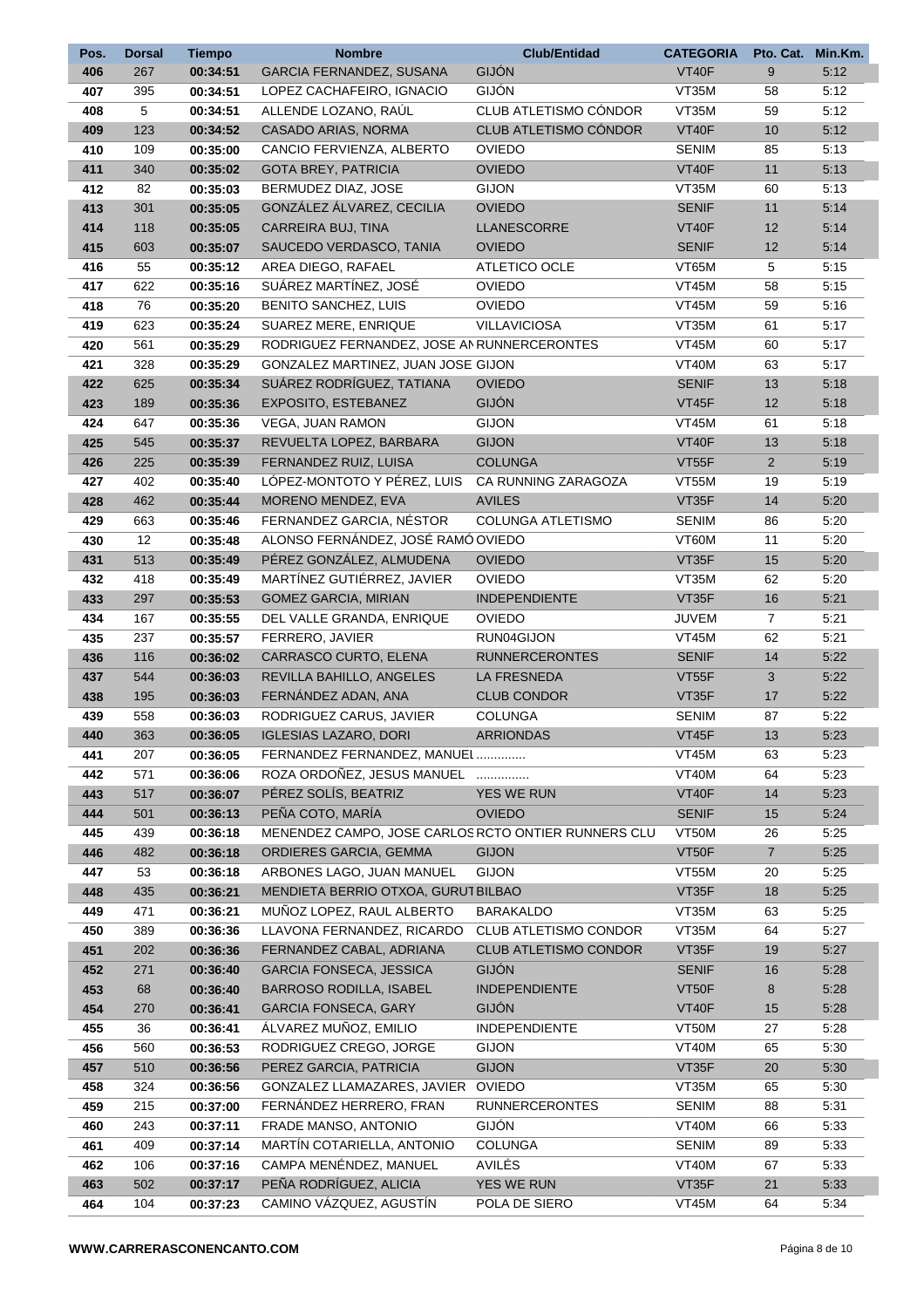| Pos.       | <b>Dorsal</b> | <b>Tiempo</b>                                              | <b>Nombre</b>                                                              | <b>Club/Entidad</b><br><b>CATEGORIA</b> |              |                | Pto. Cat. Min.Km. |
|------------|---------------|------------------------------------------------------------|----------------------------------------------------------------------------|-----------------------------------------|--------------|----------------|-------------------|
| 465        | 206           | 00:37:23                                                   | FERNANDEZ CORTINA, YOYI                                                    | POLA DE SIERO                           | VT45F        | 14             | 5:34              |
| 466        | 369           | 00:37:24                                                   | JORGE, IGNACIO                                                             | <b>OVIEDO</b>                           | <b>SENIM</b> | 90             | 5:35              |
| 467        | 336           | 00:37:29                                                   | GONZÁLEZ SUÁREZ, MANUEL                                                    | CLUB NATACIÓN LUGONES                   | <b>VT45M</b> | 65             | 5:35              |
| 468        | 244           | 00:37:29                                                   | <b>FRANCIS GARCIA, INDRA</b>                                               | <b>RUNNING POLA DE SIERO</b>            | <b>CESPF</b> | $\mathbf{1}$   | 5:35              |
| 469        | 635           | 00:37:31                                                   | TUYA SANCHEZ, VICTORIA                                                     | CORRE CON ELLAS GIJON                   | VT50F        | 9              | 5:36              |
| 470        | 296           | 00:37:34                                                   | GIÓN GONZÁLEZ, SOLEDAD                                                     | GIJÓN                                   | VT50F        | $10$           | 5:36              |
| 471        | 91            | 00:37:35                                                   | BOLAÑO GONZÁLEZ, PATRICIA                                                  | <b>OVIEDO</b>                           | VT35F        | 22             | 5:36              |
| 472        | 64            | 00:37:35                                                   | BALDÓ SIERRA, CRISTINA                                                     | <b>OVIEDO</b>                           | VT50F        | 11             | 5:36              |
| 473        | 383           | 00:37:36                                                   | LLAMEDO FERNANDEZ. ANA                                                     | <b>NAVA</b>                             | <b>SENIF</b> | 17             | 5:36              |
| 474        | 129           | 00:37:48                                                   | CHALAN CABRERA, VIVIANA                                                    | <b>PYNUSPERDIUS</b>                     | <b>SENIF</b> | 18             | 5:38              |
| 475        | 640           | 00:37:59                                                   | VALLE LLERA, GUADALUPE                                                     | <b>COLUNGA</b>                          | VT50F        | 12             | 5:40              |
| 476        | 248           | 00:37:59                                                   | FUGUEIRAS MACEDA, MANUEL                                                   | RUN04GIJON                              | VT45M        | 66             | 5:40              |
| 477        | 472           | 00:38:00                                                   | MUÑOZ MACIAS, ALEJANDRO                                                    | RUN04GIJON<br>VT50M                     |              | 28             | 5:40              |
| 478        | 283           | 00:38:00                                                   | GARCIA ORVIZ, MARIA BELEN                                                  | RUN04GIJON                              | VT40F        | 16             | 5:40              |
| 479        | 499           | 00:38:02                                                   | PEÑA CASTIÑEIRAS, JOSE                                                     | <b>OVIEDO</b>                           | VT65M        | 6              | 5:40              |
| 480        | 165           | 00:38:05                                                   | DEL VALLE CEÑAL, ANA                                                       | <b>OVIEDO</b>                           | <b>SENIF</b> | 19             | 5:41              |
| 481        | 426           | 00:38:11                                                   | MARTÍNEZ VALDÉS, CARMEN                                                    | <b>ESPORTATE-BIKILA</b>                 | VT50F        | 13             | 5:41              |
| 482        | 24            | 00:38:15                                                   | ALVAREZ CIFUENTES, GUADALUPE OVIEDO                                        |                                         | <b>SENIF</b> | 20             | 5:42              |
| 483        | 294           | 00:38:15                                                   | GARCÍA-BARRERO BALDÓ, ALVARI OVIEDO                                        |                                         | <b>SENIM</b> | 91             | 5:42              |
| 484        | 427           | 00:38:24                                                   | MASEDA CAUNEDO, ANA ISABEL                                                 | <b>OVIEDO</b>                           | VT45F        | 15             | 5:43              |
| 485        | 602           | 00:38:24                                                   | SARIEGO FUEYO, AIDA                                                        | <b>TUILLA</b>                           | <b>PROMF</b> | $\overline{2}$ | 5:44              |
| 486        | 368           | 00:38:28                                                   | JIMENEZ FERNANDEZ, BLANCA                                                  | <b>ATLETICO OCLE</b>                    | <b>VT45F</b> | 16             | 5:44              |
| 487        | 430           | 00:38:36                                                   | MAURIZ LLERA, ROSA MARIA                                                   | CLUB ATLETISMO LLANESCO                 | VT45F        | 17             | 5:45              |
| 488        | 72            | 00:38:40                                                   | BEDOYA ESTRADA, NURIA                                                      | .                                       | <b>VT40F</b> | 17             | 5:46              |
| 489        | 122           | 00:38:44                                                   | CARUS VALDES, CRISTINA                                                     | ATLETISMO JURASICO COLUI                | <b>SENIF</b> | 21             | 5:47              |
| 490        | 169           | 00:38:52                                                   | DEL VALLE VÑA, SARA                                                        | <b>CORRE CON ELLAS GIJON</b>            | <b>JUNIF</b> | 5              | 5:48              |
| 491        | 535           | 00:38:56                                                   | QUIDIELLO COINES, ROSA                                                     | <b>RUNING FEMENINO</b>                  | VT55F        | 4              | 5:48              |
| 492        | 579           | 00:39:07                                                   | SANCHEZ CRUZ, PILAR                                                        | <b>ATLETISMO OCLE</b>                   | VT55F        | 5              | 5:50              |
| 493        | 565           | 00:39:16                                                   | RODRIGUEZ PUENTE, SOFÍA                                                    | LA FRESNEDA, SIERO                      | VT35F        | 23             | 5:51              |
| 494        | 247           | 00:39:23                                                   | FUEYO GONZÁLEZ, VANESA                                                     | LA FELGUERA                             | <b>SENIF</b> | 22             | 5:52              |
| 495        | 642           | 00:39:26                                                   | VALLINA ABARIA, ALEJANDRO                                                  | <b>COLUNGA</b>                          | <b>JUNIM</b> | 9              | 5:53              |
| 496        | 505           | 00:39:28                                                   | PEREZ FERNANDEZ, CARMEN                                                    | <b>INDEPENDIENTE</b>                    | VT35F        | 24             | 5:53              |
| 497        | 508           | 00:39:28                                                   | PEREZ FERNANDEZ, MERCEDES                                                  | <b>INDEPENDIENTE</b>                    | <b>SENIF</b> | 23             | 5:53              |
| 498        | 660           | 00:39:28                                                   | MARTIN FERNANDEZ, ISABEL                                                   | <b>INDEPENDIENTE</b>                    | VT50F        | 14             | 5:53              |
| 499        | 18            | 00:39:32                                                   | ALONSO VEGA, MORAIMA                                                       | <b>COLUNGA ATLETISMO JURAS</b>          | <b>SENIF</b> | 24             | 5:54              |
| 500        | 173           | 00:39:40                                                   | DELGADO VEGA, MARISA                                                       | <b>CANGAS DE ONIS</b>                   | VT50F        | 15             | 5:55              |
| 501        | 174           | 00:39:41                                                   | DÍAZ VEGA, MARTIN ALONSO                                                   | <b>AVILES</b>                           | VT55M        | 21             | 5:55              |
| 502        | 226           | 00:39:47                                                   | FERNÁNDEZ SAMARTINO, YOLAND POLA DE SIERO                                  |                                         | VT40F        | 18             | 5:56              |
| 503        | 582           | 00:39:48                                                   | SÁNCHEZ HERRERO, PEDRO MANI POLA DE SIERO                                  |                                         | VT40M        | 68             | 5:56              |
| 504        | 119           | 00:39:49                                                   | CARREIRAS VIVERO, MIGUEL ANGI FIT NATURE                                   |                                         | VT40M        | 69             | 5:56              |
| 505        | 135           | 00:39:49                                                   | COLLADO TORAÑO, MARIA ISABEL LA HUELLA                                     |                                         | VT55F        | 6              | 5:56              |
| 506        | 420           | 00:39:50                                                   | MARTINEZ LESMES, UBALDINO                                                  | LA HUELLA                               | VT60M        | 12             | 5:56              |
| 507        | 531           | 00:39:55                                                   | PRIETO ROJO, MARIA BEGOÑA                                                  | NAVA ATLETISMO                          | VT40F        | 19             | 5:57              |
| 508        | 153           | 00:39:55                                                   | CRISTOBAL VALLE, NOELIA                                                    | COLUNGA ATLETISMO JURAS                 | VT40F        | 20             | 5:57              |
| 509        | 503           | 00:39:57                                                   | PEÑA RODRÍGUEZ, ANDREA                                                     | AVILÉS                                  | VT40F        | 21             | 5:57              |
| 510        | 423           | 00:40:02                                                   | MARTINEZ ROJO, BRENDA                                                      | <b>CARAVIA</b>                          | <b>SENIF</b> | 25             | 5:58              |
| 511        | 398           | 00:40:05                                                   | LOPEZ GONZALEZ, EMMA                                                       | A. D. GIJON ATLETISMO                   | <b>JUVEF</b> | 6              | 5:58              |
| 512        | 282           | 00:40:28                                                   | GARCIA NORNIELLA, BEGOÑA                                                   | <b>CN GIJON</b>                         | VT55F        | 7              | 6:02              |
| 513        | 284           | 00:40:39                                                   | GARCÍA PRIETO, COVADONGA                                                   | <b>OVIEDO</b>                           | VT45F        | 18             | 6:04              |
| 514        | 641           | 00:40:46                                                   | VALLE VILLAR, BEATRIZ                                                      | <b>VILLAVICIOSA</b>                     | <b>SENIF</b> | 26             | 6:05              |
| 515        | 114           | 00:40:51                                                   | CARAVIA SUAREZ, ALVARO                                                     | <b>COLUNGA</b>                          | PROMM        | 8              | 6:05              |
| 516        | 504           | 00:40:56                                                   | PEREZ BLAANCO, MONICA                                                      | <b>GIJON</b>                            | VT40F        | 22             | 6:06              |
| 517        | 241           | 00:41:07                                                   | FONSECA QUIDIELLO, MARIA JOSÉ POLA DE SIERO                                |                                         | <b>VT45F</b> | 19             | 6:08              |
| 518        | 408           | 00:41:07                                                   | MARTÍ FORÉS, INMACULADA                                                    | <b>MADRID</b>                           | VT35F        | 25             | 6:08              |
|            | 486           |                                                            |                                                                            |                                         | VT40F        | 23             | 6:08              |
| 519<br>520 | 577           | 00:41:07                                                   | ORTIZ SÁEZ, MERCEDES<br><b>MADRID</b><br>SÁNCHEZ ÁLVAREZ, DIEGO<br>CARAVIA |                                         | VT40M        | 70             | 6:13              |
|            | 25            | 00:41:40<br>ALVAREZ DIAZ, HECTOR<br><b>BOO</b><br>00:41:50 |                                                                            | VT35M                                   |              | 6:14           |                   |
| 521        |               | FERNANDEZ ANDRES, MONICA<br><b>INDEPENDIENTE</b>           |                                                                            |                                         | 66           |                |                   |
| 522        | 662           | 00:41:56                                                   |                                                                            |                                         | VT40F        | 24             | 6:15              |
| 523        | 139           | 00:41:56                                                   | CONCEPCION MIRANDA, RAQUEL INDEPENDIENTE                                   |                                         | VT35F        | 26             | 6:15              |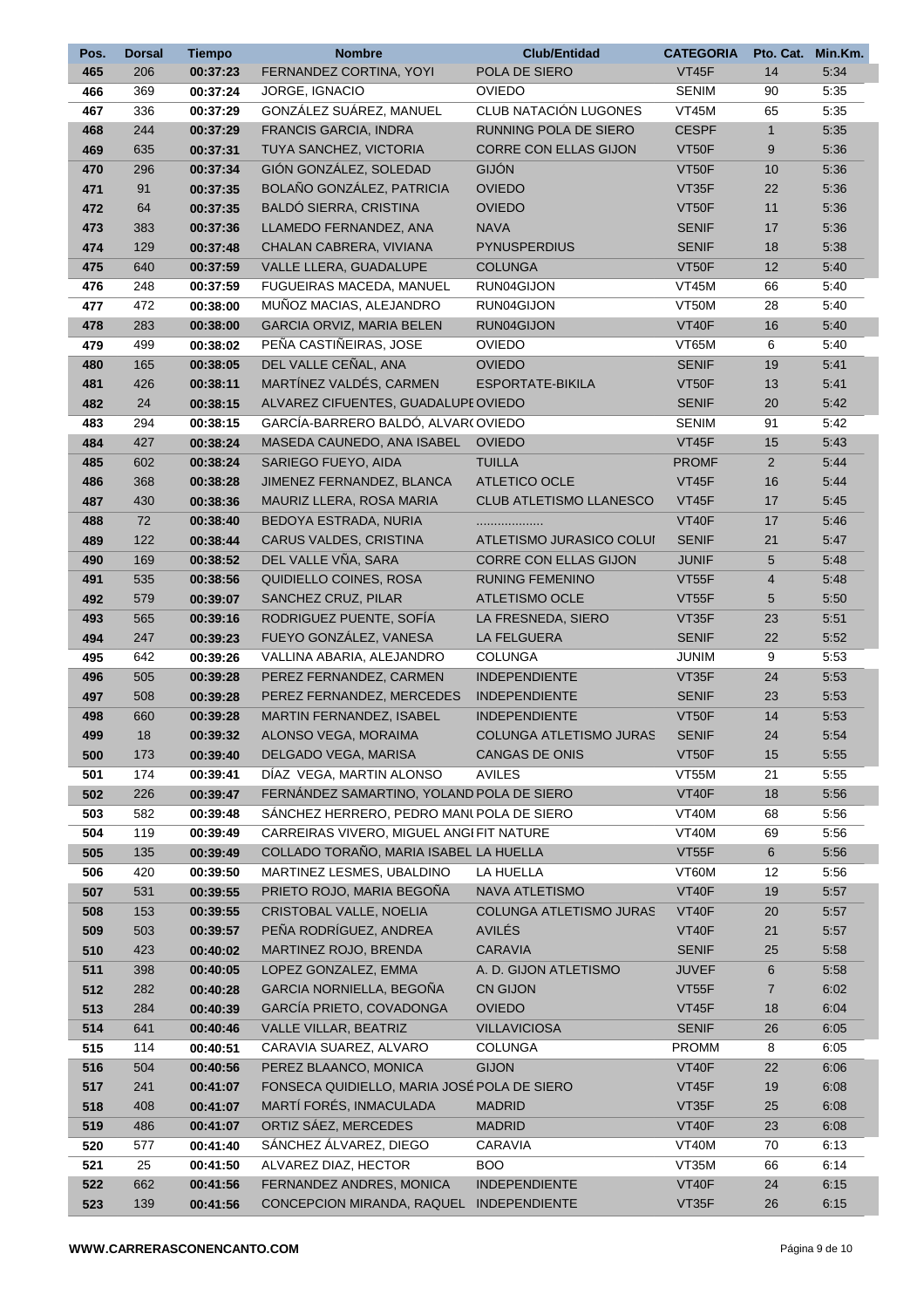| Pos. | <b>Dorsal</b> | <b>Tiempo</b> | <b>Nombre</b>                   | <b>Club/Entidad</b> | <b>CATEGORIA</b> | Pto. Cat.      | Min.Km. |
|------|---------------|---------------|---------------------------------|---------------------|------------------|----------------|---------|
| 524  | 93            | 00:42:00      | BOZA RUIZ, JULIETA TERESITA     | <b>BOO</b>          | <b>SENIF</b>     | 27             | 6:16    |
| 525  | 41            | 00:42:04      | ALVAREZ VEGA, MARGARITA         | <b>LA CUESTA</b>    | VT35F            | 27             | 6:16    |
| 526  | 218           | 00:42:26      | FERNÄNDEZ LLAMES, JUAN          | PILOÑA DEPORTE      | <b>SENIM</b>     | 92             | 6:20    |
| 527  | 313           | 00:42:44      | <b>GONZALEZ CUEVAS, PAULA</b>   | <b>LA CUESTA</b>    | <b>JUVEF</b>     | $\overline{7}$ | 6:22    |
| 528  | 157           | 00:43:17      | DE CASTRO SUAREZ, CLAUDIA       | <b>COLUNGA</b>      | <b>SENIF</b>     | 28             | 6:27    |
| 529  | 370           | 00:43:37      | <b>JUNCO, CLARA</b>             | LA SANTINA, OVIEDO  | <b>JUVEF</b>     | 8              | 6:30    |
| 530  | 375           | 00:43:38      | LAGO. LAURA                     | <b>OVIEDO</b>       | <b>SENIF</b>     | 29             | 6:30    |
| 531  | 534           | 00:43:55      | QUEVEDO VALBUENA, JAVIER        | <b>VILLAVICIOSA</b> | VT55M            | 22             | 6:33    |
| 532  | 533           | 00:43:56      | QUEVEDO COZAR, PATRICIA         | <b>BLIMEA</b>       | <b>SENIF</b>     | 30             | 6:33    |
| 533  | 676           | 00:44:12      | <b>CHASI, ELENA</b>             | INDEP. OVIEDO       | <b>SENIF</b>     | 31             | 6:35    |
| 534  | 450           | 00:44:22      | MENENDEZ PRADA, JOSE RAMON      | OVIEDO              | VT55M            | 23             | 6:37    |
| 535  | 366           | 00:44:22      | <b>JARDON GURRUCHAGA, JULIA</b> | <b>OVIEDO</b>       | VT50F            | 16             | 6:37    |

De 684 inscritos, 535 han terminado la carrera.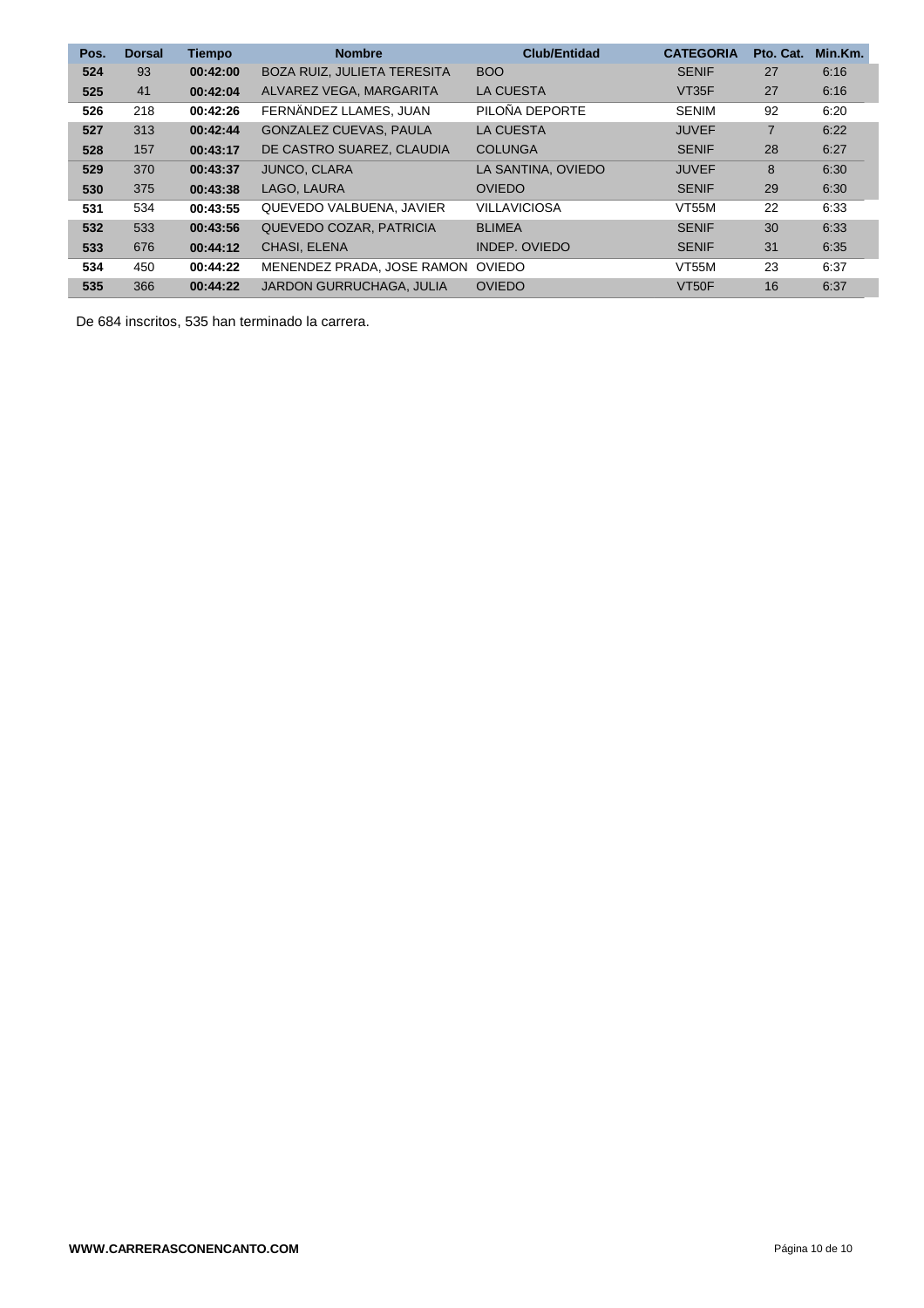

## **CLASIFICACIÓN POR CATEGORIAS**

## **XIII EDP CARRERA POPULAR DEL JURÁSICO**

**Fecha:**

**03/10/2015 Distancia: 6700m**



#### **CATEGORIA ESPECIAL FEMENINA**

|              | Pto.Cat. P. Gral.                   | <b>Dorsal</b> | <b>Tiempo</b> | <b>Nombre</b>                   | Equipo / Club            |  |  |  |  |  |
|--------------|-------------------------------------|---------------|---------------|---------------------------------|--------------------------|--|--|--|--|--|
| 1            | 468                                 | 244           | 00:37:29      | <b>FRANCIS GARCIA, INDRA</b>    | RUNNING POLA DE SIERO    |  |  |  |  |  |
|              | <b>CATEGORIA ESPECIAL MASCULINA</b> |               |               |                                 |                          |  |  |  |  |  |
|              | Pto.Cat. P. Gral. Dorsal            |               | <b>Tiempo</b> | <b>Nombre</b>                   | Equipo / Club            |  |  |  |  |  |
|              | 97                                  | 664           | 00:26:23      | ALVAREZ FERNANDEZ, FRANCISCO    | <b>INDEPENDIENTE</b>     |  |  |  |  |  |
| $\mathbf{2}$ | 269                                 | 92            | 00:30:49      | <b>BOTO, EMILIO</b>             | <b>GIJON</b>             |  |  |  |  |  |
| 3            | 278                                 | 648           | 00:31:09      | VEGA BLANCO, JOSE ANDRES        | CENTRO DON ORIONE        |  |  |  |  |  |
| 4            | 317                                 | 253           | 00:32:16      | GARCIA ALVAREZ, OMAR            | CENTRO DON ORIONE        |  |  |  |  |  |
| 5            | 337                                 | 4             | 00:32:54      | ALFONSO ARISTAYETA, MIGUEL IVAN | <b>CENTRO DON ORIONE</b> |  |  |  |  |  |
| 6            | 357                                 | 2             | 00:33:18      | ALCARAZ CLEMENTE, ANGEL         | <b>GIJON</b>             |  |  |  |  |  |
| 7            | 362                                 | 181           | 00:33:31      | DIAZ LOPEZ, JOSE HERMINIO       | <b>GIJON</b>             |  |  |  |  |  |
| 8            | 392                                 | 665           | 00:34:20      | HEVIA SANCHEZ, JORGE            | <b>INDEPENDIENTE</b>     |  |  |  |  |  |

#### **JUNIOR FEMENINO**

|              | Pto.Cat. P. Gral. Dorsal |     | Tiempo   | <b>Nombre</b>             | Equipo / Club                |
|--------------|--------------------------|-----|----------|---------------------------|------------------------------|
|              | 47                       | 306 | 00:24:23 | GONZALEZ BLANCO, PAULA    | A. D. GIJON ATLETISMO        |
| $\mathbf{2}$ | 203                      | 61  | 00:29:15 | AVEDILLO FERNANDEZ, SOFIA | AVILES                       |
| 3            | 216                      | 671 | 00:29:29 | VEGA MARTIN, ALBA         | INDEP. GIJON                 |
| 4            | 298                      | 87  | 00:31:42 | BERROS CUESTA, SANDRA     | <b>VILLAVICIOSA</b>          |
| 5            | 490                      | 169 | 00:38:52 | DEL VALLE VÑA, SARA       | <b>CORRE CON ELLAS GIJON</b> |

#### **JUNIOR MASCULINO**

|                | Pto.Cat. P. Gral. Dorsal |     | <b>Tiempo</b> | <b>Nombre</b>                 | <b>Equipo / Club</b>   |  |
|----------------|--------------------------|-----|---------------|-------------------------------|------------------------|--|
| 1              |                          | 77  | 00:20:51      | BENKERT ELALAOUI, YOUSSEF     | A.D GIJON ATLETISMO    |  |
| $\overline{2}$ | 8                        | 547 | 00:22:26      | RIERA VENEROS, MARCOS         | ORINTE ATLETISMO       |  |
| 3              | 23                       | 338 | 00:23:27      | GONZÁLEZ VILLAR, MARCOS       | <b>COLUNGA</b>         |  |
| 4              | 58                       | 373 | 00:24:56      | JUNQUERA SAN MILLAN, MARIO    | <b>GIJON</b>           |  |
| 5              | 87                       | 666 | 00:25:43      | CASTRO VICTORERO, ALEJANDRO   | INDEP. LASTRES         |  |
| 6              | 91                       | 549 | 00:25:59      | RIVAS LLERA, DANIEL           | UNIVERSIDAD DE OVIEDO. |  |
| $\overline{7}$ | 186                      | 576 | 00:28:41      | SAEZ RODRIGUEZ, JOSE FAUSTINO | <b>SIERO</b>           |  |
| 8              | 380                      | 490 | 00:33:59      | PASCUAL AMADO, ENOL           | <b>GIJÓN</b>           |  |
| 9              | 495                      | 642 | 00:39:26      | VALLINA ABARIA, ALEJANDRO     | <b>COLUNGA</b>         |  |

### **JUVENIL FEMENINO**

|              | Pto.Cat. P. Gral. Dorsal |     | <b>Tiempo</b> | <b>Nombre</b>                    | Equipo / Club                 |
|--------------|--------------------------|-----|---------------|----------------------------------|-------------------------------|
| 1            | 157                      | 628 | 00:28:02      | SUÁREZ VEGA, LUCÍA               | <b>CLUB ORIENTE ATLETISMO</b> |
| $\mathbf{2}$ | 247                      | 21  | 00:30:21      | ALVAREZ ALONSO, ELSA             | A.D. GIJON ATLETISMO          |
| 3            | 254                      | 365 | 00:30:25      | <b>IGLESIAS SUAREZ, CRISTINA</b> | A. D. GIJÓN ATLETISMO         |
| 4            | 333                      | 141 | 00:32:50      | CONDE ONECA, CLAUDIA             | <b>TRIATLON LUGONES</b>       |
| 5            | 350                      | 615 | 00:33:08      | SUÁREZ GARCÍA, MARTA             | <b>SANTINA</b>                |
| 6            | 511                      | 398 | 00:40:05      | LOPEZ GONZALEZ. EMMA             | A. D. GIJON ATLETISMO         |
|              | 527                      | 313 | 00:42:44      | GONZALEZ CUEVAS, PAULA           | LA CUESTA                     |
| 8            | 529                      | 370 | 00:43:37      | <b>JUNCO, CLARA</b>              | LA SANTINA, OVIEDO            |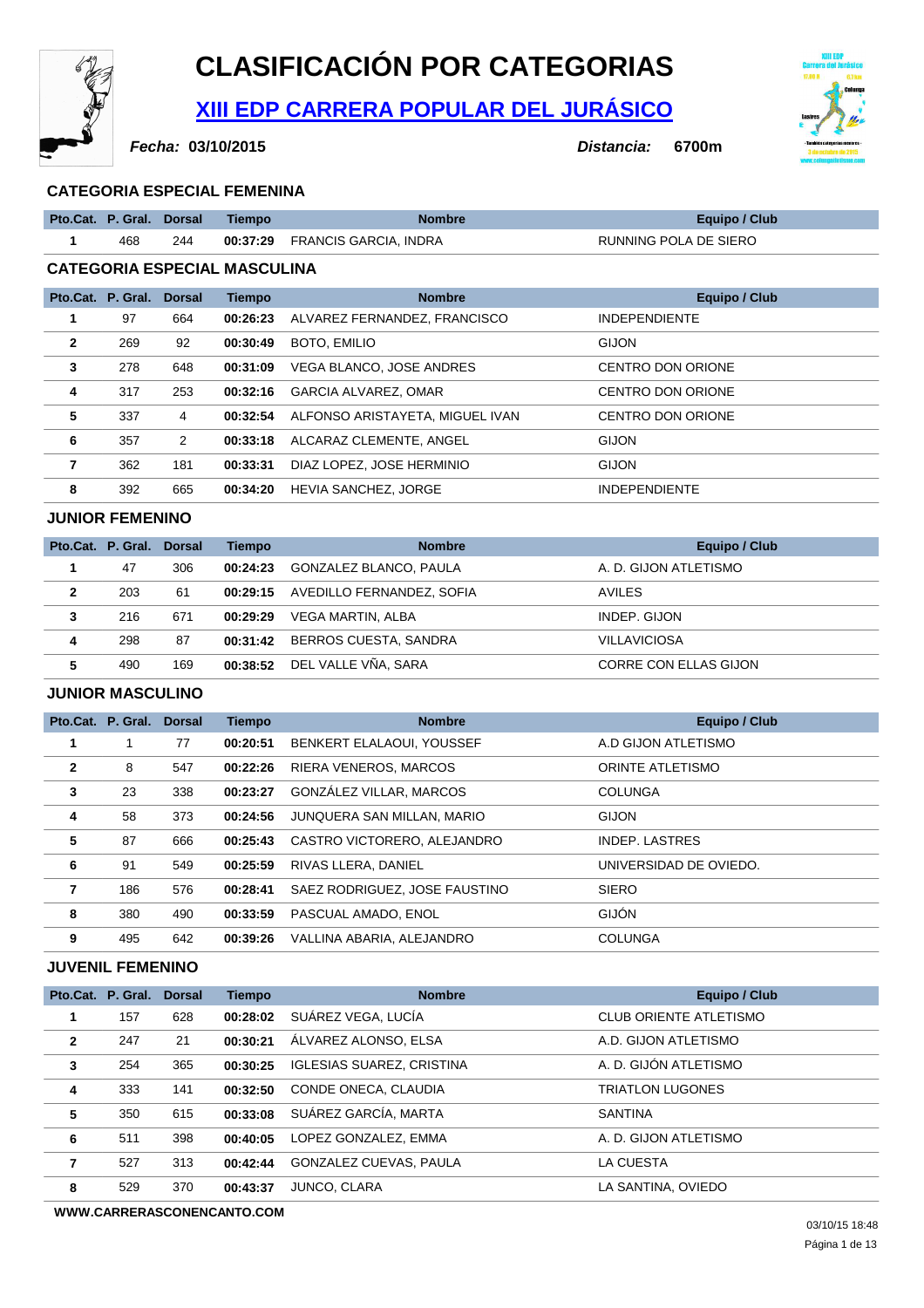#### **JUVENIL MASCULINO**

|                | Pto.Cat. P. Gral. | <b>Dorsal</b> | <b>Tiempo</b> | <b>Nombre</b>               | <b>Equipo / Club</b>     |  |
|----------------|-------------------|---------------|---------------|-----------------------------|--------------------------|--|
|                | 37                | 193           | 00:24:01      | FELGUEROSO VEGA, SANTIAGO   | <b>RGCC</b>              |  |
| $\overline{2}$ | 84                | 379           | 00:25:40      | LASTRA TOMAS, DARÍO         | <b>GAITERO ATLETISMO</b> |  |
| 3              | 123               | 419           | 00:27:04      | MARTINEZ HERNANDEZ, ALFREDO | A. D. GIJÓN ATLETISMO    |  |
| 4              | 167               | 78            | 00:28:10      | BENKERT ELALOUI, ABDELAAZIZ | <b>GIJON ATLETISMO</b>   |  |
| 5              | 348               | 387           | 00:33:04      | LLANEZA MUÑIZ, JESUS LUIS   | LA FELGUERA              |  |
| 6              | 361               | 473           | 00:33:28      | MUÑOZ SUAREZ, EDUARDO       | RUN04GIJON               |  |
| 7              | 434               | 167           | 00:35:55      | DEL VALLE GRANDA, ENRIQUE   | <b>OVIEDO</b>            |  |

### **PROMESA FEMENINO**

| Pto.Cat. P. Gral. Dorsal |     | <b>Tiempo</b> | Equipo / Club<br><b>Nombre</b>    |                       |
|--------------------------|-----|---------------|-----------------------------------|-----------------------|
| 80                       | 372 |               | 00:25:35 JUNQUERA MENDEZ, CLAUDIA | A. D. GIJON ATLETISMO |
| 485                      | 602 |               | 00:38:24 SARIEGO FUEYO, AIDA      | TUILLA                |

#### **PROMESA MASACULINO**

|              | Pto.Cat. P. Gral. Dorsal |     | <b>Tiempo</b> | <b>Nombre</b><br><b>Equipo / Club</b>                   |                                 |  |
|--------------|--------------------------|-----|---------------|---------------------------------------------------------|---------------------------------|--|
|              | 17                       | 84  | 00:23:02      | <b>CLUB ATLETISMO MIERES</b><br>BERNARDO LOSADA, ARTURO |                                 |  |
| $\mathbf{2}$ | 199                      | 356 | 00:29:09      | HERRERO GARCÍA, ALEJANDRO                               | <b>EMC</b>                      |  |
| 3            | 222                      | 465 | 00:29:45      | MORILLA GONZÁLEZ, ANDRÉS                                | REAL GRUPO CULTURA COVANDONGA   |  |
| 4            | 227                      | 444 | 00:30:00      | MENENDEZ GONZALEZ-GRANDA, IGNACIO                       | <b>RCTO ONTIER RUNNERS CLUB</b> |  |
| 5            | 244                      | 15  | 00:30:20      | ALONSO NAREDO, IVÁN                                     | <b>GIJÓN</b>                    |  |
| 6            | 275                      | 357 | 00:30:58      | HEVIA CADAVIECO, IVAN                                   | <b>GIJON</b>                    |  |
| 7            | 387                      | 667 | 00:34:15      | FERNANDEZ CRISTOBAL, DIEGO                              | INDEP. LUCES                    |  |
| 8            | 515                      | 114 | 00:40:51      | CARAVIA SUAREZ, ALVARO                                  | <b>COLUNGA</b>                  |  |

#### **SENIOR FEMENINO**

|              | Pto.Cat. P. Gral. | <b>Dorsal</b> | <b>Tiempo</b> | <b>Nombre</b>                  | <b>Equipo / Club</b>       |
|--------------|-------------------|---------------|---------------|--------------------------------|----------------------------|
| 1            | 107               | 185           | 00:26:41      | DIAZ VAZQUEZ, MARIAN           | POLA DE SIERO              |
| $\mathbf{2}$ | 165               | 63            | 00:28:09      | BALBIN SAN MIGUEL, CATALINA    | A. D. GIJÓN ATLETISMO      |
| 3            | 236               | 319           | 00:30:15      | GONZALEZ GALIANO, NATALIA      | RUN04GIJON                 |
| 4            | 285               | 320           | 00:31:30      | GONZÁLEZ GIÓN, LAURA           | <b>GRUPO COVADONGA</b>     |
| 5            | 290               | 455           | 00:31:34      | MIYAR FERNÁNDEZ, IRENE         | <b>VILLAVICIOSA</b>        |
| 6            | 325               | 460           | 00:32:31      | MORÁN ROZA, CRISTINA           | <b>COLUNGA</b>             |
| 7            | 372               | 527           | 00:33:48      | PRADO MARTIN, SARA             | <b>INDEPENDIENTE</b>       |
| 8            | 381               | 88            | 00:34:00      | BLANCO MARTINEZ, CLAUDIA       | <b>CANGAS DE ONIS</b>      |
| 9            | 390               | 532           | 00:34:19      | PRIETO VALLE, EVA              | NOREÑA                     |
| 10           | 401               | 653           | 00:34:37      | VILLA GARCÍA, SANDRA           | GIJÓN                      |
| 11           | 413               | 301           | 00:35:05      | GONZÁLEZ ÁLVAREZ, CECILIA      | <b>OVIEDO</b>              |
| 12           | 415               | 603           | 00:35:07      | SAUCEDO VERDASCO, TANIA        | <b>OVIEDO</b>              |
| 13           | 422               | 625           | 00:35:34      | SUÁREZ RODRÍGUEZ, TATIANA      | <b>OVIEDO</b>              |
| 14           | 436               | 116           | 00:36:02      | CARRASCO CURTO, ELENA          | <b>RUNNERCERONTES</b>      |
| 15           | 444               | 501           | 00:36:13      | PEÑA COTO, MARÍA               | <b>OVIEDO</b>              |
| 16           | 452               | 271           | 00:36:40      | <b>GARCIA FONSECA, JESSICA</b> | <b>GIJÓN</b>               |
| 17           | 473               | 383           | 00:37:36      | LLAMEDO FERNANDEZ, ANA         | <b>NAVA</b>                |
| 18           | 474               | 129           | 00:37:48      | CHALAN CABRERA, VIVIANA        | PYNUSPERDIUS               |
| 19           | 480               | 165           | 00:38:05      | DEL VALLE CEÑAL, ANA           | <b>OVIEDO</b>              |
| 20           | 482               | 24            | 00:38:15      | ALVAREZ CIFUENTES, GUADALUPE   | <b>OVIEDO</b>              |
| 21           | 489               | 122           | 00:38:44      | CARUS VALDES, CRISTINA         | ATLETISMO JURASICO COLUNGA |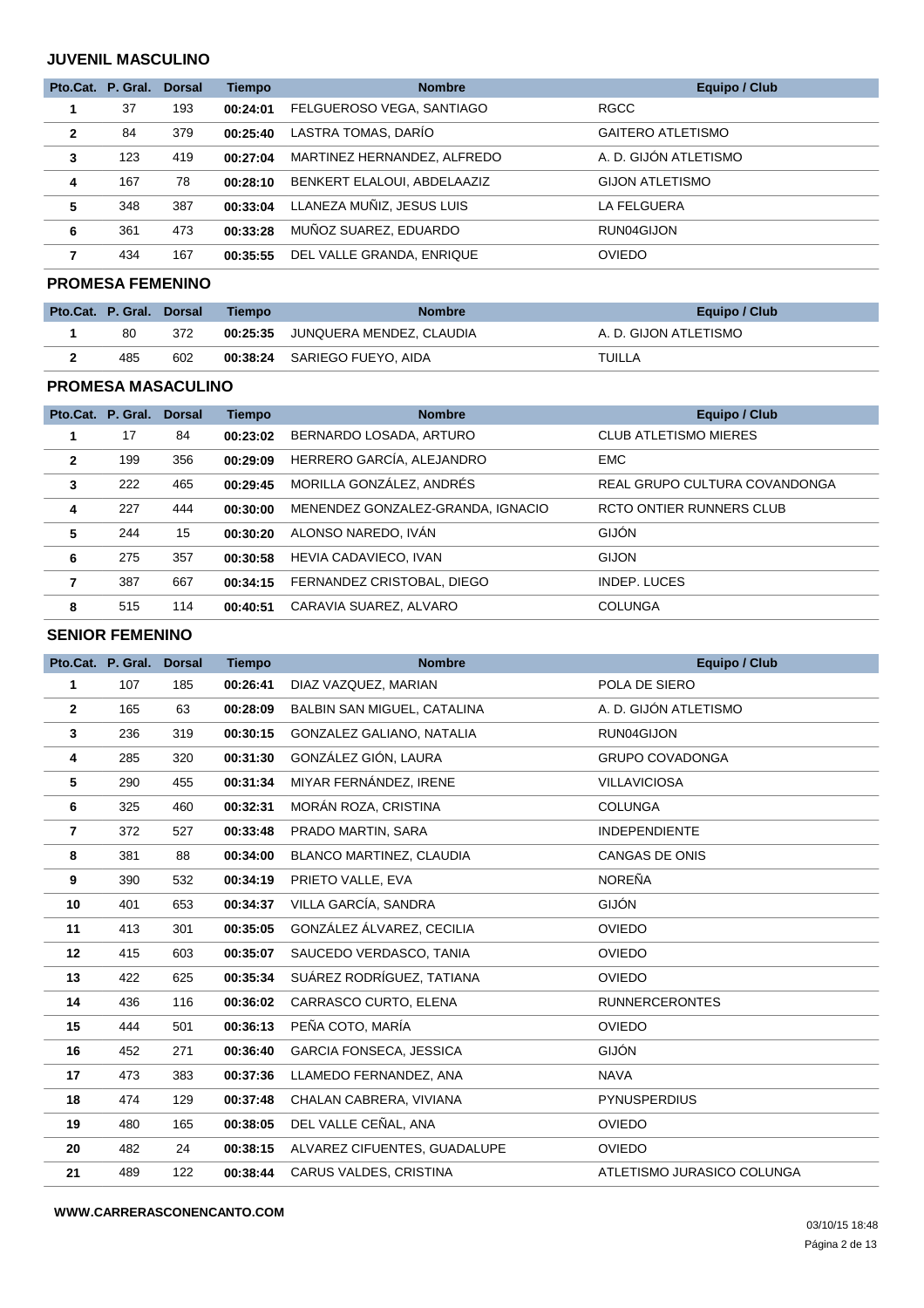#### **SENIOR FEMENINO**

|    | Pto.Cat. P. Gral. | <b>Dorsal</b> | <b>Tiempo</b> | <b>Nombre</b>                      | <b>Equipo / Club</b>       |  |
|----|-------------------|---------------|---------------|------------------------------------|----------------------------|--|
| 22 | 494               | 247           | 00:39:23      | FUEYO GONZÁLEZ, VANESA             | LA FELGUERA                |  |
| 23 | 497               | 508           | 00:39:28      | PEREZ FERNANDEZ, MERCEDES          | <b>INDEPENDIENTE</b>       |  |
| 24 | 499               | 18            | 00:39:32      | ALONSO VEGA, MORAIMA               | COLUNGA ATLETISMO JURASICO |  |
| 25 | 510               | 423           | 00:40:02      | MARTINEZ ROJO, BRENDA              | CARAVIA                    |  |
| 26 | 514               | 641           | 00:40:46      | VALLE VILLAR, BEATRIZ              | <b>VILLAVICIOSA</b>        |  |
| 27 | 524               | 93            | 00:42:00      | <b>BOZA RUIZ, JULIETA TERESITA</b> | <b>BOO</b>                 |  |
| 28 | 528               | 157           | 00:43:17      | DE CASTRO SUAREZ, CLAUDIA          | <b>COLUNGA</b>             |  |
| 29 | 530               | 375           | 00:43:38      | LAGO. LAURA                        | <b>OVIEDO</b>              |  |
| 30 | 532               | 533           | 00:43:56      | QUEVEDO COZAR, PATRICIA            | <b>BLIMEA</b>              |  |
| 31 | 533               | 676           | 00:44:12      | CHASI, ELENA                       | INDEP. OVIEDO              |  |

### **SENIOR MASCULINO**

|              | Pto.Cat. P. Gral. Dorsal |     | <b>Tiempo</b> | <b>Nombre</b>                     | <b>Equipo / Club</b>           |  |
|--------------|--------------------------|-----|---------------|-----------------------------------|--------------------------------|--|
| $\mathbf{1}$ | 2                        | 22  | 00:20:54      | ALVAREZ BENGOA, RAUL              | A.D.GIJON ATLETISMO            |  |
| 2            | 5                        | 197 | 00:22:07      | FERNANDEZ ALVAREZ, PELAYO         | <b>SCD RIBADESELLA</b>         |  |
| 3            | 9                        | 103 | 00:22:28      | CAMINO CASADO, PABLO              | A.D. XENTE CORRENDERA          |  |
| 4            | 12                       | 285 | 00:22:48      | GARCIA QUINTANA, JUAN JOSE        | <b>SCD RIBADESELLA</b>         |  |
| 5            | 13                       | 629 | 00:22:52      | TEGHLAOUI, MOHAMED                | <b>SCD RIBADESELLA</b>         |  |
| 6            | 14                       | 421 | 00:22:54      | MARTINEZ MENDEZ, IVAN             | LA CEREZAL TEAM                |  |
| 7            | 16                       | 367 | 00:22:59      | JIMENEZ ACUÑA, HUBERNEY           | A. D. GIJÓN ATLETISMO          |  |
| 8            | 20                       | 98  | 00:23:08      | CALDERÓN PRESA, XUAN              | AVIENTU SOLORUNNERS            |  |
| 9            | 22                       | 286 | 00:23:25      | <b>GARCIA RODRIGUEZ, PABLO</b>    | <b>RGCC</b>                    |  |
| 10           | 29                       | 354 | 00:23:41      | HAMMOUAALLAL, NOURDINE            | A. D. GIJÓN ATLETISMO          |  |
| 11           | 31                       | 127 | 00:23:50      | CATTINARI CAMBLOR, DANIEL         | A. D. GIJÓN ATLETISMO          |  |
| 12           | 32                       | 607 | 00:23:50      | SOBRADILLO SANCHEZ, MARCOS        | <b>FISIOTERAPIA BARREDOS</b>   |  |
| 13           | 39                       | 107 | 00:24:04      | CAMPAL LOPEZ, JOSE MANUEL         | A. D. GIJÓN ATLETISMO          |  |
| 14           | 43                       | 163 | 00:24:20      | DEL BUSTO SANCHEZ, IGNACIO        | <b>SCD RIBADESELLA</b>         |  |
| 15           | 44                       | 56  | 00:24:20      | ARECES ARBOLEYA, MIGUEL ANGEL     | PRAVIA                         |  |
| 16           | 52                       | 96  | 00:24:39      | <b>BUSTILLO PALACIOS, RICARDO</b> | <b>ORIENTE ATLETISMO</b>       |  |
| 17           | 53                       | 79  | 00:24:39      | <b>BENOMAR, KAMAL</b>             | A. D. GIJÓN ATLETISMO          |  |
| 18           | 60                       | 159 | 00:24:58      | DE LA GARZA HEVIA, EDUARDO        | A.D. GIJÓN ATLETISMO           |  |
| 19           | 71                       | 564 | 00:25:16      | RODRÍGUEZ PÉREZ, DAVID            | <b>CD RELIEVE</b>              |  |
| 20           | 72                       | 307 | 00:25:16      | GONZALEZ BLASCO, VICTOR JOSE      | <b>GOFIT RUNNERS</b>           |  |
| 21           | 75                       | 254 | 00:25:19      | GARCÍA ÁLVAREZ, ADRIÁN            | EL BERRON                      |  |
| 22           | 88                       | 681 | 00:25:45      | ALVAREZ VILLAR, JOSE MIGUEL       | C. ATLETISMO JURASICO          |  |
| 23           | 92                       | 608 | 00:26:03      | SOLARES ALVAREZ, ADRIAN           | <b>OVIEDO</b>                  |  |
| 24           | 94                       | 670 | 00:26:14      | ALVAREZ TANAVANGSRI, JONATAN      | ATLETICA AVILESINA             |  |
| 25           | 99                       | 309 | 00:26:27      | GONZÁLEZ BOBES, AGUSTÍN           | <b>LUGONES</b>                 |  |
| 26           | 109                      | 646 | 00:26:44      | VÁZQUEZ VELÁZQUEZ, ANTÓN          | <b>CLUB HENDERSON</b>          |  |
| 27           | 112                      | 152 | 00:26:47      | COSTALES BLANCO, DANIEL           | <b>TAYMORY</b>                 |  |
| 28           | 115                      | 217 | 00:26:50      | FERNÁNDEZ LEÓN, ALEJANDRO         | GIJÓN                          |  |
| 29           | 116                      | 65  | 00:26:50      | BALLESTEROS TOLOSANA, ALBERTO     | <b>OVIEDO</b>                  |  |
| 30           | 122                      | 657 | 00:27:04      | VILLAVERDE PÉREZ, MANUEL          | CLUB DEPORTIVO GIMNASIO ARENAS |  |
| 31           | 124                      | 148 | 00:27:06      | CORRAL SANTILLAN, ADRIÁN          | PYNOSPERDIUS                   |  |
| 32           | 125                      | 624 | 00:27:06      | SUAREZ PEÑQ, OMAR                 | CONSMECAR                      |  |
| 33           | 129                      | 330 | 00:27:10      | GONZALEZ MUIÑA, PABLO             | <b>CELERIN ATLETISMO</b>       |  |
|              |                          |     |               |                                   |                                |  |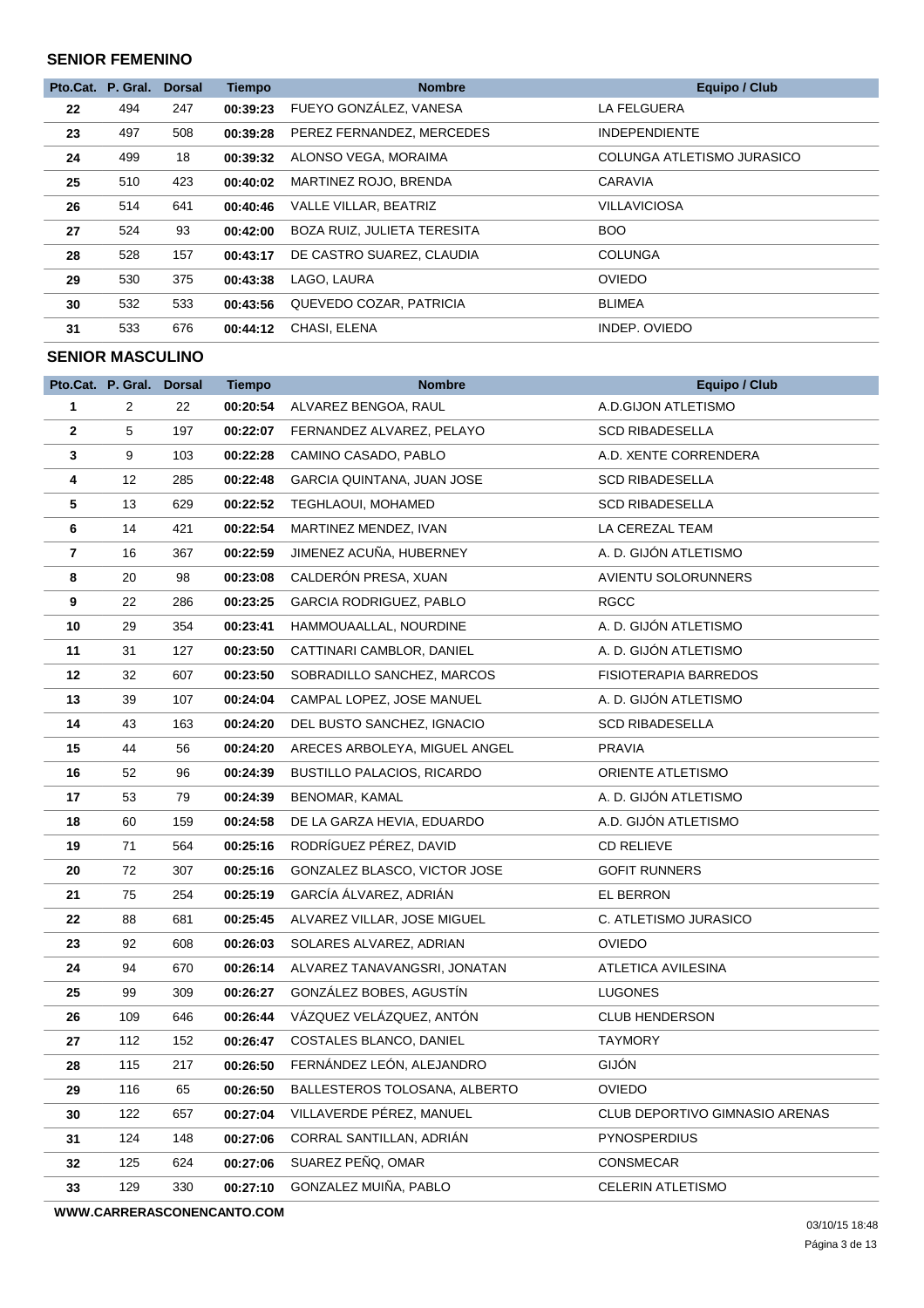#### **SENIOR MASCULINO**

|    | Pto.Cat. P. Gral. | <b>Dorsal</b> | <b>Tiempo</b> | <b>Nombre</b>                   | <b>Equipo / Club</b>                |  |
|----|-------------------|---------------|---------------|---------------------------------|-------------------------------------|--|
| 34 | 134               | 85            | 00:27:20      | BERNARDO LOSADA, SABINO         | VILLALLANA - LENA                   |  |
| 35 | 137               | 13            | 00:27:31      | ALONSO FIGAREDO, PEDRO          | LLAMAELLO                           |  |
| 36 | 138               | 638           | 00:27:33      | VALEIRO ORVIZ, DAVID            | <b>GIJON</b>                        |  |
| 37 | 139               | 124           | 00:27:35      | CASTANEDO MIER, GUILLERMO       | <b>OVIEDO</b>                       |  |
| 38 | 143               | 199           | 00:27:45      | FERNÁNDEZ ARTACHO, JONATHAN     | <b>GRASIAS</b>                      |  |
| 39 | 156               | 81            | 00:28:02      | BERMUDEZ, RUBEN                 | BORN TO RUN ATLETAS                 |  |
| 40 | 158               | 293           | 00:28:03      | <b>GARCIA VEGA, MARIO</b>       | <b>OVIEDO</b>                       |  |
| 41 | 160               | 466           | 00:28:04      | MORIYÓN ZAPETE, AURELIO         | <b>PRIESCA</b>                      |  |
| 42 | 179               | 458           | 00:28:25      | MONTES HERNÁNDEZ, IGNACIO       | <b>RUNNERCERONTES</b>               |  |
| 43 | 180               | 314           | 00:28:26      | GONZALEZ DE OTTO, JORGE         | GOZÓN                               |  |
| 44 | 184               | 536           | 00:28:37      | QUINTANA TAMÉS, CARLOS          |                                     |  |
| 45 | 188               | 610           | 00:28:45      | SOTO BRAÑA, MANUEL              | CANGAS DEL NARCEA                   |  |
| 46 | 189               | 58            | 00:28:46      | ARGÜELLES SUÁREZ, DAVID         | <b>OVIEDO</b>                       |  |
| 47 | 190               | 299           | 00:28:46      | GONZÁLEZ ALFARO, ALVARO         | <b>OVIEDO</b>                       |  |
| 48 | 192               | 515           | 00:28:49      | PÉREZ MARTÍNEZ, ALBERTO         | <b>VILLAVICIOSA</b>                 |  |
| 49 | 196               | 654           | 00:28:57      | VILLAR GUTIERREZ, EDUARDO       | NOREÑA                              |  |
| 50 | 197               | 600           | 00:28:59      | SANTOS FOLCH, ADOLFO            | AVILÉS                              |  |
| 51 | 205               | 643           | 00:29:19      | VALLINA ÁLVAREZ, MARIO          | <b>VILLAVICIOSA</b>                 |  |
| 52 | 209               | 475           | 00:29:24      | NIETO MARRÓN, ALBERTO           | <b>OVIEDO</b>                       |  |
| 53 | 213               | 209           | 00:29:28      | FERNANDEZ FUEGO, MANUEL ALFREDO | LLANGREU                            |  |
| 54 | 219               | 447           | 00:29:35      | MENÉNDEZ MIGUÉLEZ, ALEJANDRO    | <b>CLUB CONDOR</b>                  |  |
| 55 | 229               | 278           | 00:30:01      | GARCIA MENDEZ, VÍCTOR MANUEL    | <b>ESPORTATE - BIKILA</b>           |  |
| 56 | 231               | 633           | 00:30:08      | TOYOS SUÁREZ, JOSÉ MIGUEL       | <b>OVIEDO</b>                       |  |
| 57 | 234               | 464           | 00:30:13      | MORI TRIVÍN, DANIEL             | <b>COLUNGA</b>                      |  |
| 58 | 255               | 303           | 00:30:27      | GONZÁLEZ ARGÜELLES, JONÁS       | ATLETISMO 884 NALÓN                 |  |
| 59 | 257               | 669           | 00:30:34      | RIESTRA CAÑAL, EFREN            | C. PORAGUAS VILLAVICIOSA EL GAITERO |  |
| 60 | 261               | 668           | 00:30:43      | CASTRO VICTORERO, FERNANDO      | <b>INDEP. LASTRES</b>               |  |
| 61 | 262               | 44            | 00:30:43      | ALVES TORRE, RICARDO            | <b>OVIEDO</b>                       |  |
| 62 | 270               | 8             | 00:30:52      | ALONSO ALONSO, ALEJANDRO        | <b>OVIEDO</b>                       |  |
| 63 | 277               | $\mathbf{1}$  | 00:31:07      | ABRIL CORTINA, ALFONSO          | <b>GIJÓN</b>                        |  |
| 64 | 279               | 478           | 00:31:15      | NOVEL ALVAREZ, HUGO             | PIEDRAS BLANCAS                     |  |
| 65 | 300               | 621           | 00:31:49      | SUÁREZ MARTÍNEZ, ALVARO         | <b>OVIEDO</b>                       |  |
| 66 | 308               | 321           | 00:32:02      | GONZALEZ GONZALEZ, ABDIAS       | <b>GIJON</b>                        |  |
| 67 | 309               | 634           | 00:32:04      | TUÑON ALVAREZ, MIGUEL           | RUN04GIJON                          |  |
| 68 | 311               | 59            | 00:32:05      | ASPIROZ ARGÜELLES, IGNACIO      | <b>OVIEDO</b>                       |  |
| 69 | 313               | 672           | 00:32:05      | PEREZ FERNANDEZ, OMAR           | INDEP. OVIEDO                       |  |
| 70 | 314               | 680           | 00:32:07      | SUAREZ COLLADO, ALVARO          | PLAYA LA GRIEGA F.S.                |  |
| 71 | 316               | 538           | 00:32:13      | RAMON RIVAS, TOMAS              | <b>OVIEDO</b>                       |  |
| 72 | 318               | 524           | 00:32:17      | PLAZA GONZÁLEZ, EDUARDO         | <b>RIBADESELLA</b>                  |  |
| 73 | 319               | 97            | 00:32:24      | CABAL MEGIDO, MANUEL ANTONIO    | <b>OVIEDO</b>                       |  |
| 74 | 322               | 661           | 00:32:30      | SANTIAGO MARTIN, ALBERTO        | <b>CORRESIERO</b>                   |  |
| 75 | 323               | 495           | 00:32:31      | PELAEZ LLERA, ARISTIDES         | CARAVIA                             |  |
| 76 | 342               | 260           | 00:33:00      | GARCIA COLUNGA, SERGIO          | <b>OVIEDO</b>                       |  |
| 77 | 344               | 155           | 00:33:02      | CUBILLAS GONZALEZ, JESUS MARIA  | <b>GIJON</b>                        |  |
| 78 | 345               | 568           | 00:33:03      | RODRÍGUEZ VÉLEZ, MIGUEL         | VALLADOLID                          |  |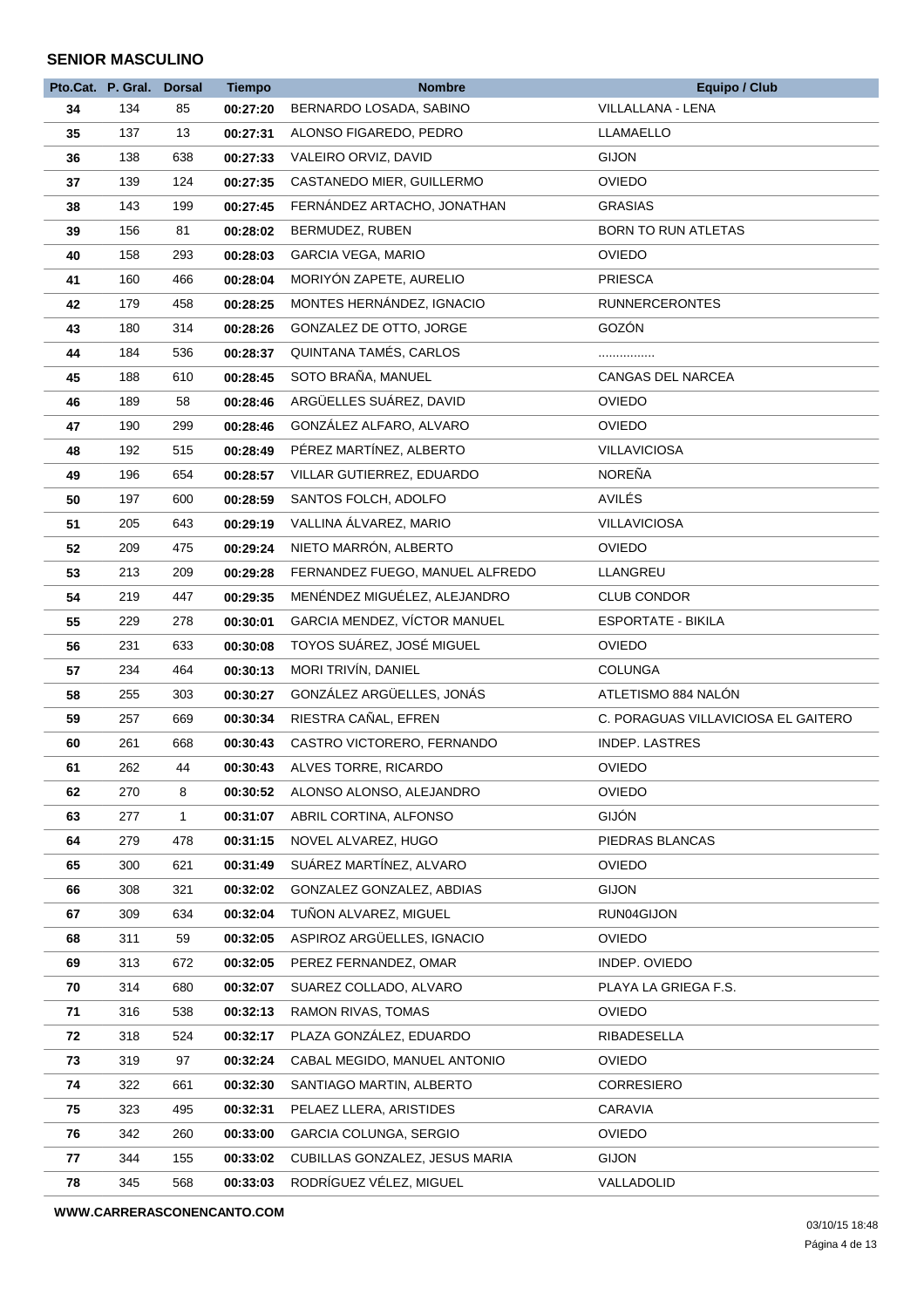#### **SENIOR MASCULINO**

| Pto.Cat. | P. Gral. | <b>Dorsal</b> | <b>Tiempo</b> | <b>Nombre</b>                  | <b>Equipo / Club</b>  |  |
|----------|----------|---------------|---------------|--------------------------------|-----------------------|--|
| 79       | 353      | 235           | 00:33:11      | FERNENDEZ IGLESIAS, JUAN RAMON | <b>INDEPENDIENTE</b>  |  |
| 80       | 363      | 415           | 00:33:32      | MARTIN RODRIGUEZ, DAVID        | <b>RUNNERCERONTES</b> |  |
| 81       | 379      | 154           | 00:33:58      | CUADRA GARCÍA, JOSÉ JAVIER     | PIEDRAS BLANCAS       |  |
| 82       | 383      | 216           | 00:34:02      | FERNANDEZ LARIA, CRISTOPHER    | CANGAS DE ONIS        |  |
| 83       | 388      | 342           | 00:34:18      | <b>GRANDA PALACIOS, IVAN</b>   | LUE - COLUNGA         |  |
| 84       | 389      | 322           | 00:34:19      | GONZALEZ GONZALEZ, SAUL        | <b>OVIEDO</b>         |  |
| 85       | 410      | 109           | 00:35:00      | CANCIO FERVIENZA, ALBERTO      | <b>OVIEDO</b>         |  |
| 86       | 429      | 663           | 00:35:46      | FERNANDEZ GARCIA, NÉSTOR       | COLUNGA ATLETISMO     |  |
| 87       | 439      | 558           | 00:36:03      | RODRIGUEZ CARUS, JAVIER        | <b>COLUNGA</b>        |  |
| 88       | 459      | 215           | 00:37:00      | FERNÁNDEZ HERRERO, FRAN        | <b>RUNNERCERONTES</b> |  |
| 89       | 461      | 409           | 00:37:14      | MARTÍN COTARIELLA, ANTONIO     | <b>COLUNGA</b>        |  |
| 90       | 466      | 369           | 00:37:24      | JORGE, IGNACIO                 | <b>OVIEDO</b>         |  |
| 91       | 483      | 294           | 00:38:15      | GARCÍA-BARRERO BALDÓ, ALVARO   | <b>OVIEDO</b>         |  |
| 92       | 526      | 218           | 00:42:26      | FERNÄNDEZ LLAMES, JUAN         | PILOÑA DEPORTE        |  |

#### **VETERANA + 35 FEMENINO**

|                | Pto.Cat. P. Gral. | <b>Dorsal</b> | <b>Tiempo</b> | <b>Nombre</b>                  | <b>Equipo / Club</b>            |  |
|----------------|-------------------|---------------|---------------|--------------------------------|---------------------------------|--|
| 1              | 86                | 359           | 00:25:43      | HIDALGO MURCIANO, GEMMA        | <b>MADRID</b>                   |  |
| $\overline{2}$ | 100               | 488           | 00:26:29      | OTERO IGLESIAS, LILIANA        | <b>ESPORTATE BIKILA</b>         |  |
| $\mathbf{3}$   | 120               | 485           | 00:26:55      | ORTEGO LUNA, MARTA             | <b>CD TORDESILLAS</b>           |  |
| 4              | 146               | 269           | 00:27:49      | GARCÍA FERNÁNDEZ, SILVIA Mª    | <b>OVIEDO</b>                   |  |
| 5              | 202               | 487           | 00:29:12      | OTERO ALVAREZ, LETICIA         | LA CEREZAL TEAM                 |  |
| 6              | 281               | 166           | 00:31:18      | DEL VALLE GONZALEZ, INGRID     | A. D. GIJÓN ATLETISMO           |  |
| 7              | 296               | 264           | 00:31:40      | GARCÍA CONDE, PAULA            | <b>GIJON</b>                    |  |
| 8              | 326               | 583           | 00:32:32      | SANCHEZ MIYAR, MARIA           | ATENEO RUNNING FIT/VILLAVICIOSA |  |
| 9              | 335               | 378           | 00:32:50      | LARUELO HORTAL, MAGDALENA      | <b>CORRESIERO</b>               |  |
| 10             | 395               | 493           | 00:34:27      | PEDRAYES BALBIN, ALMUDENA      | <b>VILLAVICIOSA</b>             |  |
| 11             | 398               | 390           | 00:34:29      | LLERA ROZA, MARÍA              | <b>LASTRES</b>                  |  |
| 12             | 402               | 612           | 00:34:42      | SUÁREZ DE PUGA CANOSA, PAULA   | <b>GIJON</b>                    |  |
| 13             | 404               | 32            | 00:34:47      | ALVAREZ LOPEZ, AYNARA          | ATLETISMO JURASICO COLUNGA      |  |
| 14             | 428               | 462           | 00:35:44      | MORENO MENDEZ, EVA             | <b>AVILES</b>                   |  |
| 15             | 431               | 513           | 00:35:49      | PÉREZ GONZÁLEZ, ALMUDENA       | <b>OVIEDO</b>                   |  |
| 16             | 433               | 297           | 00:35:53      | <b>GOMEZ GARCIA, MIRIAN</b>    | <b>INDEPENDIENTE</b>            |  |
| 17             | 438               | 195           | 00:36:03      | FERNÁNDEZ ADAN, ANA            | <b>CLUB CONDOR</b>              |  |
| 18             | 448               | 435           | 00:36:21      | MENDIETA BERRIO OTXOA, GURUTZE | <b>BILBAO</b>                   |  |
| 19             | 451               | 202           | 00:36:36      | FERNANDEZ CABAL, ADRIANA       | CLUB ATLETISMO CONDOR           |  |
| 20             | 457               | 510           | 00:36:56      | PEREZ GARCIA, PATRICIA         | <b>GIJON</b>                    |  |
| 21             | 463               | 502           | 00:37:17      | PEÑA RODRÍGUEZ, ALICIA         | YES WE RUN                      |  |
| 22             | 471               | 91            | 00:37:35      | BOLAÑO GONZÁLEZ, PATRICIA      | <b>OVIEDO</b>                   |  |
| 23             | 493               | 565           | 00:39:16      | RODRIGUEZ PUENTE, SOFÍA        | LA FRESNEDA, SIERO              |  |
| 24             | 496               | 505           | 00:39:28      | PEREZ FERNANDEZ, CARMEN        | <b>INDEPENDIENTE</b>            |  |
| 25             | 518               | 408           | 00:41:07      | MARTÍ FORÉS, INMACULADA        | <b>MADRID</b>                   |  |
| 26             | 523               | 139           | 00:41:56      | CONCEPCION MIRANDA, RAQUEL     | <b>INDEPENDIENTE</b>            |  |
| 27             | 525               | 41            | 00:42:04      | ALVAREZ VEGA, MARGARITA        | <b>LA CUESTA</b>                |  |

#### **VETERANO + 35 MASCULINO**

| Pto.Cat. P. Gral. Dorsal   | <b>Tiempo</b> | Nombre | <b>Equipo / Club</b> |
|----------------------------|---------------|--------|----------------------|
| WWW.CARRERASCONENCANTO.COM |               |        |                      |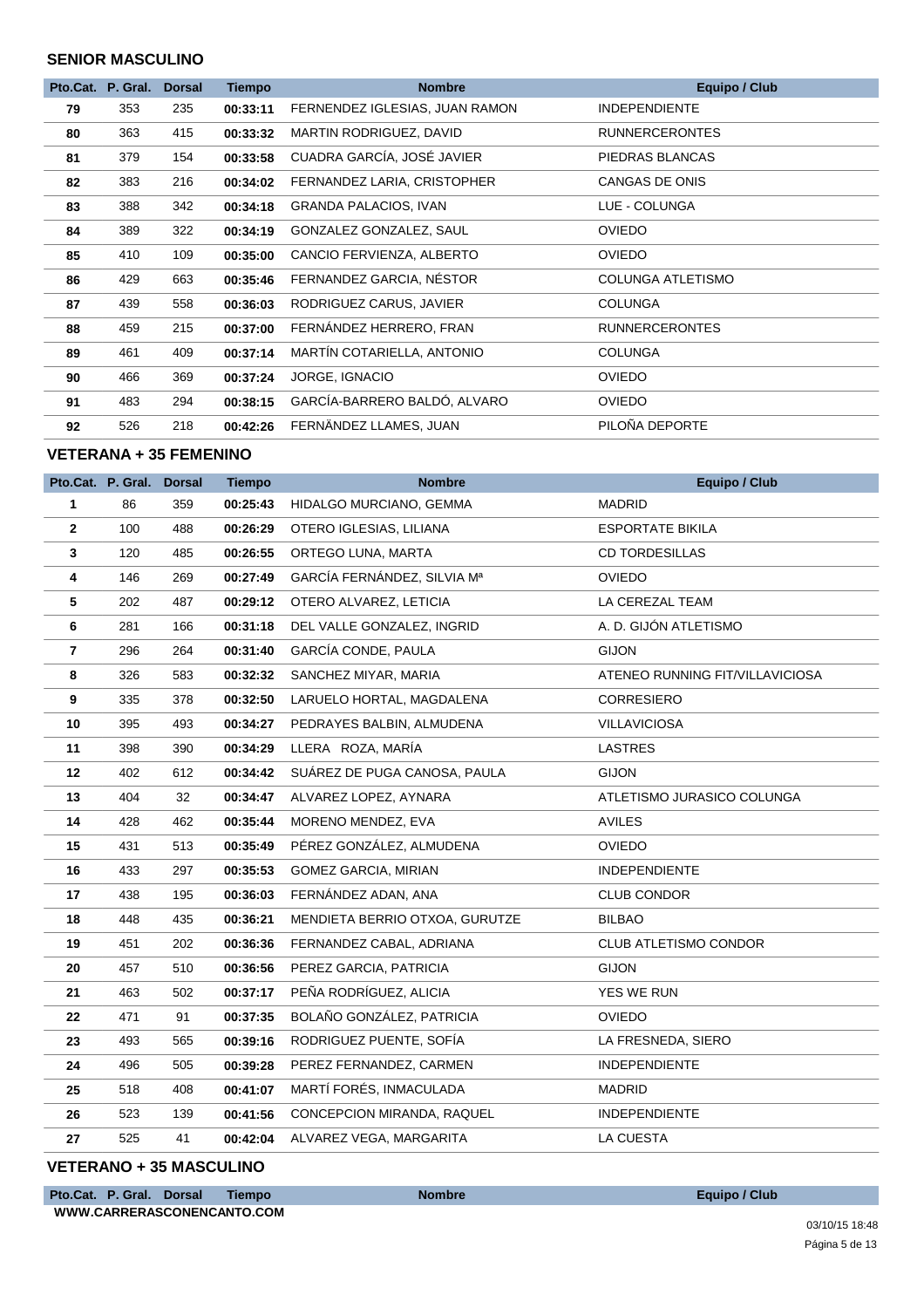#### **VETERANO + 35 MASCULINO**

|              | Pto.Cat. P. Gral. Dorsal |     | <b>Tiempo</b> | <b>Nombre</b>                     | <b>Equipo / Club</b>          |
|--------------|--------------------------|-----|---------------|-----------------------------------|-------------------------------|
| 1            | 7                        | 562 | 00:22:17      | RODRIGUEZ HERRERO, RUBEN          | LA CEREZAL TEAM               |
| $\mathbf{2}$ | 10                       | 99  | 00:22:34      | CALVO NOVAL, PABLO                | <b>CORRESIERO</b>             |
| 3            | 11                       | 73  | 00:22:43      | BELVER MUÑOZ, DAVID               | ATLETISMO CORVERA             |
| 4            | 15                       | 295 | 00:22:58      | GARGANTIEL HERVAS, DAVID          | <b>GIJÓN ATLETISMO</b>        |
| 5            | 18                       | 658 | 00:23:02      | ZAPATERO SOLARES, RAFAEL          | PILOÑA DEPORTE                |
| 6            | 21                       | 213 | 00:23:17      | FERNANDEZ GONZALEZ, MANUEL MARINO | PILOÑA.DEPORTE                |
| 7            | 26                       | 40  | 00:23:31      | ALVAREZ SALDAÑA, FERNANDO         | <b>CC VALLES MINEROS</b>      |
| 8            | 36                       | 592 | 00:24:01      | SANTAMARIA RODRIGUEZ, JOSE MANUEL | <b>ATLETISMO MIERES</b>       |
| 9            | 45                       | 33  | 00:24:21      | ALVAREZ LOPEZ, HERMOGENES         | <b>OVIEDO</b>                 |
| 10           | 46                       | 317 | 00:24:22      | GONZÁLEZ FERNÁNDEZ, ISRAEL        | <b>LUANCO</b>                 |
| 11           | 48                       | 382 | 00:24:28      | LLAMAZARES ALONSO, CARLOS LUIS    | <b>NORTESPORT</b>             |
| 12           | 55                       | 47  | 00:24:44      | AMORES AYALA, DAVID               | EL ENTREGO                    |
| 13           | 56                       | 105 | 00:24:45      | CAMIÑA GARCÍA, JAVIER             | ATENEO RUNNING VILLAVICIOSA   |
| 14           | 57                       | 434 | 00:24:54      | MÉNDEZ SUÁREZ, SEVERINO J.        | <b>OVIEDO</b>                 |
| 15           | 59                       | 316 | 00:24:57      | GONZÁLEZ FERNÁNDEZ, FÉLIX         | A.D. XENTE CORRENDERA         |
| 16           | 63                       | 645 | 00:25:02      | VÁZQUEZ RODRIGUEZ, RUBEN          | <b>GIJON ATLETISMO</b>        |
| 17           | 78                       | 470 | 00:25:29      | MUÑIZ SANCHEZ, DANIEL             | <b>ESTADIO GIJON</b>          |
| 18           | 82                       | 601 | 00:25:36      | SANTURIO CUBRIA, GERARDO          | <b>CLUB GIJON ATLETISMO</b>   |
| 19           | 90                       | 117 | 00:25:52      | CARRASCO CUVA, JUANITO            | <b>SCD RIBADESELLA</b>        |
| 20           | 93                       | 37  | 00:26:10      | ALVAREZ OROZCO, SERGIO JOSE       | M.A.S.RUN                     |
| 21           | 113                      | 422 | 00:26:48      | MARTÍNEZ PICÓN, PEDRO             | <b>GIJON</b>                  |
| 22           | 117                      | 334 | 00:26:51      | GONZÁLEZ RODRÍGUEZ, CÉSAR         | GIJÓN                         |
| 23           | 132                      | 675 | 00:27:18      | VALLE DIAZ, ANTONIO               | INDEP. LLANES                 |
| 24           | 142                      | 279 | 00:27:37      | GARCIA MENDOZA, JOSÉ MANUEL       | <b>LUGONES</b>                |
| 25           | 149                      | 632 | 00:27:55      | TOYOS CAYADO, JOSE ANGEL          | COLUNGA ATLETISMO JURASICO    |
| 26           | 151                      | 46  | 00:27:58      | AMO BARRERO, JACOB                | CANGAS DE ONÍS                |
| 27           | 153                      | 518 | 00:28:00      | PERÓ GÓMEZ, DANIEL                | <b>OVIEDO</b>                 |
| 28           | 154                      | 452 | 00:28:00      | MENTXAKA FERNANDEZ, JAGOBA        | <b>CLUB ORIENTE ATLETISMO</b> |
| 29           | 173                      | 101 | 00:28:16      | CAMBA GONZÁLEZ, LUIS ALBERTO      | <b>MOTOPOLLOS</b>             |
| 30           | 175                      | 20  | 00:28:20      | ALVARE GONZALEZ, IVAN             | <b>GIJON</b>                  |
| 31           | 185                      | 204 | 00:28:39      | FERNANDEZ CASCO, RAUL             | ESPORTATE-BIKILA ASTURIAS     |
| 32           | 187                      | 6   | 00:28:43      | ALMEIDA MULLO, CARLOS VLADIMIR    | <b>PYNUSPERDIUS</b>           |
| 33           | 191                      | 659 | 00:28:47      | ZAZO MIYAR, JESÚS MANUEL          | INDEPENDIENTE - ARRIONDAS     |
| 34           | 201                      | 396 | 00:29:12      | LOPEZ DE DIOD, FRANCISCO          | LA CEREZAL TEAM               |
| 35           | 208                      | 374 | 00:29:22      | LAFUENTE SUAREZ, MIGUEL           | <b>OVIEDO</b>                 |
| 36           | 214                      | 598 | 00:29:28      | SANTOS, CARLOS                    | <b>BEER RUNNERS</b>           |
| 37           | 215                      | 48  | 00:29:29      | ANAYA CASTELLANO, MIGUEL ANGEL    | CORREKAMINOS ATLETISMO        |
| 38           | 221                      | 543 | 00:29:42      | RENDUELES GARCIA, PABLO           | <b>GIJON</b>                  |
| 39           | 232                      | 277 | 00:30:08      | <b>GARCIA JUANES, OSCAR</b>       | BAÑUGUES (GOZON)              |
| 40           | 238                      | 377 | 00:30:16      | LANZOS BARRIL, IVAN               | <b>GIJÓN</b>                  |
| 41           | 243                      | 86  | 00:30:19      | BERREDO UBEDA, CELSO              | C.D.2007 LLANERA              |
| 42           | 245                      | 115 | 00:30:20      | CARRASCAL FERNANDEZ, JESUS        | <b>OVIEDO</b>                 |
| 43           | 246                      | 236 | 00:30:20      | FERRERA CHAO, ANTONIO             | <b>GIJON</b>                  |
| 44           | 264                      | 130 | 00:30:44      | CID RODRIGUEZ, ALEJANDRO          | <b>GIJON</b>                  |
| 45           | 267                      | 391 | 00:30:47      | LOMBARDERO BADA, PABLO            | GIJÓN                         |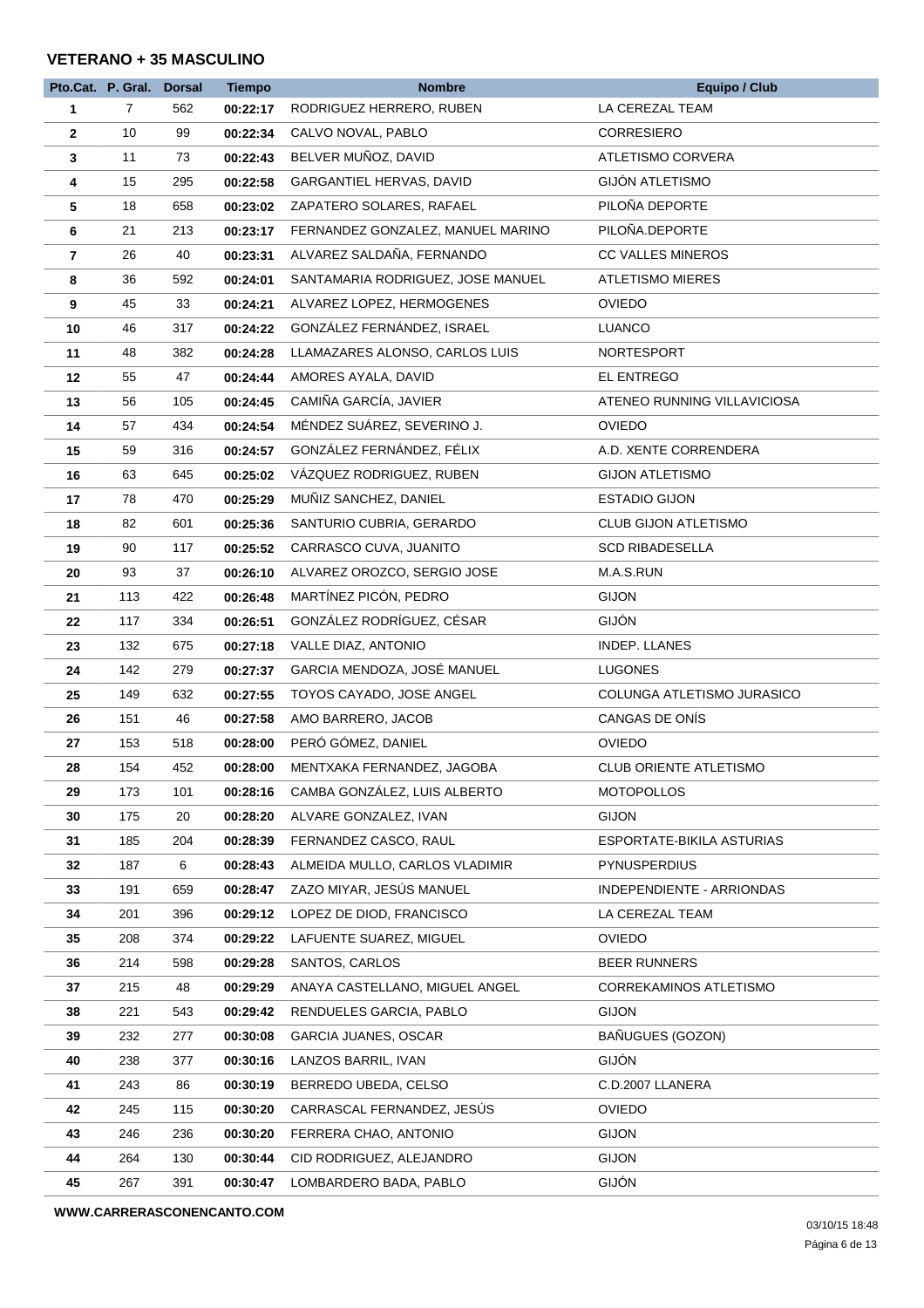#### **VETERANO + 35 MASCULINO**

|    | Pto.Cat. P. Gral. | <b>Dorsal</b> | <b>Tiempo</b> | <b>Nombre</b>                 | Equipo / Club                |
|----|-------------------|---------------|---------------|-------------------------------|------------------------------|
| 46 | 268               | 682           | 00:30:48      | GONZALEZ NORIEGA, ALVARO      | INDEP., RIBADESELLA          |
| 47 | 271               | 302           | 00:30:54      | GONZÁLEZ ÁLVAREZ, MARCO A.    | <b>LASTRES</b>               |
| 48 | 284               | 230           | 00:31:29      | FERNANDEZ SUAREZ, DANIEL      | <b>INDEPENDIENTE</b>         |
| 49 | 293               | 258           | 00:31:37      | <b>GARCIA CARO, GUILLERMO</b> | <b>GIJON</b>                 |
| 50 | 294               | 596           | 00:31:39      | SANTIAGO GONZALEZ, ALFONSO    | <b>OVIEDO</b>                |
| 51 | 303               | 300           | 00:31:55      | GONZALEZ ALVAREZ, PABLO       | <b>GIJÓN</b>                 |
| 52 | 330               | 651           | 00:32:43      | VIGON FERNANDEZ, JAVIER       | <b>CLUB CORRER ASTURIAS</b>  |
| 53 | 352               | 310           | 00:33:09      | GONZALEZ CANELLADA, TOMAS     | <b>GIJON</b>                 |
| 54 | 382               | 496           | 00:34:02      | PELAYO CASTAÑO, GUSTAVO       | VILLAMAYOR - PILOÑA          |
| 55 | 391               | 337           | 00:34:19      | GONZÁLEZ VEGA, JAVIER         | <b>LUGONES</b>               |
| 56 | 394               | 512           | 00:34:21      | PEREZ GONZALEZ, JOSÉ          | C.N. GIJON                   |
| 57 | 405               | 477           | 00:34:47      | NORIEGA VIGIL, JAVIER         | <b>COLUNGA</b>               |
| 58 | 407               | 395           | 00:34:51      | LOPEZ CACHAFEIRO, IGNACIO     | <b>GIJÓN</b>                 |
| 59 | 408               | 5             | 00:34:51      | ALLENDE LOZANO, RAÚL          | CLUB ATLETISMO CÓNDOR        |
| 60 | 412               | 82            | 00:35:03      | BERMUDEZ DIAZ, JOSE           | <b>GIJON</b>                 |
| 61 | 419               | 623           | 00:35:24      | SUAREZ MERE, ENRIQUE          | <b>VILLAVICIOSA</b>          |
| 62 | 432               | 418           | 00:35:49      | MARTÍNEZ GUTIÉRREZ, JAVIER    | <b>OVIEDO</b>                |
| 63 | 449               | 471           | 00:36:21      | MUÑOZ LOPEZ, RAUL ALBERTO     | <b>BARAKALDO</b>             |
| 64 | 450               | 389           | 00:36:36      | LLAVONA FERNANDEZ, RICARDO    | <b>CLUB ATLETISMO CONDOR</b> |
| 65 | 458               | 324           | 00:36:56      | GONZALEZ LLAMAZARES, JAVIER   | <b>OVIEDO</b>                |
| 66 | 521               | 25            | 00:41:50      | ALVAREZ DIAZ, HECTOR          | <b>BOO</b>                   |

### **VETERANA + 40 FEMENINO**

|                | Pto.Cat. P. Gral. | <b>Dorsal</b> | <b>Tiempo</b> | <b>Nombre</b>                    | Equipo / Club                |
|----------------|-------------------|---------------|---------------|----------------------------------|------------------------------|
| 1              | 103               | 94            | 00:26:38      | BRAÑA FERNANDEZ, EVA MARIA       | CENTRO ASTURIANO DE OVIEDO   |
| $\mathbf{2}$   | 182               | 71            | 00:28:30      | BEDIA GARCÍA, CONSUELO           | <b>GIJON</b>                 |
| 3              | 242               | 679           | 00:30:18      | CABALLERO GONZALEZ, SUSANA       | C. A. OCLE                   |
| 4              | 288               | 381           | 00:31:33      | LERA FERNÁNDEZ, TINITA           | VALLE DE FORNELA             |
| 5              | 320               | 229           | 00:32:26      | FERNÁNDEZ SERRANO, LUCÍA         | <b>OVIEDO</b>                |
| 6              | 340               | 57            | 00:32:58      | ARECHAGA BRAÑA, ARANTXA          | <b>INDEPENDIENTE</b>         |
| $\overline{7}$ | 373               | 424           | 00:33:48      | MARTINEZ RUBIO, MARIA BELEN      | <b>INDEPENDIENTE</b>         |
| 8              | 396               | 290           | 00:34:28      | <b>GARCIA SUCO, NOELIA</b>       | GRUPO DE MONTAÑA PICU PIENZU |
| 9              | 406               | 267           | 00:34:51      | GARCIA FERNANDEZ, SUSANA         | <b>GIJÓN</b>                 |
| 10             | 409               | 123           | 00:34:52      | CASADO ARIAS, NORMA              | CLUB ATLETISMO CÓNDOR        |
| 11             | 411               | 340           | 00:35:02      | <b>GOTA BREY, PATRICIA</b>       | <b>OVIEDO</b>                |
| 12             | 414               | 118           | 00:35:05      | CARREIRA BUJ, TINA               | LLANESCORRE                  |
| 13             | 425               | 545           | 00:35:37      | REVUELTA LOPEZ, BARBARA          | <b>GIJON</b>                 |
| 14             | 443               | 517           | 00:36:07      | PÉREZ SOLÍS, BEATRIZ             | YES WE RUN                   |
| 15             | 454               | 270           | 00:36:41      | <b>GARCIA FONSECA, GARY</b>      | <b>GIJÓN</b>                 |
| 16             | 478               | 283           | 00:38:00      | <b>GARCIA ORVIZ, MARIA BELEN</b> | RUN04GIJON                   |
| 17             | 488               | 72            | 00:38:40      | BEDOYA ESTRADA, NURIA            |                              |
| 18             | 502               | 226           | 00:39:47      | FERNÁNDEZ SAMARTINO, YOLANDA     | POLA DE SIERO                |
| 19             | 507               | 531           | 00:39:55      | PRIETO ROJO, MARIA BEGOÑA        | NAVA ATLETISMO               |
| 20             | 508               | 153           | 00:39:55      | CRISTOBAL VALLE, NOELIA          | COLUNGA ATLETISMO JURASICO   |
| 21             | 509               | 503           | 00:39:57      | PEÑA RODRÍGUEZ, ANDREA           | AVILÉS                       |
| 22             | 516               | 504           | 00:40:56      | PEREZ BLAANCO, MONICA            | <b>GIJON</b>                 |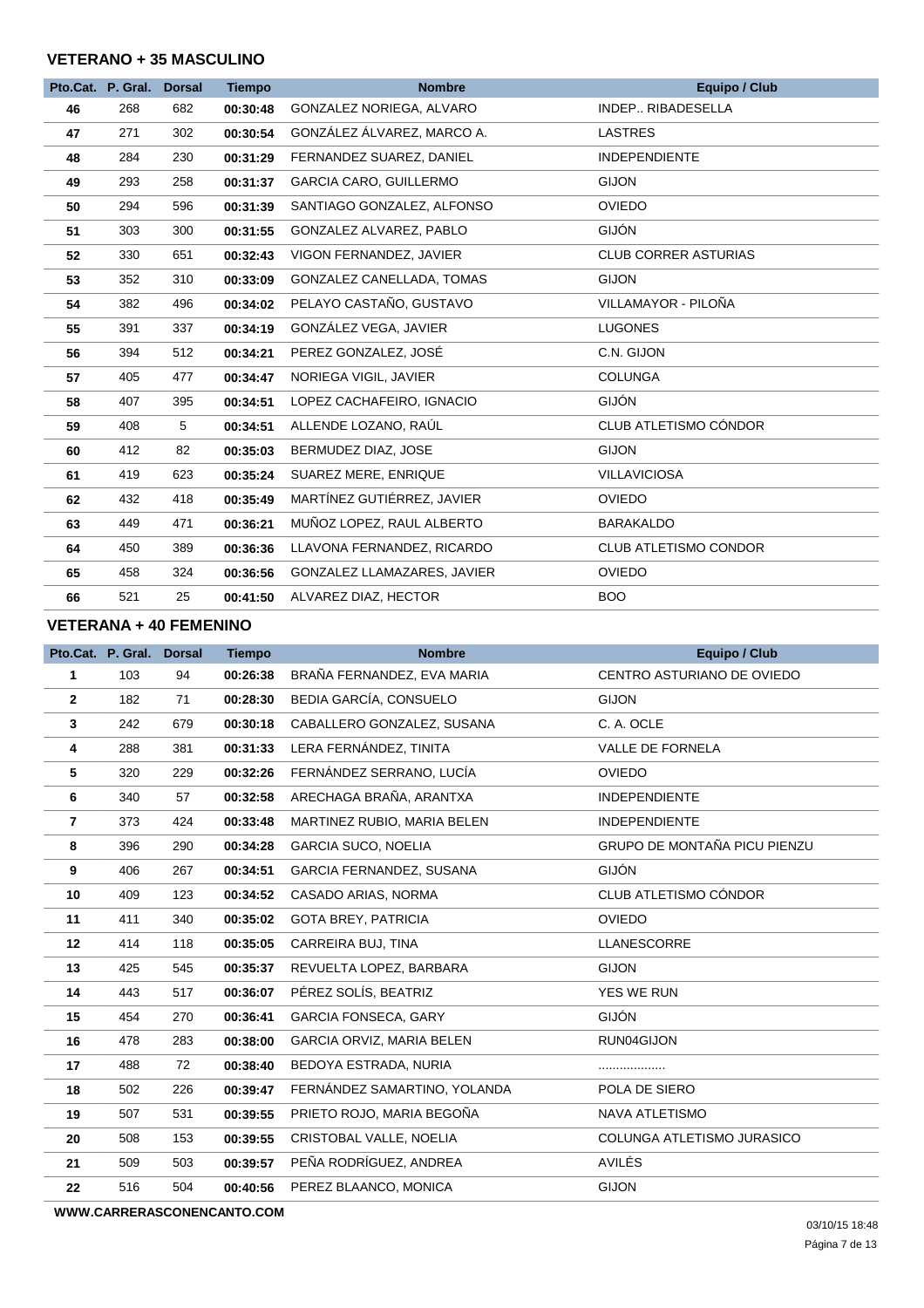#### **VETERANA + 40 FEMENINO**

| Pto.Cat. P. Gral. Dorsal |     |     | <b>Tiempo</b> | <b>Nombre</b>                     | Equipo / Club        |
|--------------------------|-----|-----|---------------|-----------------------------------|----------------------|
| 23                       | 519 | 486 |               | 00:41:07 ORTIZ SÁEZ. MERCEDES     | <b>MADRID</b>        |
| 24                       | 522 | 662 |               | 00:41:56 FERNANDEZ ANDRES, MONICA | <b>INDEPENDIENTE</b> |

#### **VETERANO + 40 MASCULINO**

|              | Pto.Cat. P. Gral. Dorsal |     | <b>Tiempo</b> | <b>Nombre</b>                       | <b>Equipo / Club</b>         |
|--------------|--------------------------|-----|---------------|-------------------------------------|------------------------------|
| 1            | 3                        | 150 | 00:21:57      | COSIO DIAZ, JORGE                   | <b>CLUB ATLETISMO MIERES</b> |
| $\mathbf{2}$ | 4                        | 519 | 00:22:02      | PEZON MENENDEZ, JUAN MANUEL         | GRUPO CULTURA COVADONGA      |
| $\mathbf{3}$ | 6                        | 125 | 00:22:12      | CASTAÑO LUIS, ANGEL MIGUEL          | PILOÑA ATLETISMO             |
| 4            | 19                       | 143 | 00:23:04      | CONEJO MURCIEGO, SILVESTRE          | PILOÑA DEPORTE               |
| 5            | 24                       | 393 | 00:23:28      | FERNANDEZ LOPEZ, CARLOS DAVID       | <b>CORVERA</b>               |
| 6            | 25                       | 90  | 00:23:28      | BOBES ARGÜELLES, NOEL               | <b>ATLETICO LUGONES</b>      |
| 7            | 34                       | 222 | 00:23:56      | FERNANDEZ MONTESERIN, MARIANO       | A. D. GIJÓN ATLETISMO        |
| 8            | 38                       | 613 | 00:24:03      | SUAREZ FERNANDEZ, ISMAEL            | <b>AVILES</b>                |
| 9            | 41                       | 345 | 00:24:18      | GUILLEN ALONSO, GABRIEL             | <b>INDEPENDIENTE</b>         |
| 10           | 50                       | 246 | 00:24:35      | FRESNO LÓPEZ, ADRIÁN                | <b>CLUB ATLETISMO MIERES</b> |
| 11           | 61                       | 288 | 00:24:59      | <b>GARCIA SUAREZ, CESAR</b>         | <b>AZDEPORTE</b>             |
| 12           | 66                       | 255 | 00:25:08      | GARCIA ARGÜELLES, JOSE LUIS         | 884NALON                     |
| 13           | 74                       | 553 | 00:25:17      | RODRIGUEZ ÁLVAREZ, FRANCISCO JAVIER | <b>CRONOASTUR</b>            |
| 14           | 76                       | 74  | 00:25:20      | BELVER MUÑOZ, JUSTO J               | <b>AVILES</b>                |
| 15           | 81                       | 121 | 00:25:35      | CARUS IGLESIAS, RICARDO             | <b>GIJON</b>                 |
| 16           | 85                       | 459 | 00:25:41      | MORALA RODRÍGUEZ, ALVARO            | <b>CLUB CORRER ASTURIAS</b>  |
| 17           | 95                       | 34  | 00:26:15      | ALVAREZ LOPEZ, MONCHY               | <b>COLUNGA</b>               |
| 18           | 121                      | 388 | 00:27:01      | LLANIO PUENTE, MIGUEL ANGEL         | ESPORTATE-BIKILA             |
| 19           | 127                      | 521 | 00:27:08      | PIQUERO, JAVIER                     | RUN04 GIJON                  |
| 20           | 128                      | 27  | 00:27:09      | ALVAREZ FREILE, OMAR                | COLUNGA ATLESTISMO JURASICO  |
| 21           | 136                      | 678 | 00:27:25      | LOPES ALFONSO, PABLO                | C. ATLETISMO MIERES          |
| 22           | 145                      | 9   | 00:27:47      | ALONSO ÁLVAREZ, FRANCISCO           | <b>OVIEDO</b>                |
| 23           | 148                      | 164 | 00:27:53      | DEL CUADRO, JUACO                   | <b>LOS MORGALINOS</b>        |
| 24           | 155                      | 176 | 00:28:00      | DIAZ CIFUENTES, SERGIO              | <b>OVIEDO</b>                |
| 25           | 164                      | 552 | 00:28:08      | RODRIGUEZ ALVAREZ, ANTONIO          | <b>OVIEDO</b>                |
| 26           | 169                      | 474 | 00:28:13      | NAVARRO BRAGA, JOSE ANTONIO         | <b>CHANWAS</b>               |
| 27           | 172                      | 100 | 00:28:15      | CALVO TEMPRANO, MIGUEL ANGEL        | AD GIJON ATLETISMO           |
| 28           | 178                      | 102 | 00:28:25      | CAMBLOR POZUECO, JOSÉ LUIS          | <b>GIJON</b>                 |
| 29           | 194                      | 554 | 00:28:50      | RODRIGUEZ BERMUDEZ, DANIEL          | <b>OVIEDO</b>                |
| 30           | 211                      | 468 | 00:29:25      | MOSQUERA RODRIGUEZ, JOSE ANTONIO    | <b>EMC TRIATLON</b>          |
| 31           | 212                      | 575 | 00:29:26      | RUS CARRETERO, EDUARDO              | ESPORTATE-BIKILA             |
| 32           | 217                      | 581 | 00:29:30      | SANCHEZ HERES, RAMON                | GIJÓN                        |
| 33           | 218                      | 250 | 00:29:32      | GALLO ÁLVARO, CÉSAR MANUEL          | GIJÓN                        |
| 34           | 220                      | 325 | 00:29:40      | GONZALEZ LOPEZ, IGNACIO             | <b>VITORIA</b>               |
| 35           | 225                      | 132 | 00:29:54      | COBIELLA RODRIGUEZ, JOSE MANUEL     | <b>GIJON</b>                 |
| 36           | 241                      | 128 | 00:30:17      | CEA ANTOLIN, FELIX                  | <b>PALENCIA</b>              |
| 37           | 248                      | 89  | 00:30:21      | BLANCO VIEJO, EDUARDO               | GIJÓN                        |
| 38           | 258                      | 146 | 00:30:37      | CORONAS DURÁN, MANUEL ADOLFO        | GIJÓN                        |
| 39           | 263                      | 262 | 00:30:43      | GARCÍA CONDE, CARLOS                | GIJÓN                        |
| 40           | 266                      | 212 | 00:30:46      | FERNANDEZ GONZALEZ, ANTONIO         | <b>GIJON</b>                 |
| 41           | 274                      | 498 | 00:30:57      | PEÑA BLANCO, RICARDO                | NOREÑA                       |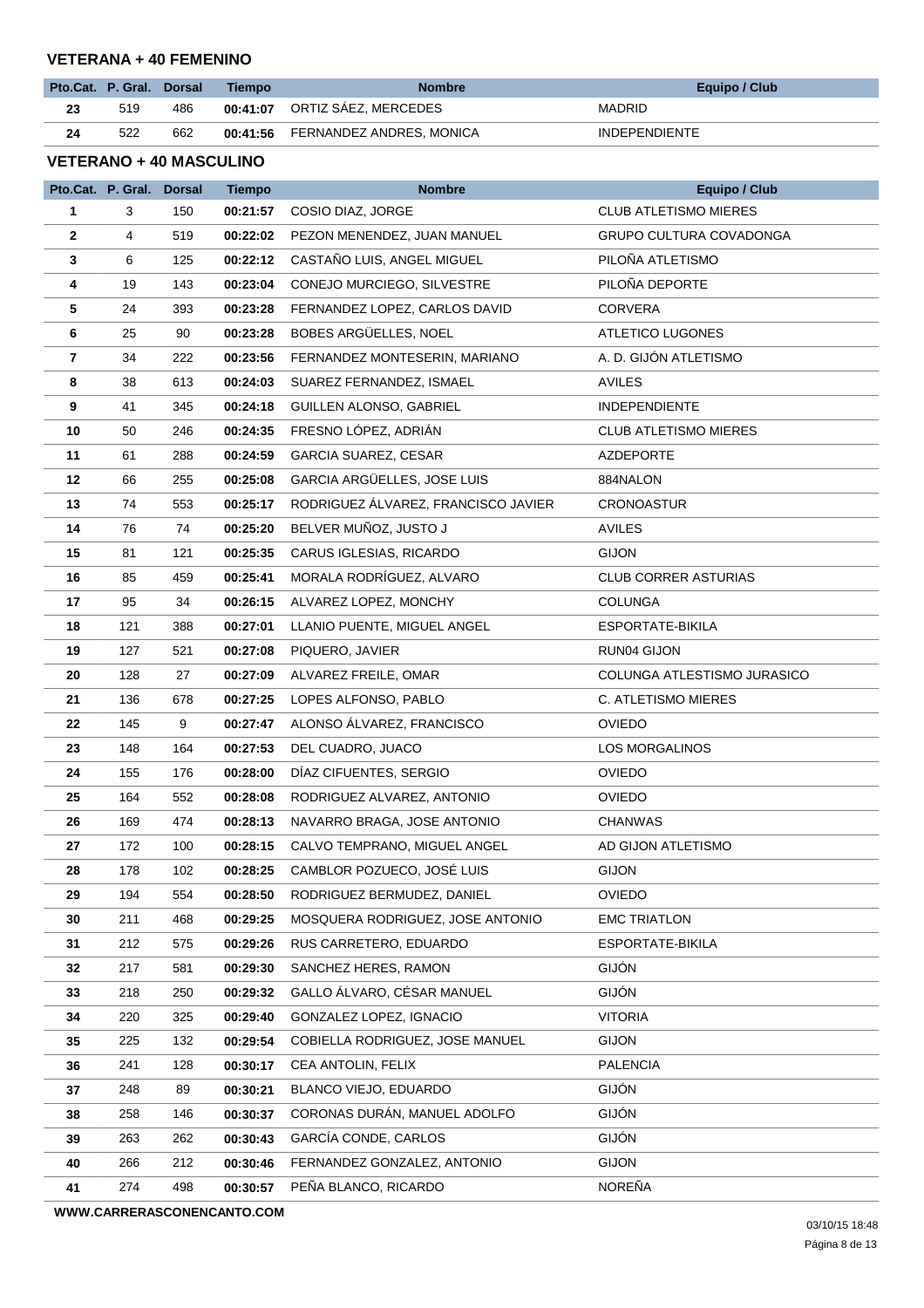#### **VETERANO + 40 MASCULINO**

|    | Pto.Cat. P. Gral. Dorsal |     | <b>Tiempo</b> | <b>Nombre</b>                  | Equipo / Club                  |
|----|--------------------------|-----|---------------|--------------------------------|--------------------------------|
| 42 | 280                      | 674 | 00:31:16      | ESPINOZA MARTINEZ, JOEL        | INDEP. SAN VICENTE LA BARQUERA |
| 43 | 283                      | 376 | 00:31:21      | LAGO LAMAS, FERNANDO           | INDEPENDIENTE                  |
| 44 | 291                      | 528 | 00:31:35      | PRADO NICIEZA, IVAN            | <b>INDEPENDIENTE</b>           |
| 45 | 295                      | 196 | 00:31:40      | FERNANDEZ ALVAREZ, LUIS        | <b>GIJON</b>                   |
| 46 | 301                      | 587 | 00:31:51      | SANCHEZ SIMON, ERASMO SIMON    | <b>GIJON</b>                   |
| 47 | 302                      | 413 | 00:31:52      | MARTIN INTRIAGO, AURELIO       | <b>INDEPENDIENTE</b>           |
| 48 | 307                      | 467 | 00:31:59      | MORRONDO RODRIGUEZ, PABLO      | <b>GIJON</b>                   |
| 49 | 310                      | 298 | 00:32:04      | GÓMEZ RODRÍGUEZ, ZACARÍAS      | LLANESCORRE                    |
| 50 | 327                      | 542 | 00:32:34      | RELLO DIAZ, SERGIO             | A. D. GIJÓN ATLETISMO          |
| 51 | 336                      | 205 | 00:32:52      | FERNANDEZ CORRALES, MOISES     | <b>COA</b>                     |
| 52 | 346                      | 567 | 00:33:03      | RODRIGUEZ VELEZ, LUIS FERNANDO | <b>CLUB CORRER ASTURIAS</b>    |
| 53 | 349                      | 11  | 00:33:07      | ALONSO CUÑADO, EDUARDO         | .                              |
| 54 | 355                      | 332 | 00:33:14      | GONZALEZ PEREZ, JAVIER         | <b>OVIEDO</b>                  |
| 55 | 356                      | 540 | 00:33:16      | REGADA ARTIME, PEDRO JESUS     | <b>CADAS</b>                   |
| 56 | 359                      | 511 | 00:33:24      | PEREZ GONZALEZ, JAVIER         | <b>OVIEDO</b>                  |
| 57 | 365                      | 265 | 00:33:38      | GARCÍA DIEZ, JORGE ENRIQUE     | LA FRESNEDA, SIERO             |
| 58 | 370                      | 411 | 00:33:46      | MARTIN GONZALEZ, ALFREDO       | ATLETAS POPULARES VALLADOLID   |
| 59 | 375                      | 520 | 00:33:50      | PILOÑETA ZAPICO, RUBÉN         | <b>OVIEDO</b>                  |
| 60 | 376                      | 252 | 00:33:53      | GARCIA ALVAREZ, ENRIQUE JULIO  | <b>GO FIT RUNNERS</b>          |
| 61 | 378                      | 626 | 00:33:54      | SUÁREZ SÁNCHEZ, LUIS           | ASTURES SPARTAN TEAM           |
| 62 | 384                      | 588 | 00:34:05      | SANCHIDRIAN CONDE, JAVIER      | NAVA ATLETISMO                 |
| 63 | 421                      | 328 | 00:35:29      | GONZALEZ MARTINEZ, JUAN JOSE   | GIJON                          |
| 64 | 442                      | 571 | 00:36:06      | ROZA ORDOÑEZ, JESUS MANUEL     | .                              |
| 65 | 456                      | 560 | 00:36:53      | RODRIGUEZ CREGO, JORGE         | <b>GIJON</b>                   |
| 66 | 460                      | 243 | 00:37:11      | FRADE MANSO, ANTONIO           | <b>GIJÓN</b>                   |
| 67 | 462                      | 106 | 00:37:16      | CAMPA MENÉNDEZ, MANUEL         | AVILÉS                         |
| 68 | 503                      | 582 | 00:39:48      | SÁNCHEZ HERRERO, PEDRO MANUEL  | POLA DE SIERO                  |
| 69 | 504                      | 119 | 00:39:49      | CARREIRAS VIVERO, MIGUEL ANGEL | FIT NATURE                     |
| 70 | 520                      | 577 | 00:41:40      | SÁNCHEZ ÁLVAREZ, DIEGO         | <b>CARAVIA</b>                 |

#### **VETERANA + 45 FEMENINO**

|                | Pto.Cat. P. Gral. | <b>Dorsal</b> | <b>Tiempo</b> | <b>Nombre</b>                     | <b>Equipo / Club</b>         |
|----------------|-------------------|---------------|---------------|-----------------------------------|------------------------------|
|                | 171               | 112           | 00:28:15      | CAPIN RODRIGUEZ, MARTA            | A.D. GIJON ATLETISMO         |
| $\mathbf{2}$   | 240               | 591           | 00:30:17      | SANTA BARBARA, NATALIA            | SAN CLAUDIO OVIEDO           |
| 3              | 250               | 138           | 00:30:22      | COLLAZO MARIÑAS, MARÍA DEL CARMEN | TURÓN (MIERES)               |
| 4              | 276               | 210           | 00:31:06      | FERNANDEZ GARCIA, AMELIA          | <b>MIERES</b>                |
| 5              | 297               | 364           | 00:31:42      | IGLESIAS LÓPEZ, MAR               | <b>PRAVIA</b>                |
| 6              | 321               | 190           | 00:32:29      | EXPÓSITO ÁLVAREZ, MARÍA JESÚS     | <b>C.D.ESPORTATE BIKILA</b>  |
| $\overline{7}$ | 324               | 570           | 00:32:31      | ROQUE CASO, PILAR                 | <b>GIJON</b>                 |
| 8              | 351               | 627           | 00:33:09      | SUAREZ SUAREZ, SONIA              | RUN04GIJON                   |
| 9              | 374               | 417           | 00:33:49      | MARTINEZ GARCIA, AURORA           | <b>GIJON</b>                 |
| 10             | 393               | 463           | 00:34:20      | MORENO RODRIGUEZ, NOEMI           | CN, GIJÓN                    |
| 11             | 397               | 584           | 00:34:28      | SANCHEZ PALACIO, CARMEN ANA       | GRUPO DE MONTAÑA PICU PIENZU |
| 12             | 423               | 189           | 00:35:36      | EXPOSITO, ESTEBANEZ               | <b>GIJÓN</b>                 |
| 13             | 440               | 363           | 00:36:05      | <b>IGLESIAS LAZARO, DORI</b>      | ARRIONDAS                    |
| 14             | 465               | 206           | 00:37:23      | FERNANDEZ CORTINA, YOYI           | POLA DE SIERO                |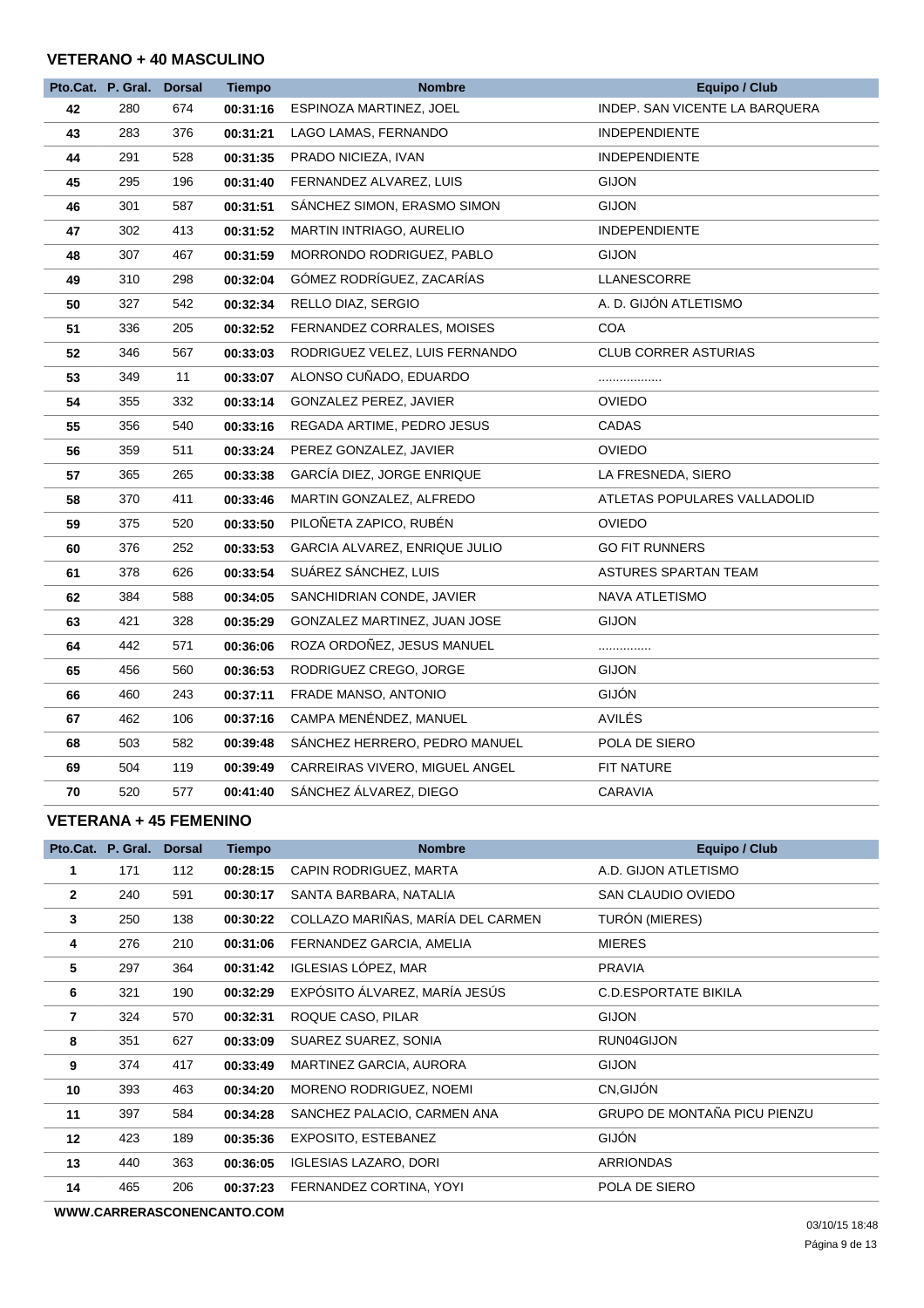#### **VETERANA + 45 FEMENINO**

|    | Pto.Cat. P. Gral. Dorsal |     | <b>Tiempo</b> | <b>Nombre</b>                 | Equipo / Club              |
|----|--------------------------|-----|---------------|-------------------------------|----------------------------|
| 15 | 484                      | 427 | 00:38:24      | MASEDA CAUNEDO, ANA ISABEL    | <b>OVIEDO</b>              |
| 16 | 486                      | 368 | 00:38:28      | JIMENEZ FERNANDEZ, BLANCA     | ATLETICO OCLE              |
| 17 | 487                      | 430 | 00:38:36      | MAURIZ LLERA, ROSA MARIA      | CLUB ATLETISMO LLANESCORRE |
| 18 | 513                      | 284 | 00:40:39      | GARCÍA PRIETO, COVADONGA      | <b>OVIEDO</b>              |
| 19 | 517                      | 241 | 00:41:07      | FONSECA QUIDIELLO, MARIA JOSÉ | POLA DE SIERO              |

### **VETERANO + 45 MASCULINO**

|    | Pto.Cat. P. Gral. Dorsal |                | <b>Tiempo</b> | <b>Nombre</b>                      | <b>Equipo / Club</b>              |
|----|--------------------------|----------------|---------------|------------------------------------|-----------------------------------|
| 1  | 28                       | 95             | 00:23:40      | BUENO LORENZO, MANUEL IGNACIO      | <b>GIJON</b>                      |
| 2  | 30                       | 203            | 00:23:48      | FERNANDEZ CARROCERA, SERVANDO      | <b>CHANWAS</b>                    |
| 3  | 33                       | 232            | 00:23:54      | FERNÁNDEZ TEZANOS, CLEMENTE        | <b>TORRELAVEGA</b>                |
| 4  | 42                       | 144            | 00:24:19      | COPETE MARTINEZ, JAVIER            | <b>LUGONES</b>                    |
| 5  | 49                       | 611            | 00:24:34      | SUÁREZ BUZNEGO, JUAN RAMÓN         | <b>GIJON</b>                      |
| 6  | 51                       | 506            | 00:24:36      | PEREZ FERNANDEZ, FRANCISCO DE ASIS | CENTRO ASTURIANO DE OVIEDO        |
| 7  | 54                       | 619            | 00:24:41      | SUAREZ GONZALEZ, VITALIANO         | <b>SCD RIBADESELLA</b>            |
| 8  | 67                       | 593            | 00:25:11      | SANTANA GARCIA, JOSE               | S.M.R.A                           |
| 9  | 69                       | 386            | 00:25:12      | LLANEZA FERNÁNDEZ, M. ENRIQUE      | <b>CLUB CORRER ASTURIAS</b>       |
| 10 | 70                       | 546            | 00:25:14      | REYERO HERMOSILLA, RICARDO         | <b>AVILES</b>                     |
| 11 | 77                       | 108            | 00:25:22      | CAMPORRO DEL CORRO, JUAN CARLOS    | CAREVA TEAM                       |
| 12 | 83                       | 637            | 00:25:38      | VALDES ALVAREZ, PABLO              | <b>SCD RIBADESELLA</b>            |
| 13 | 89                       | 201            | 00:25:47      | FERNANDEZ BLANCO, JUAN CARLOS      | <b>SCD RIBADESELLA</b>            |
| 14 | 96                       | 479            | 00:26:22      | NOVELLA CUESTA, AGUSTIN            | <b>OVIEDO</b>                     |
| 15 | 98                       | 14             | 00:26:24      | ALONSO GARCÍA, PEDRO LUIS          | RUNMARC                           |
| 16 | 101                      | 594            | 00:26:34      | SANTIAGO FERNÁNDEZ, JOSÉ MANUEL    | <b>CLUB ATLETISMO LLANESCORRE</b> |
| 17 | 104                      | 17             | 00:26:39      | ALONSO SUCO, JUAN MANUEL           | <b>SCD RIBADESELLA</b>            |
| 18 | 105                      | $\overline{7}$ | 00:26:39      | ALONSO, SERGIO                     | <b>GRASIAS</b>                    |
| 19 | 110                      | 609            | 00:26:44      | SOLÉ DEL VALLE, JUAN               | ATLETISMOVILLAVICIOSA EL GAITERO  |
| 20 | 111                      | 491            | 00:26:45      | PASCUAL DIEZ, JOSÉ MANUEL          | GIJÓN                             |
| 21 | 118                      | 432            | 00:26:54      | MELCON DIEZ, CESAR                 | GIJÓN                             |
| 22 | 119                      | 606            | 00:26:54      | SOBERÓN BÁRZANA, GONZALO           | DC LUANCO                         |
| 23 | 130                      | 348            | 00:27:11      | GUTIERREZ GONZALEZ, PAULINO        | AL TROTRE RUNNIG SOTRONDIO        |
| 24 | 131                      | 142            | 00:27:17      | CONEJO FERNANDEZ, FRANCISCO JAVIER | CANGAS DE ONIS ATLETISMO          |
| 25 | 133                      | 275            | 00:27:19      | GARCÍA GONZÁLEZ, JOSÉ MIGUEL       | <b>GIJON</b>                      |
| 26 | 135                      | 548            | 00:27:22      | RIVAS ALVAREZ, FRANCISCO           | CLUB DEPORTIVO ESTADIO GIJÓN      |
| 27 | 141                      | 70             | 00:27:35      | BAYON MENENDEZ, MIGUEL             | <b>OVIEDO</b>                     |
| 28 | 144                      | 557            | 00:27:46      | RODRIGUEZ CANTORA, ALBERTO         | RUN04GIJON                        |
| 29 | 152                      | 140            | 00:27:59      | CONDE FERNÁNDEZ, JOSÉ MARÍA        | <b>TRIATLON LUGONES</b>           |
| 30 | 161                      | 315            | 00:28:05      | GONZALEZ ESPINOSA, JESUS JAVIER    | <b>EMC TRIATLON</b>               |
| 31 | 162                      | 67             | 00:28:06      | BAÑOS, FCO. JAVIER                 | EMC TRIATLÓN                      |
| 32 | 163                      | 192            | 00:28:07      | FELGUERES GONZALEZ, RAFAEL         | RIBADESELLA                       |
| 33 | 170                      | 433            | 00:28:14      | MELCON DIEZ, JULIO ALBERTO         | <b>GIJÓN</b>                      |
| 34 | 174                      | 586            | 00:28:20      | SÁNCHEZ RODRÍGUEZ, JOSÉ ANTONIO    | <b>GIJÓN</b>                      |
| 35 | 183                      | 281            | 00:28:31      | GARCÍA MERINO, PABLO               | <b>GIJÓN</b>                      |
| 36 | 193                      | 194            | 00:28:50      | FERNANDEZ, ROBERTO TOMAS           | <b>GO FIT OVIEDO</b>              |
| 37 | 200                      | 304            | 00:29:09      | GONZÁLEZ AZCÁRATE, GONZALO         | <b>GIJON</b>                      |
| 38 | 223                      | 339            | 00:29:50      | <b>GORRIA KORRES, PEDRO</b>        | LLANERA                           |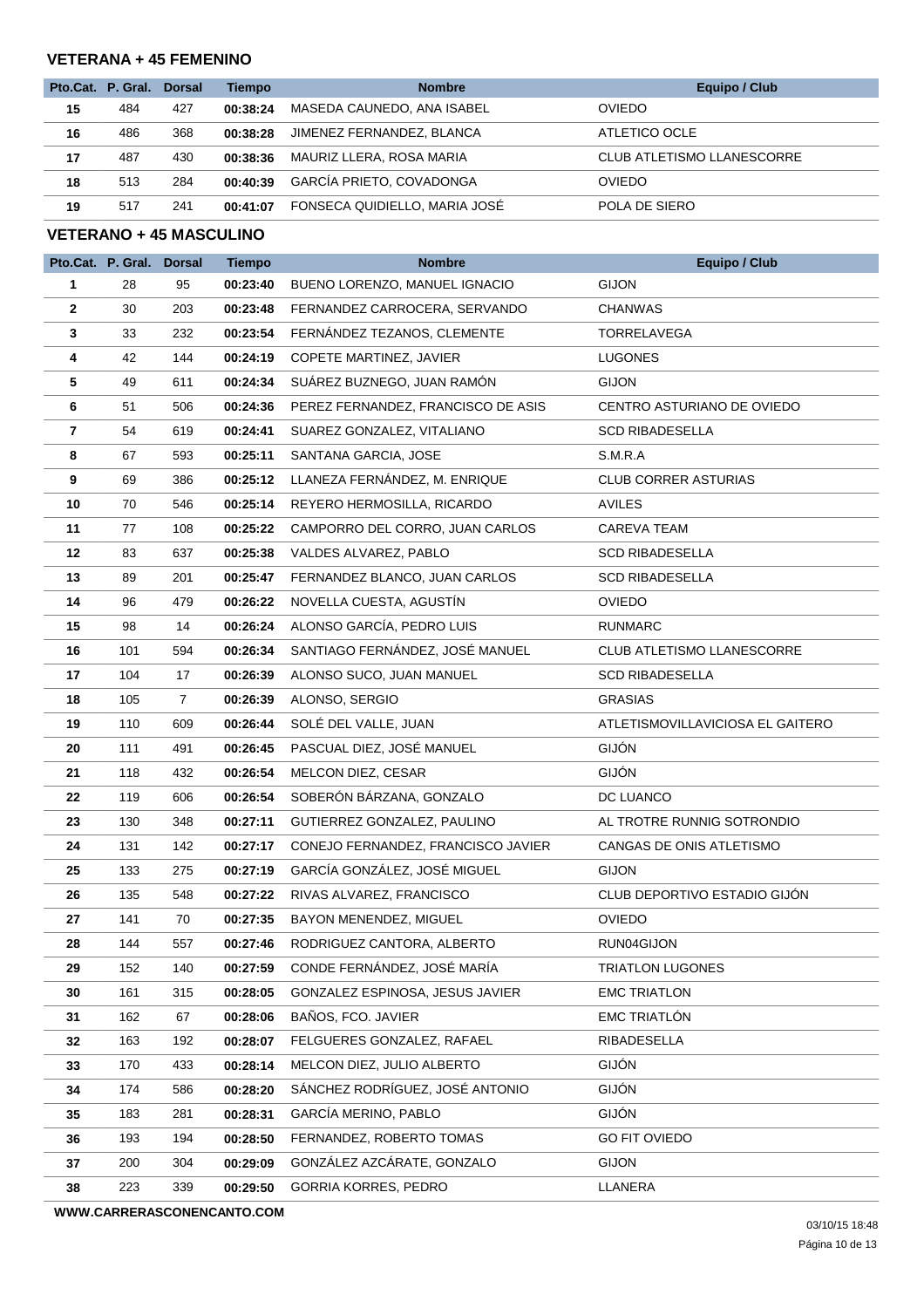#### **VETERANO + 45 MASCULINO**

|    | Pto.Cat. P. Gral. Dorsal |     | <b>Tiempo</b> | <b>Nombre</b>                       | <b>Equipo / Club</b>              |
|----|--------------------------|-----|---------------|-------------------------------------|-----------------------------------|
| 39 | 226                      | 177 | 00:29:57      | DÍAZ DONOSO, JOSÉ ANGEL             | <b>GIJON</b>                      |
| 40 | 228                      | 451 | 00:30:00      | MENENDEZ VALLINA, JORGE             | A. D. GIJÓN ATLETISMO             |
| 41 | 237                      | 572 | 00:30:16      | ROZA SERRANO, JUAN                  | C.N.GIJÓN                         |
| 42 | 239                      | 656 | 00:30:16      | VILLAR RODRÍGUEZ, MARCOS            | CIUDAD DE GIJÓN                   |
| 43 | 259                      | 80  | 00:30:38      | BERMEJO MORATE, ENRIQUE             | .                                 |
| 44 | 265                      | 655 | 00:30:45      | VILLAR MORODO, JOSÉ MIGUEL          | <b>CLUB ATLETISMO LLANESCORRE</b> |
| 45 | 272                      | 589 | 00:30:55      | SANMARTIN CALDEVILLA, FERNANDO      | COLUNGA ATLETISMO JURÁSICO        |
| 46 | 273                      | 595 | 00:30:56      | SANTIAGO GARCIA, JAVIER             | <b>GIJON</b>                      |
| 47 | 286                      | 436 | 00:31:32      | MENDO GORDILLO, AVELINO             | <b>C.D.ESPORTATE BIKILA</b>       |
| 48 | 289                      | 380 | 00:31:33      | LERA FERNÁNDEZ, HIGINIO-LODARIO     | <b>TRIMINEITORS</b>               |
| 49 | 299                      | 266 | 00:31:43      | GARCIA FERNANDEZ, FERNANDO          | SAMA DE LANGREO                   |
| 50 | 312                      | 443 | 00:32:05      | MENENDEZ GARCIA, EUGENIO            | RUN04 GIJON                       |
| 51 | 329                      | 331 | 00:32:37      | GONZALEZ OVIES, JUAN RAMON          | <b>AVILES</b>                     |
| 52 | 339                      | 400 | 00:32:57      | LOPEZ HERNANDEZ, JOSE               | <b>BORN TI RUN</b>                |
| 53 | 364                      | 599 | 00:33:33      | SANTOS FERNANDEZ, JUAN CARLOS       | RUN04GIJON                        |
| 54 | 366                      | 240 | 00:33:40      | FIGAREDO DÍAZ, IGNACIO              | LLAMAELLO - VILLAVICIOSA          |
| 55 | 369                      | 111 | 00:33:45      | CAÑAS LOPEZ, EDUARDO                | ATLETAS POPULARES VALLADOLID      |
| 56 | 385                      | 407 | 00:34:09      | MANUEL PUMARES, OSCAR               | CENTRO DON ORIONE                 |
| 57 | 399                      | 614 | 00:34:29      | SUAREZ FERNANDEZ, PABLO ALFREDO     | LANGREO                           |
| 58 | 417                      | 622 | 00:35:16      | SUÁREZ MARTÍNEZ, JOSÉ               | <b>OVIEDO</b>                     |
| 59 | 418                      | 76  | 00:35:20      | <b>BENITO SANCHEZ, LUIS</b>         | <b>OVIEDO</b>                     |
| 60 | 420                      | 561 | 00:35:29      | RODRIGUEZ FERNANDEZ, JOSE ANTONIO   | <b>RUNNERCERONTES</b>             |
| 61 | 424                      | 647 | 00:35:36      | <b>VEGA, JUAN RAMON</b>             | <b>GIJON</b>                      |
| 62 | 435                      | 237 | 00:35:57      | FERRERO, JAVIER                     | RUN04GIJON                        |
| 63 | 441                      | 207 | 00:36:05      | FERNANDEZ FERNANDEZ, MANUEL AGUSTIN | .                                 |
| 64 | 464                      | 104 | 00:37:23      | CAMINO VÁZQUEZ, AGUSTÍN             | POLA DE SIERO                     |
| 65 | 467                      | 336 | 00:37:29      | GONZÁLEZ SUÁREZ, MANUEL             | CLUB NATACIÓN LUGONES             |
| 66 | 476                      | 248 | 00:37:59      | FUGUEIRAS MACEDA, MANUEL            | RUN04GIJON                        |

### **VETERANA + 50 FEMENINO**

| Pto.Cat.     | P. Gral. | <b>Dorsal</b> | <b>Tiempo</b> | <b>Nombre</b>                      | <b>Equipo / Club</b>         |
|--------------|----------|---------------|---------------|------------------------------------|------------------------------|
| 1            | 140      | 133           | 00:27:35      | COE, CLELLAN                       | <b>GIJON</b>                 |
| $\mathbf{2}$ | 282      | 158           | 00:31:20      | DE HEREDIA DÍAZ DEL RIGUERO, MARÍA | <b>OVIEDO</b>                |
| 3            | 334      | 263           | 00:32:50      | GARCÍA CONDE, CARMEN               | <b>GIJON</b>                 |
| 4            | 371      | 343           | 00:33:46      | <b>GRANDA RODRIGUEZ, EVA</b>       | <b>LASTRES</b>               |
| 5            | 377      | 550           | 00:33:53      | RIVERO PEREZ, ANGELES              | <b>OCLE CANDAS</b>           |
| 6            | 400      | 227           | 00:34:31      | FERNANDEZ SANTAMARINA, ESPERANZA   | LA FRESNEDA                  |
| 7            | 446      | 482           | 00:36:18      | ORDIERES GARCIA, GEMMA             | <b>GIJON</b>                 |
| 8            | 453      | 68            | 00:36:40      | <b>BARROSO RODILLA, ISABEL</b>     | <b>INDEPENDIENTE</b>         |
| 9            | 469      | 635           | 00:37:31      | TUYA SANCHEZ, VICTORIA             | <b>CORRE CON ELLAS GIJON</b> |
| 10           | 470      | 296           | 00:37:34      | GIÓN GONZÁLEZ, SOLEDAD             | <b>GIJÓN</b>                 |
| 11           | 472      | 64            | 00:37:35      | BALDO SIERRA, CRISTINA             | <b>OVIEDO</b>                |
| 12           | 475      | 640           | 00:37:59      | VALLE LLERA, GUADALUPE             | <b>COLUNGA</b>               |
| 13           | 481      | 426           | 00:38:11      | MARTÍNEZ VALDÉS, CARMEN            | <b>ESPORTATE-BIKILA</b>      |
| 14           | 498      | 660           | 00:39:28      | MARTIN FERNANDEZ, ISABEL           | <b>INDEPENDIENTE</b>         |
| 15           | 500      | 173           | 00:39:40      | DELGADO VEGA, MARISA               | CANGAS DE ONIS               |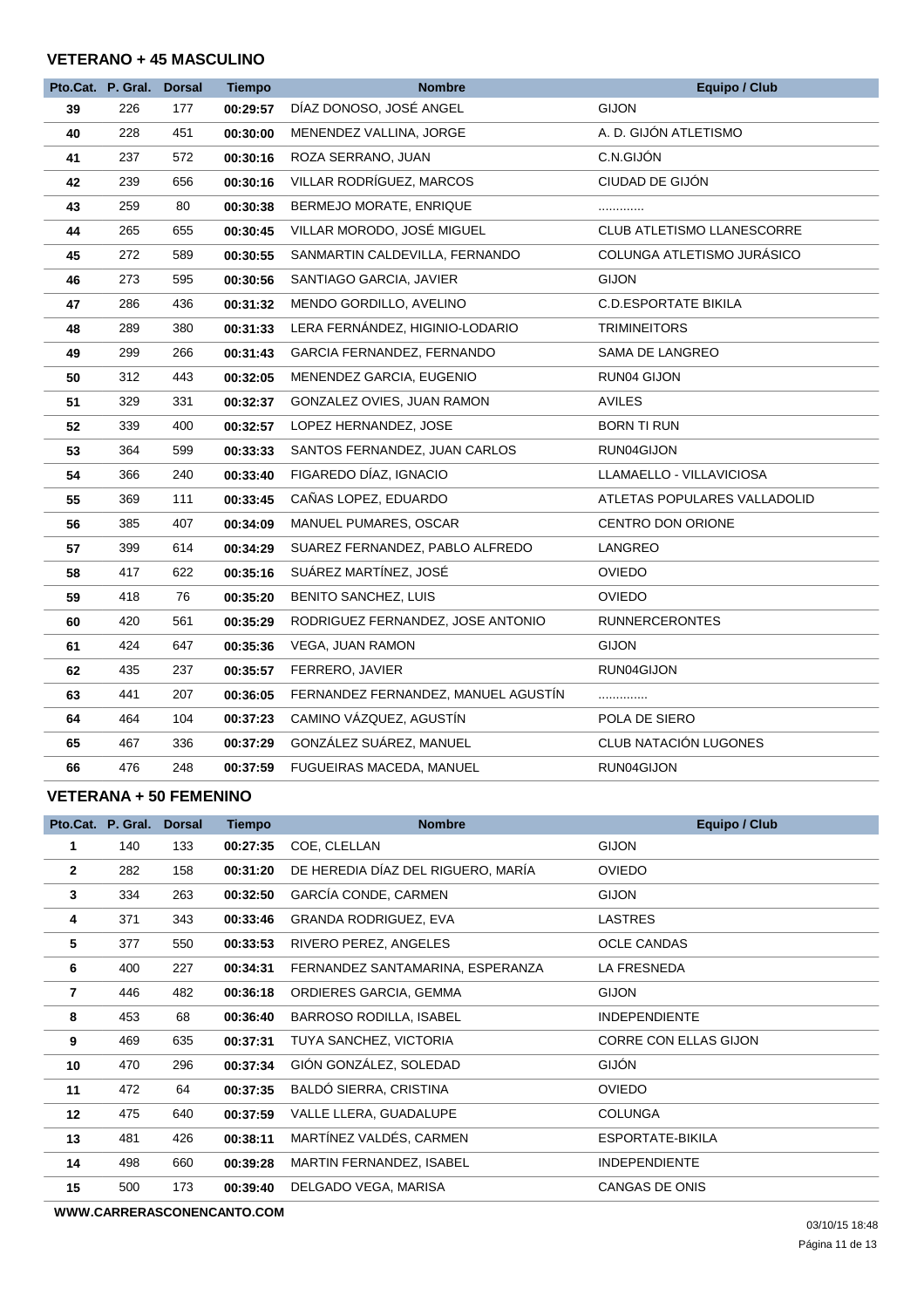#### **VETERANA + 50 FEMENINO**

| <b>VETERANA + 50 FEMENINO</b>  |                          |     |               |                                     |                              |  |  |  |
|--------------------------------|--------------------------|-----|---------------|-------------------------------------|------------------------------|--|--|--|
|                                | Pto.Cat. P. Gral. Dorsal |     | <b>Tiempo</b> | <b>Nombre</b>                       | <b>Equipo / Club</b>         |  |  |  |
| 16                             | 535                      | 366 | 00:44:22      | JARDON GURRUCHAGA, JULIA            | <b>OVIEDO</b>                |  |  |  |
| <b>VETERANO + 50 MASCULINO</b> |                          |     |               |                                     |                              |  |  |  |
|                                | Pto.Cat. P. Gral. Dorsal |     | <b>Tiempo</b> | <b>Nombre</b>                       | Equipo / Club                |  |  |  |
| 1                              | 27                       | 45  | 00:23:39      | AMARO GARCIA, LUIS                  | COLUNGA ATLETISMO            |  |  |  |
| $\mathbf{2}$                   | 35                       | 268 | 00:23:58      | GARCÍA FERNANDEZ, JOSE LUIS         | POLA DE LENA                 |  |  |  |
| 3                              | 62                       | 160 | 00:25:01      | DE LA VEGA GARCIA, LUIS FRANCISCO   | LUANCO                       |  |  |  |
| 4                              | 64                       | 186 | 00:25:03      | DOS SANTOS GONZALEZ, JOSE ANTONIO   | <b>ESPORTATE BIKILA</b>      |  |  |  |
| 5                              | 68                       | 183 | 00:25:12      | DIAZ RODRIGUEZ, LUIS ELADIO         | <b>GIJON</b>                 |  |  |  |
| 6                              | 79                       | 60  | 00:25:33      | AVANZAS RODRIGUEZ, MANUEL ANTONIO   | <b>LUANCO</b>                |  |  |  |
| 7                              | 102                      | 578 | 00:26:34      | SÁNCHEZ ANTUÑA, JOSÉ ROBERTO        | <b>CORRESIERO ATLETISMO</b>  |  |  |  |
| 8                              | 108                      | 180 | 00:26:43      | DIAZ GONZALEZ, GREGORIO             | <b>OVIEDO</b>                |  |  |  |
| 9                              | 150                      | 29  | 00:27:56      | ÁLVAREZ GARCÍA, SIGIFREDO RAMÓN     | <b>GIJÓN</b>                 |  |  |  |
| 10                             | 168                      | 221 | 00:28:11      | FERNANDEZ MEANA, JUAN               | <b>GIJON</b>                 |  |  |  |
| 11                             | 181                      | 147 | 00:28:29      | CORRAL OTERO, JOSE                  | RIBADESELLA                  |  |  |  |
| 12                             | 198                      | 492 | 00:29:05      | PASTOR LOBO, BENITO                 | RUN04 GIJON                  |  |  |  |
| 13                             | 204                      | 456 | 00:29:15      | MOJARDÍN VÁZQUEZ, CARLOS            | ESPORTATE-BIKILA             |  |  |  |
| 14                             | 230                      | 618 | 00:30:07      | SUAREZ GONZALEZ, DAVID              | AL TROTE RUNNING SOTRONDIO   |  |  |  |
| 15                             | 233                      | 362 | 00:30:12      | IGLESIAS CUEVA, VICTORIANO          | <b>CLANDESTINOS</b>          |  |  |  |
| 16                             | 235                      | 274 | 00:30:13      | GARCIA GARCIA, JESUS MANUEL         | <b>COSA NUESA</b>            |  |  |  |
| 17                             | 249                      | 428 | 00:30:21      | MATA PEREZ, MIGUEL ANGEL            | <b>SANTO MEDERO</b>          |  |  |  |
| 18                             | 253                      | 113 | 00:30:25      | CARAVES SOBERADO, JULIO             | <b>GIJON</b>                 |  |  |  |
| 19                             | 315                      | 234 | 00:32:09      | FERNANDEZ-PEÑA RODRIGUEZ, JESUS     | RCTO ONTIER RUNNING CLUB     |  |  |  |
| 20                             | 354                      | 454 | 00:33:12      | MEZQUITA FREIJO, ALFREDO            | <b>INDEPENDIENTE</b>         |  |  |  |
| 21                             | 358                      | 261 | 00:33:22      | GARCIA CONDE, ADOLFO                | AVILÉS                       |  |  |  |
| 22                             | 360                      | 191 | 00:33:25      | EXPÓSITO ÁLVAREZ, ROBERTO           | <b>C.D.ESPORTATE BIKILA</b>  |  |  |  |
| 23                             | 368                      | 162 | 00:33:45      | DEL BARRIO BEATO, JAVIER            | ATLETAS POPULARES VALLADOLID |  |  |  |
| 24                             | 386                      | 188 | 00:34:11      | ESCOSURA GARCIA, CARLOS             | <b>NAVIA</b>                 |  |  |  |
| 25                             | 403                      | 563 | 00:34:43      | RODRIGUEZ MARTINEZ, VALENTIN JAVIER | RUN04GIJON                   |  |  |  |
| 26                             | 445                      | 439 | 00:36:18      | MENENDEZ CAMPO, JOSE CARLOS         | RCTO ONTIER RUNNERS CLUB     |  |  |  |
| 27                             | 455                      | 36  | 00:36:41      | ÁLVAREZ MUÑOZ, EMILIO               | <b>INDEPENDIENTE</b>         |  |  |  |
| 28                             | 477                      | 472 | 00:38:00      | MUNOZ MACIAS, ALEJANDRO             | RUN04GIJON                   |  |  |  |

#### **VETERANA + 55 FEMENINO**

|                | Pto.Cat. P. Gral. | <b>Dorsal</b> | <b>Tiempo</b> | <b>Nombre</b>                | Equipo / Club          |
|----------------|-------------------|---------------|---------------|------------------------------|------------------------|
| 1              | 305               | 312           | 00:31:57      | GONZALEZ CORUGEDO, FATIMA    | <b>AVILES</b>          |
| $\overline{2}$ | 426               | 225           | 00:35:39      | FERNANDEZ RUIZ, LUISA        | <b>COLUNGA</b>         |
| 3              | 437               | 544           | 00:36:03      | REVILLA BAHILLO, ANGELES     | LA FRESNEDA            |
| 4              | 491               | 535           | 00:38:56      | QUIDIELLO COINES, ROSA       | <b>RUNING FEMENINO</b> |
| 5              | 492               | 579           | 00:39:07      | SANCHEZ CRUZ, PILAR          | ATLETISMO OCLE         |
| 6              | 505               | 135           | 00:39:49      | COLLADO TORAÑO, MARIA ISABEL | LA HUELLA              |
|                | 512               | 282           | 00:40:28      | GARCIA NORNIELLA, BEGOÑA     | <b>CN GIJON</b>        |

### **VETERANO + 55 MASCULINO**

| Pto.Cat. P. Gral. Dorsal |    |     | Tiempo   | <b>Nombre</b>                  | Equipo / Club              |
|--------------------------|----|-----|----------|--------------------------------|----------------------------|
|                          | 40 | 523 |          | 00:24:10 PIRE CALLEJO, ROBERTO | SCD RIBADESELLA            |
|                          | 65 | 171 | 00:25:04 | DELGADO DE FELIPE, JOSE        | COLUNGA ATLETISMO JURASICO |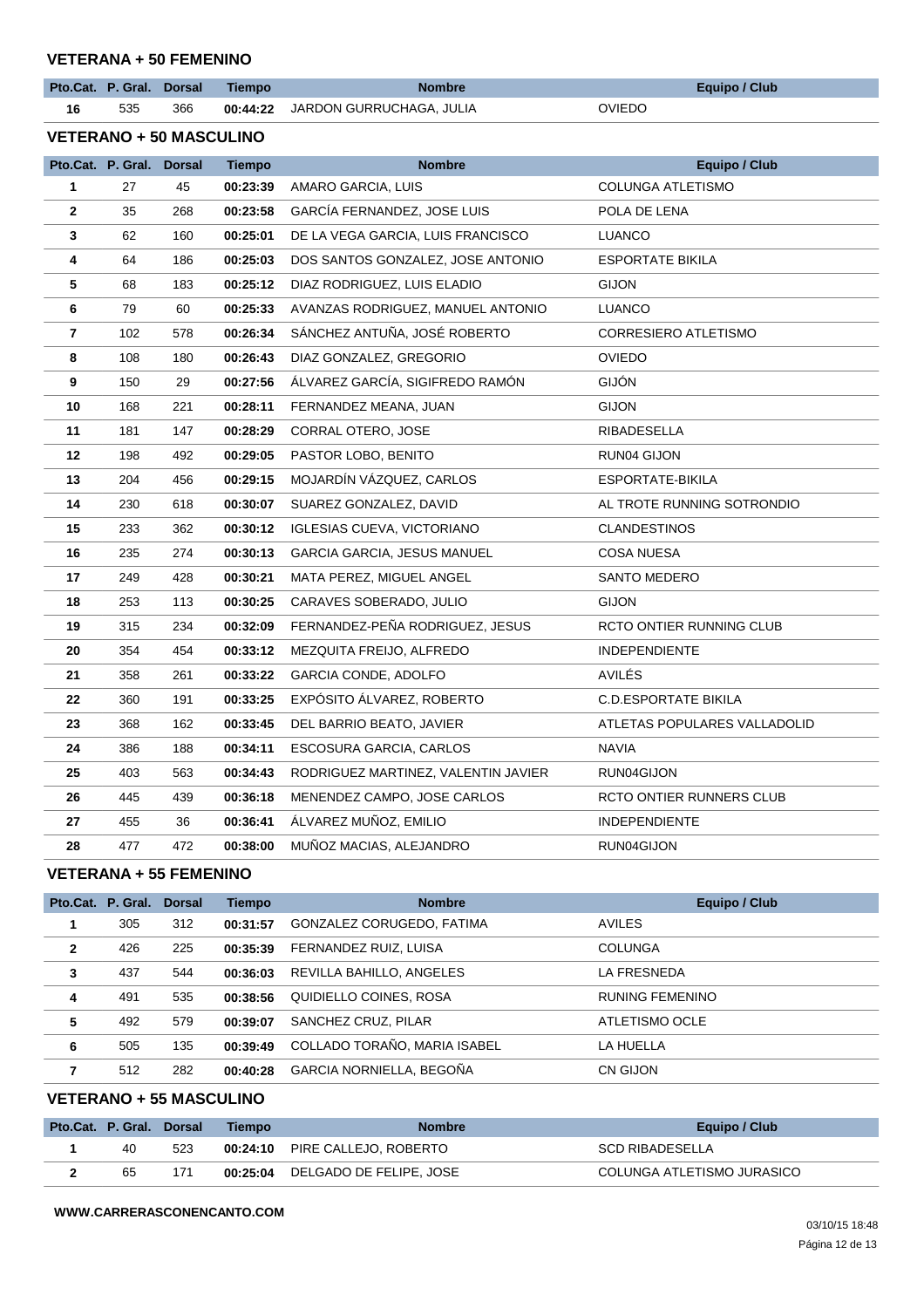#### **VETERANO + 55 MASCULINO**

|                | Pto.Cat. P. Gral. | <b>Dorsal</b> | <b>Tiempo</b> | <b>Nombre</b>                    | Equipo / Club             |  |
|----------------|-------------------|---------------|---------------|----------------------------------|---------------------------|--|
| 3              | 106               | 392           | 00:26:40      | LOMBARDIA MEANA, CHEMA           | <b>CHANWAS</b>            |  |
| 4              | 114               | 437           | 00:26:48      | MENENDEZ, FAUSTINO GINES         | E.M.C.                    |  |
| 5              | 147               | 644           | 00:27:52      | VALLINA SÁNCHEZ, MANUEL JESÚS    | <b>GIJON</b>              |  |
| 6              | 176               | 597           | 00:28:23      | SANTIDRIAN NAVARRO, JOSÉ RICARDO | CARCOBA-RIBAMONTAN AL MAR |  |
| $\overline{7}$ | 177               | 289           | 00:28:24      | GARCIA SUAREZ, FRANCISCO ANGEL   | <b>GIJON</b>              |  |
| 8              | 206               | 649           | 00:29:19      | VEGA PEREZ, FRANCISCO JAVIER     | <b>OVIEDO</b>             |  |
| 9              | 207               | 384           | 00:29:22      | LLANA SUAREZ, GREGORIO           | <b>GIJON</b>              |  |
| 10             | 210               | 66            | 00:29:25      | <b>BANGO BUSTO, RAFAEL</b>       | <b>AVILES</b>             |  |
| 11             | 256               | 156           | 00:30:29      | DE CASTRO NAVA, OCTAVIO          | <b>OVIEDO</b>             |  |
| 12             | 304               | 287           | 00:31:57      | <b>GARCIA SUAREZ, AVELINO</b>    | <b>AVILES</b>             |  |
| 13             | 306               | 399           | 00:31:59      | LOPEZ GONZALEZ, JUAN ANTONIO     | <b>GIJON</b>              |  |
| 14             | 328               | 525           | 00:32:34      | PLAZA VALDES, JOSÉ MANUEL        | <b>MORCIN</b>             |  |
| 15             | 331               | 448           | 00:32:46      | MENENDEZ MONTESERIN, JOSE MANUEL | <b>ATLETISMO MIERES</b>   |  |
| 16             | 338               | 605           | 00:32:54      | SILVA FREIJE, JOSE RAMON         | <b>GRASIAS</b>            |  |
| 17             | 347               | 385           | 00:33:04      | LLANEZA ALVAREZ, JESUS LUIS      | LA FELGUERA               |  |
| 18             | 367               | 573           | 00:33:45      | RUBIN ALONSO, EUGENIO            | <b>SANTANDER</b>          |  |
| 19             | 427               | 402           | 00:35:40      | LÓPEZ-MONTOTO Y PÉREZ, LUIS      | CA RUNNING ZARAGOZA       |  |
| 20             | 447               | 53            | 00:36:18      | ARBONES LAGO, JUAN MANUEL        | <b>GIJON</b>              |  |
| 21             | 501               | 174           | 00:39:41      | DÍAZ VEGA, MARTIN ALONSO         | <b>AVILES</b>             |  |
| 22             | 531               | 534           | 00:43:55      | QUEVEDO VALBUENA, JAVIER         | <b>VILLAVICIOSA</b>       |  |
| 23             | 534               | 450           | 00:44:22      | MENENDEZ PRADA, JOSE RAMON       | <b>OVIEDO</b>             |  |

### **VETERANO + 60 MASCULINO**

|                | Pto.Cat. P. Gral. | <b>Dorsal</b> | <b>Tiempo</b> | <b>Nombre</b>                | Equipo / Club              |
|----------------|-------------------|---------------|---------------|------------------------------|----------------------------|
| 1              | 73                | 585           | 00:25:16      | SANCHEZ PEON, ANGEL          | <b>SCD RIBADESELLA</b>     |
| $\overline{2}$ | 126               | 620           | 00:27:07      | SUAREZ HEVIA, GREGORIO       | <b>GIJON</b>               |
| 3              | 159               | 145           | 00:28:03      | CORDON SANTAMARIA, JOSE LUIS | CD ESBARDU GIJON           |
| 4              | 195               | 3             | 00:28:51      | ALENUS, LUDO                 | RUN04GIJON                 |
| 5              | 251               | 251           | 00:30:24      | GARCÍA MARTÍN, FLORENTINO    | ATLETISMO CORVERA          |
| 6              | 252               | 187           | 00:30:24      | EGÜEN FELGUERES, FERNANDO    | COLUNGA ATLETISMO JURASICO |
| 7              | 260               | 273           | 00:30:40      | <b>GARCIA GARCIA, CARLOS</b> | <b>INDEPENDIENTE</b>       |
| 8              | 292               | 484           | 00:31:35      | ORTA CERAIN, FERNANDO        | COLUNGA ATLETISMO JURASICO |
| 9              | 332               | 355           | 00:32:50      | HERNANDEZ GONZALEZ, JOSE     | <b>SCD RIBADESELLA</b>     |
| 10             | 341               | 43            | 00:32:58      | ALVAREZ-SUAREZ, JESUS        | <b>OVIEDO</b>              |
| 11             | 430               | 12            | 00:35:48      | ALONSO FERNÁNDEZ, JOSÉ RAMÓN | <b>OVIEDO</b>              |
| 12             | 506               | 420           | 00:39:50      | MARTINEZ LESMES, UBALDINO    | LA HUELLA                  |

#### **VETERANO + 65 MASCULINO**

|                | Pto.Cat. P. Gral. Dorsal |     | <b>Tiempo</b> | <b>Nombre</b>              | Equipo / Club   |  |
|----------------|--------------------------|-----|---------------|----------------------------|-----------------|--|
|                | 166                      | 441 | 00:28:09      | MENÉNDEZ DE LUARCA, PABLO  | <b>OCLE</b>     |  |
| $\overline{2}$ | 224                      | 335 | 00:29:53      | GONZÁLEZ RODRÍGUEZ. VÍCTOR | <b>OVIEDO</b>   |  |
| 3              | 287                      | 220 | 00:31:33      | FERNANDEZ MARTINEZ, JULIO  | PERLORA         |  |
| 4              | 343                      | 673 | 00:33:01      | ALZOLA LLAMERO, MIGUEL     | ATLETISMO NAVIA |  |
| 5              | 416                      | 55  | 00:35:12      | AREA DIEGO, RAFAEL         | ATLETICO OCLE   |  |
| 6              | 479                      | 499 | 00:38:02      | PEÑA CASTIÑEIRAS, JOSE     | <b>OVIEDO</b>   |  |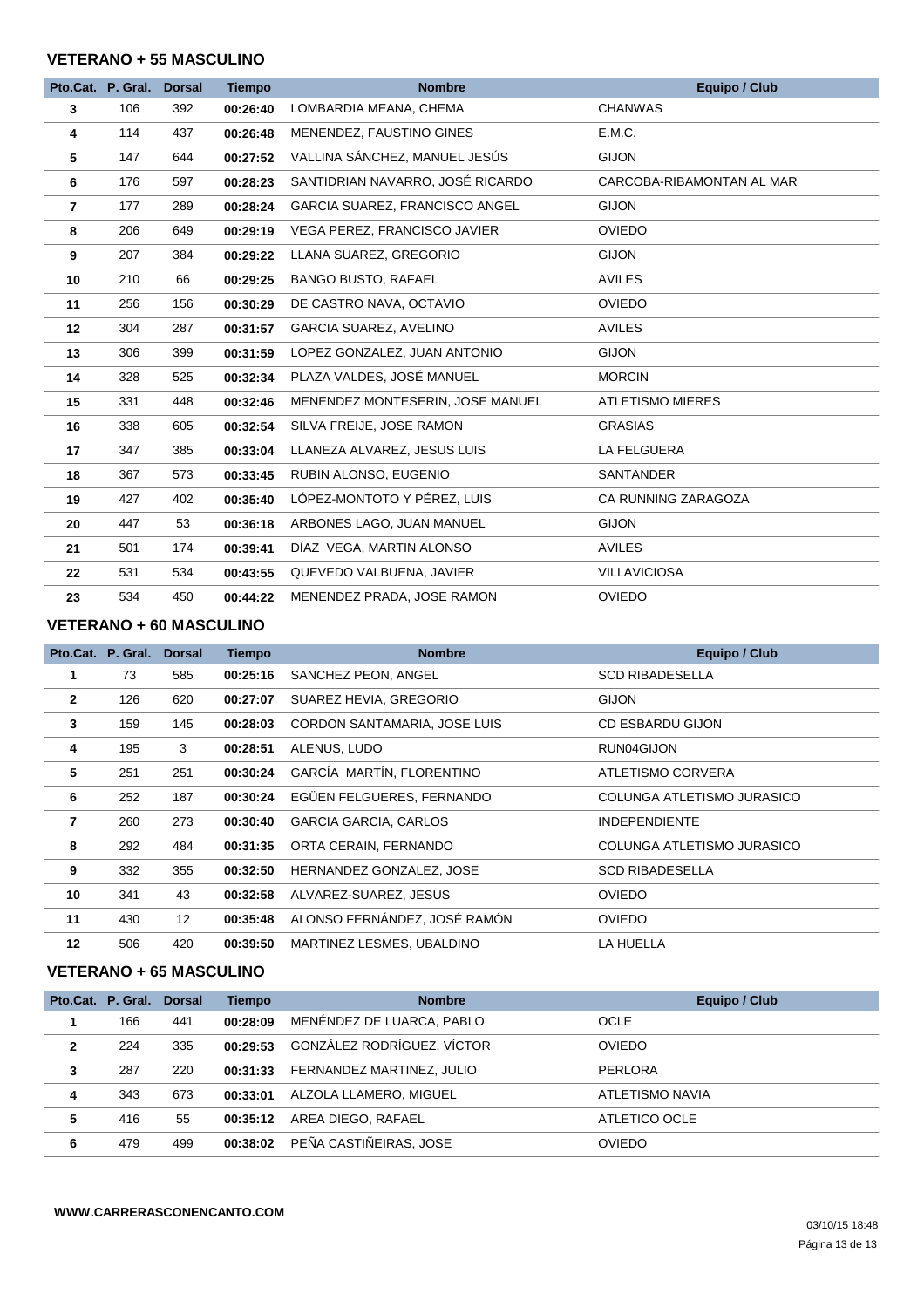## **CLASIFICACIÓN PEQUEÑOS 2015**

| <b>GENERAL</b> | <b>DORSAL</b> | <b>NOMBRE</b>                | <b>CATEGORIA</b>   |
|----------------|---------------|------------------------------|--------------------|
|                | 22            | Daniela Escalona Beato       | Chupetin femenino  |
| $\overline{2}$ | 96            | Ariana Diaz Argüero          | Chupetin femenino  |
| 3              | 97            | Carla García González        | Chupetin femenino  |
| 4              | 62            | Martina Menendez Agrelo      | Chupetin femenino  |
| 5              | 1             | Bianca Alonso Barbara        | Chupetin femenino  |
| 6              | 5             | Julia Álvarez Fernández      | Chupetin femenino  |
| 1              | 95            | <b>Eduardo Villar Garcia</b> | Chupetin masculino |
| $\overline{c}$ | 28            | Miguel Fernández Martínez    | Chupetin masculino |
| 3              | 98            | Mauro Castaño Pérez          | Chupetin masculino |
| 4              | 99            | Pelayo morán Hernandez       | Chupetin masculino |
| 5              | 43            | Leo González Martínez        | Chupetin masculino |
| 6              | 6             | Omar Álvarez collado         | Chupetin masculino |
| $\overline{7}$ | 100           | Dario rodriguez              | Chupetin masculino |
| 8              | 16            | Miguel del Palacio Díaz      | Chupetin masculino |
| 9              | 101           | Jesús garcia navarro         | Chupetin masculino |
| 10             | 41            | Enrique González Rodríguez   | Chupetin masculino |
| 11             | 102           | marcos diaz rodriguez        | Chupetin masculino |
| 12             | 43            | Leo González Martínez        | Chupetin masculino |
| 13             | 14            | Miguel Crespo Agrelo         | Chupetin masculino |
| 14             | 103           | Alvaro Santamaria Illanes    | Chupetin masculino |
| 15             | 104           | Eloy Premio Piloñeta         | Chupetin masculino |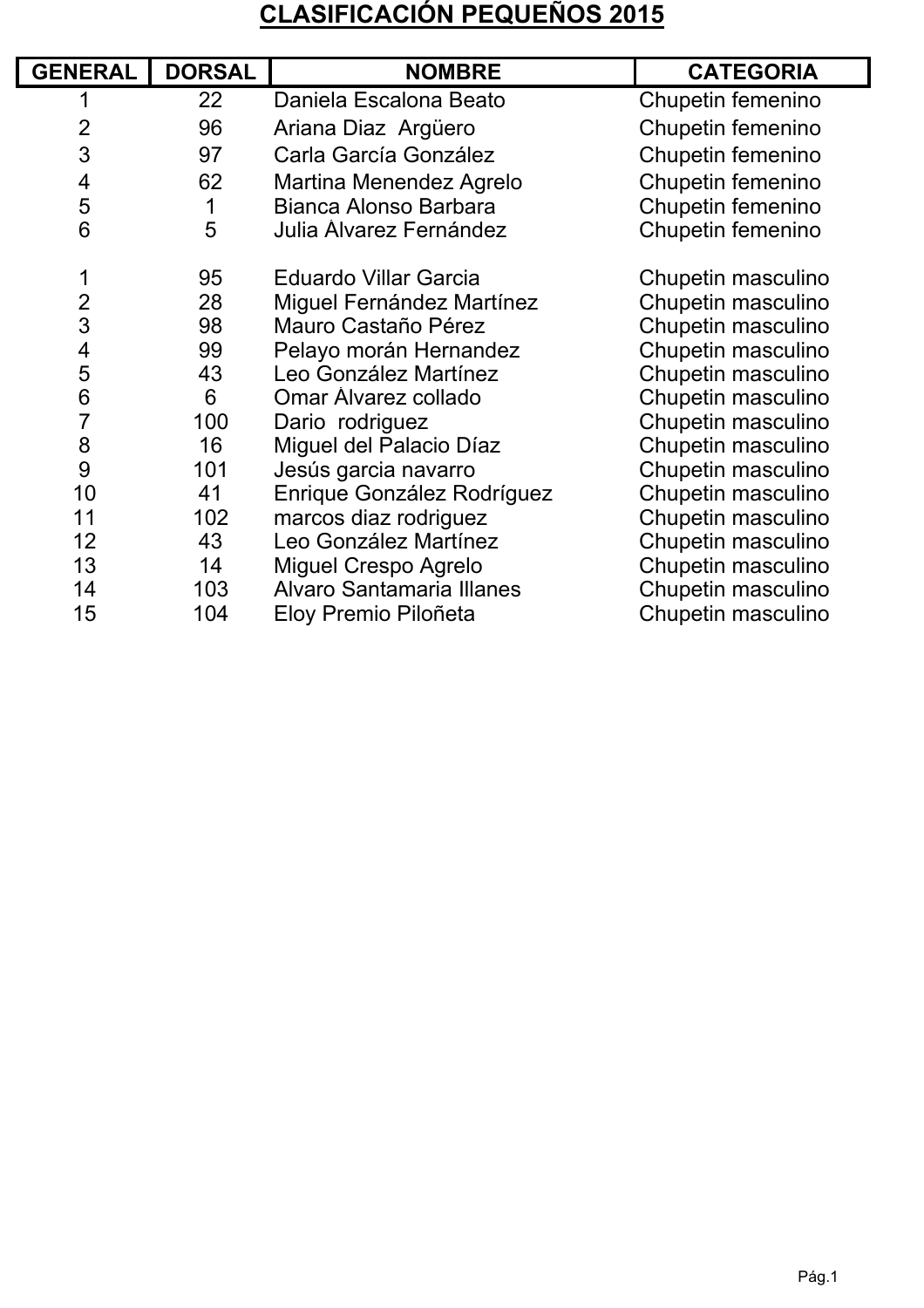# **CLASIFICACIÓN MINIBENJAMIN 2015**

| <b>GENERAL</b> | <b>DORSAL</b>  | <b>NOMBRE</b>                 | <b>CATEGORIA</b>       |
|----------------|----------------|-------------------------------|------------------------|
| 1              | 105            | Lucia Garcia Gonzalez         | Minibenjamin femenino  |
| $\frac{2}{3}$  | $\overline{2}$ | Candela Alonso López          | Minibenjamin femenino  |
|                | 106            | Lena Silva Lago               | Minibenjamin femenino  |
| 4              | 8              | Irene Camporro Fernández      | Minibenjamin femenino  |
| 5              | 107            | Sara Alvarez Rodriguez        | Minibenjamin femenino  |
| 6              | 108            | Llara Lloris Espina           | Minibenjamin femenino  |
| $\overline{7}$ | 109            | Alba Moran Hernandez          | Minibenjamin femenino  |
| 8              | 12             | Carla Cea Rebolledo           | Minibenjamin femenino  |
| 9              | 110            | Gabriela Leon Smidowska       | Minibenjamin femenino  |
| 10             | 111            | <b>Janire Diaz Alvarez</b>    | Minibenjamin femenino  |
| 11             | 112            | Carmen Rodriguez Esteban      | Minibenjamin femenino  |
| 12             | 79             | <b>Mar Rivera Alvarez</b>     | Minibenjamin femenino  |
| 13             | 113            | Estefania Lopez Fernandez     | Minibenjamin femenino  |
| 14             | 114            | Azucena Lopez Fernandez       | Minibenjamin femenino  |
| 1              | 115            | Nikola Mentxaka Atiuchastegui | Minibenjamin masculino |
|                | 116            | <b>Hugo Gonzalez Corrale</b>  | Minibenjamin masculino |
| $\frac{2}{3}$  | 34             | Marcos García García          | Minibenjamin masculino |
| 4              | 24             | <b>Oliver Escalona Beato</b>  | Minibenjamin masculino |
| 5              | 56             | Alejandro Llames Pérez        | Minibenjamín masculino |
| 6              | 118            | Rodrigo Garcia Asenjo         | Minibenjamin masculino |
| $\overline{7}$ | 117            | Abdisa Cruceyra Rodriguez     | Minibenjamin masculino |
| 8              | 47             | Fabián Granda Acevedo         | Minibenjamín masculino |
| 9              | 83             | Jorge Roza Fernández          | Minibenjamín masculino |
| 10             | 15             | Manuel del Palacio Díaz       | Minibenjamín masculino |
| 11             | 93             | Sergio Valdés González        | Minibenjamín masculino |
| 12             | 71             | Alvaro Noval Rojo             | Minibenjamin masculino |
| 13             | 88             | Adrian Suárez Suárez          | Minibenjamín masculino |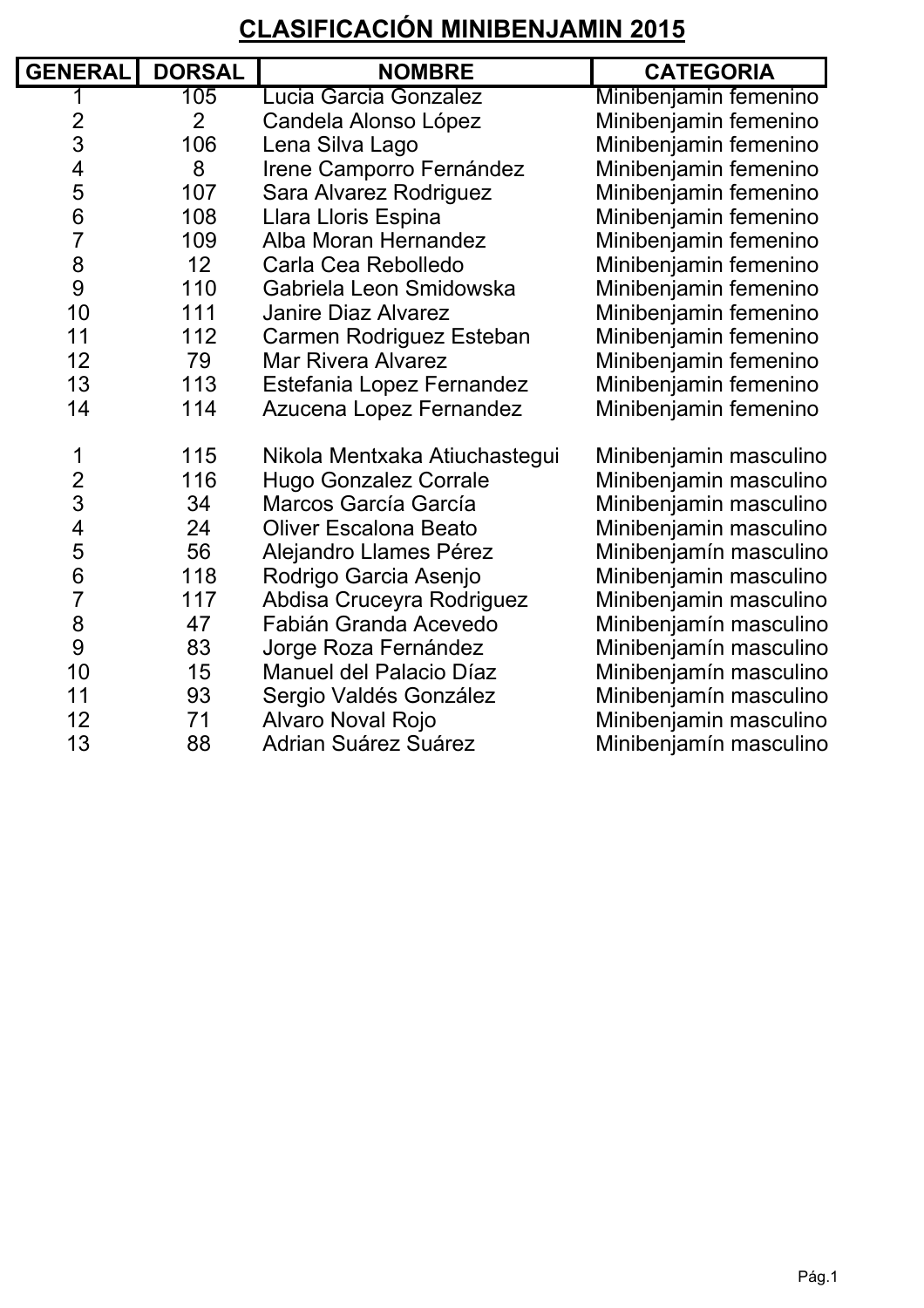## **CLASIFICACIÓN BENJAMIN 2015**

| <b>GENERAL</b>          | <b>DORSAL</b>  | <b>NOMBRE</b>                  | <b>CATEGORIA</b>   |
|-------------------------|----------------|--------------------------------|--------------------|
| 1                       | 119            | Andrea Arjona Quintana         | Benjamin femenino  |
| $\frac{2}{3}$           | 120            | Andrea Garcia Navarro          | Benjamin femenino  |
|                         | 85             | Dafne Sanchidrian Prieto       | Benjamín femenino  |
| $\overline{\mathbf{4}}$ | 121            | Patricia Perez Toribio         | Benjamin femenino  |
| 5                       | 122            | <b>Nadia Llana Ferreras</b>    | benjamin femenino  |
| 6                       | 80             | <b>Cristina Robles Gota</b>    | Benjamín femenino  |
| $\overline{7}$          | 123            | Elisa Navarro Garcia           | Benjamin femenino  |
| 8                       | 87             | Yanira Santurio Fernández      | Benjamín femenino  |
| 9                       | 124            | Carmen Rodriguez Villar        | Benjamin femenino  |
| 10                      | 78             | Elena Rivera Alvarez           | Benjamín femenino  |
| 11                      | 125            | Carla Robledo Jimenez          | Benjamin femenino  |
| 12                      | 126            | <b>Laura Martinez Martinez</b> | Benjamin femenino  |
| 13                      | 127            | Claudia Alonso Gonzalez        | Benjamin femenino  |
| 14                      | 76             | <b>Iratxe Prado Suárez</b>     | Benjamín femenino  |
| 1                       | 128            | Ibrahim Morala Hidalgo         | benjamin masculino |
|                         | 129            | Enzo Alonso Fernandez          | benjamin masculino |
| $\frac{2}{3}$           | 89             | Diego Suárez Dickson           | Benjamín masculino |
| 4                       | 130            | Abdu Morala Hidalgo            | benjamin masculino |
|                         | 131            | <b>Raul Suarez Perez</b>       | benjamin masculino |
| 5<br>6<br>7             | 132            | Nicolas Moquete Fernandez      | benjamin masculino |
|                         | 133            | Adrián Moquete Fernandez       | benjamin masculino |
| 8                       | 84             | <b>Miguel Sampedro Dieguez</b> | benjamin masculino |
| 9                       | 11             | Alvaro Castro Hernández        | benjamin masculino |
| 10                      | $\overline{7}$ | Pelayo Calvo Cueto             | benjamin masculino |
| 11                      | 86             | Cristian Santamaría Illanes    | benjamin masculino |
| 12                      | 134            | Daniel Gargantiel Otero        | benjamin masculino |
| 13                      | 135            | Joaquin Venegas Lloris         | benjamin masculino |
| 14                      | 47             | Fabián Granda Acevedo          | benjamin masculino |
| 15                      | 136            | Hugo Premio Piloñeta           | benjamin masculino |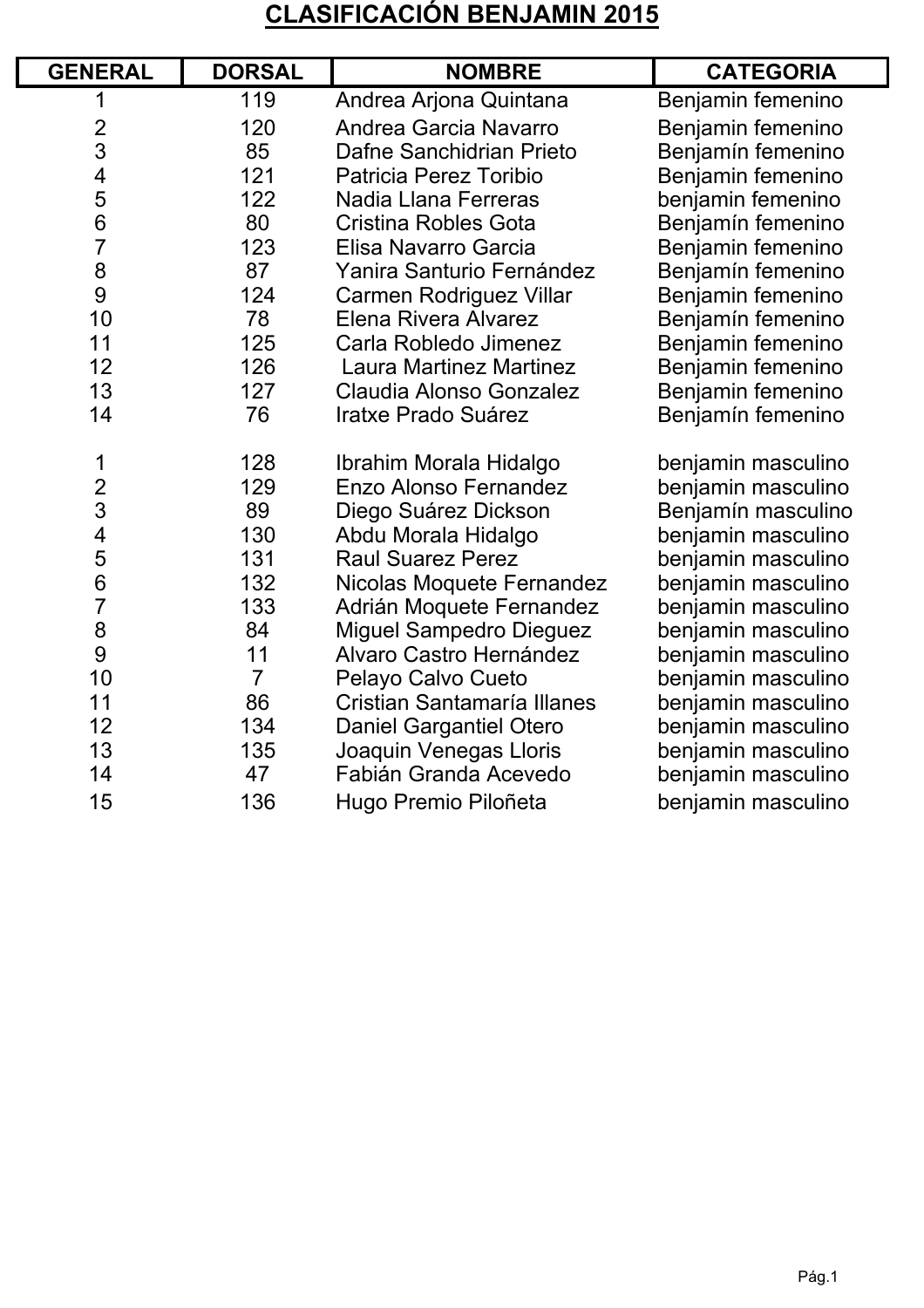## **CLASIFICACIÓN ALEVIN 2015**

| <b>GENERAL</b>                             | <b>DORSAL</b>  | <b>NOMBRE</b>                   | <b>CATEGORIA</b> |
|--------------------------------------------|----------------|---------------------------------|------------------|
|                                            | 137            | <b>Aroa Calvo Gomez</b>         | Alevin femenino  |
| $\frac{2}{3}$                              | 46             | Naroa Gorria Rozas              | Alevin femenino  |
|                                            | 54             | Mar Huerta Crespo               | Alevin femenino  |
| $\overline{\mathcal{A}}$                   | 138            | Nayra Pita Mendez               | Alevin femenino  |
| 5                                          | 73             | Ines Peixoto Robledo            | Alevin femenino  |
| $\frac{6}{7}$                              | 10             | Lucía Capín Landera             | Alevin femenino  |
|                                            | 4              | Nerea Alonso Tejada             | Alevin femenino  |
| $\begin{array}{c} 8 \\ 9 \end{array}$      | 39             | Lucia Gómez Sánchez             | Alevin femenino  |
|                                            | 29             | <b>Carmen Ferriol Escobedo</b>  | Alevin femenino  |
| 10                                         | 139            | Sandra Perez Fernandez          | Alevin femenino  |
| 11                                         | 70             | Alba Mosquera Gonzalez          | Alevin femenino  |
| 12                                         | 140            | <b>Angelica Velasco Flores</b>  | Alevin femenino  |
| 13                                         | 141            | Noemi Gonzalez Corrales         | Alevin femenino  |
| 14                                         | 142            | <b>Tania Scullion Caballero</b> | Alevin femenino  |
| 15                                         | $\mathfrak{S}$ | Lucía Alonso López              | Alevin femenino  |
| 16                                         | 143            | <b>Carla Martinez Pedralles</b> | Alevin femenino  |
| 17                                         | 144            | Salma Perez Baranda             | Alevin femenino  |
| 18                                         | 145            | Marta Llubera Morte             | Alevin femenino  |
| 1                                          | 45             | <b>Héctor Gorria Rozas</b>      | Alevin masculino |
| $\begin{array}{c} 2 \\ 3 \\ 4 \end{array}$ | 146            | daniel diaz Sierra              | Alevin masculino |
|                                            | 74             | Sergio Plata Prado              | Alevin masculino |
|                                            | 18             | Diego Díaz Martínez             | Alevin masculino |
| 5                                          | 42             | Izan González Martínez          | Alevin masculino |
| 6                                          | 147            | Francisco Braña Alonso          | Alevin masculino |
| $\overline{7}$                             | 77             | Jorge Prida Parajón             | Alevin masculino |
| 8                                          | 148            | Iyan Espina Alvarez             | Alevin masculino |
| 9                                          | 23             | Mario Escalona Beato            | Alevin masculino |
| 10                                         | 81             | Guillermo Robles Gota           | Alevin masculino |
| 11                                         | 21             | Alejandro Díez Sánchez          | Alevin masculino |
| 12                                         | 149            | Mateo Monestina Labra           | Alevin masculino |
| 13                                         | 150            | Marcos Rodriguez Esteban        | Alevin masculino |
| 14                                         | 151            | Pablo Pedrayes Figaredo         | Alevin masculino |
| 15                                         | 92             | Daniel Valdés González          | Alevin masculino |
| 16                                         | 152            | <b>Miguel Diaz Rodriguez</b>    | Alevin masculino |
| 17                                         | 13             | Marcos Cea Rebolledo            | Alevin masculino |
| 18                                         | 59             | Ruben Medina Garcia             | Alevin masculino |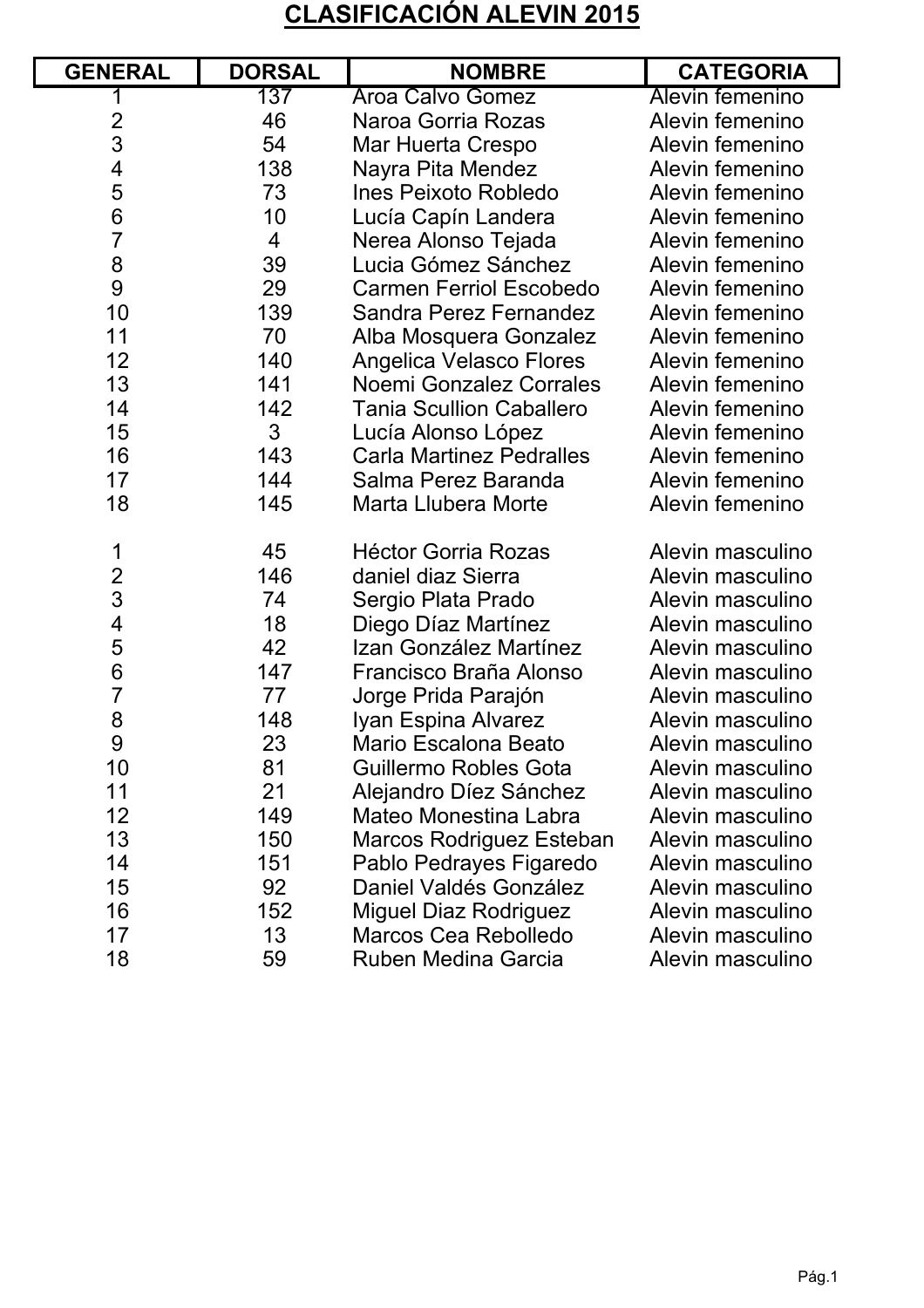## **CLASIFICACIÓN INFANTIL 2015**

| <b>GENERAL</b> | <b>DORSAL</b> | <b>NOMBRE</b>                  | <b>CATEGORIA</b>   |
|----------------|---------------|--------------------------------|--------------------|
|                | 72            | Estefania Olay Sánchez         | Infantil femenino  |
| 2              | 82            | <b>Patricia Robles Gota</b>    | Infantil femenino  |
| 3              | 57            | Laura Llames Pérez             | Infantil femenino  |
| 4              | 91            | Claudia Treviño Llaneza        | Infantil femenino  |
| 5              | 153           | Xana Tamargo Miar              | Infantil femenino  |
| 6              | 154           | Rocio Lopez Fernandez          | Infantil femenino  |
|                | 52            | Alba Huerta Crespo             | Infantil femenino  |
|                | 155           | Ruben Arbana Quintana          | Infantil masculino |
| $\overline{2}$ | 17            | Diego Diaz Garcia              | Infantil masculino |
| 3              | 55            | Yoel Iglesias Alvarez          | Infantil masculino |
| 4              | 30            | Rodrigo Garcia Garcia          | Infantil masculino |
| 5              | 156           | <b>Miguel Lonedo Montero</b>   | Infantil masculino |
| 6              | 157           | <b>Cesar Martinez Martinez</b> | Infantil masculino |